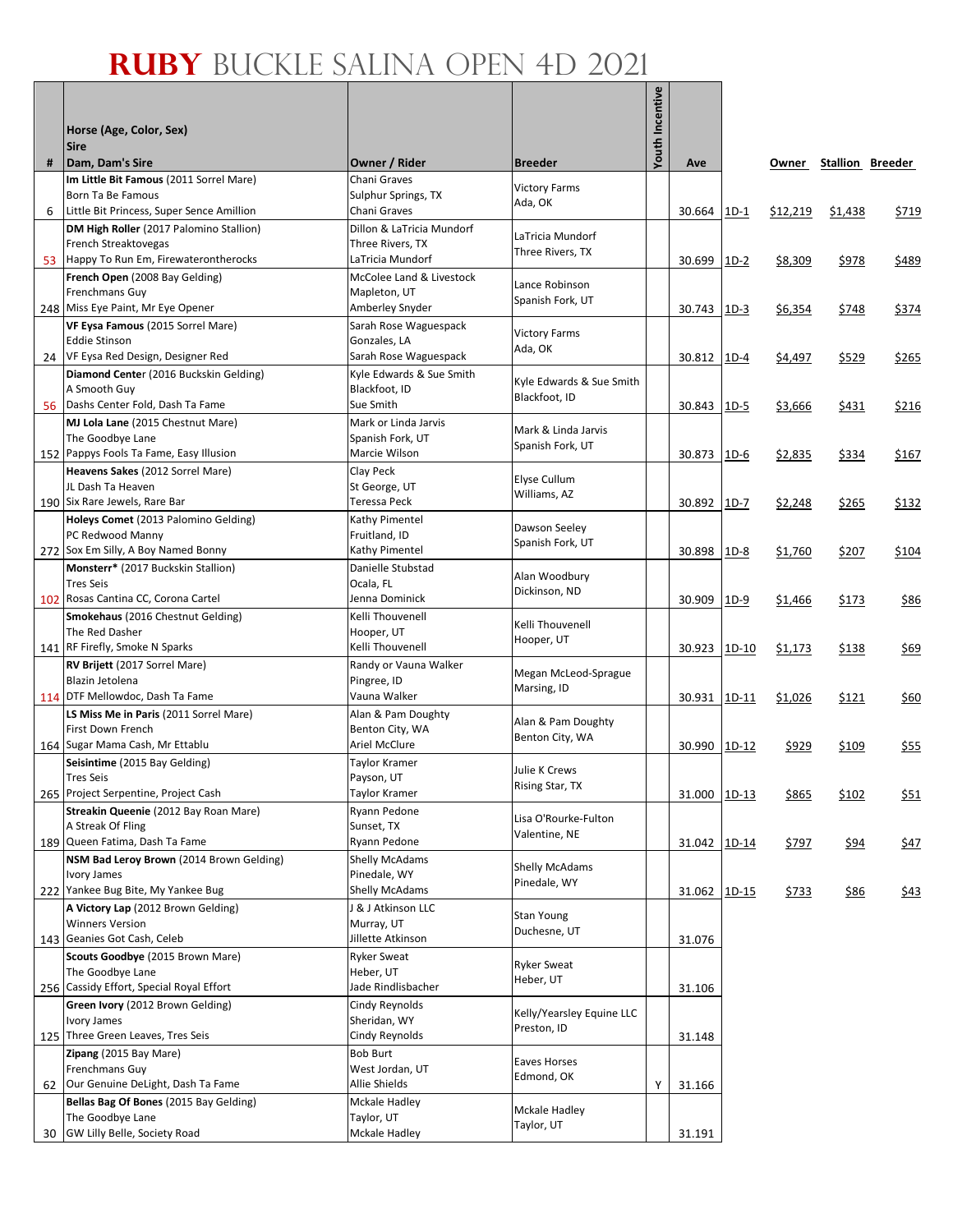|    |                                                                         |                                            |                                              | <b>Youth Incentive</b> |        |
|----|-------------------------------------------------------------------------|--------------------------------------------|----------------------------------------------|------------------------|--------|
|    | Horse (Age, Color, Sex)                                                 |                                            |                                              |                        |        |
|    | <b>Sire</b>                                                             |                                            |                                              |                        |        |
| #  | Dam, Dam's Sire                                                         | Owner / Rider                              | <b>Breeder</b>                               |                        | Ave    |
|    | Blazin Ruby Rocket (2006 Sorrel Mare)                                   | Cheryl or Daniel Murray                    | Sue Rist                                     |                        |        |
|    | Blazin Jetolena                                                         | Green Valley, AZ                           | Tucson, AZ                                   |                        |        |
|    | 142 Princess Dasher, Dash Ta Fame                                       | Cheryl Murray                              |                                              |                        | 31.240 |
|    | Siraccos Fame (2012 Sorrel Mare)<br>JL Sirocco                          | Paul Terry<br>Nephi, UT                    | Paul Terry                                   |                        |        |
|    | 119 Docs Smooth Best, Docs Silver N Blue                                | Shelly Terry                               | Nephi, UT                                    |                        | 31.247 |
|    | Letta Girl Jet (2016 Bay Mare)                                          | SheyAnn Walchli                            | Robyn Herring                                |                        |        |
|    | Blazin Jetolena                                                         | Aguila, AZ                                 | Huntington, TX                               |                        |        |
|    | 267 Letta Girl Roll, Letta Hank Do It                                   | <b>Buffy Walchli</b>                       |                                              |                        | 31.285 |
|    | Lane O Lena (2015 Brown Mare)<br>The Goodbye Lane                       | Tamara Loveless<br>Spanish Fork, UT        | <b>Tamara Loveless</b>                       |                        |        |
|    | 82 Tuff O Beana, Tuff Lena                                              | Jaycee Fausett                             | Spanish Fork, UT                             |                        | 31.329 |
|    | Jet N Aroundtheglobe (2015 Sorrel Gelding)                              | <b>Buffy Walchli</b>                       |                                              |                        |        |
|    | Blazin Jetolena                                                         | Salina, UT                                 | <b>Busby Quarterhorse LLC</b><br>Millsap, TX |                        |        |
|    | 227 Shawnee Fame, Dash Ta Fame                                          | <b>Buffy Walchli</b>                       |                                              |                        | 31.333 |
|    | Dashing Nonstop (2016 Sorrel Mare)<br>Dashin Dynamo                     | Setting Sun Ranch<br>Nephi, UT             | Ranee or Amanda<br>Alexander                 |                        |        |
| 19 | Firen Nonstop, Firem Jet                                                | Hailey Humphrey                            | Pollock, TX                                  |                        | 31.342 |
|    | Biscuit De Feu (2013 Brown Mare)                                        | Leanne Sine                                |                                              |                        |        |
|    | First Down French                                                       | Dewinton, Alberta                          | Brian & Pamela Scheer<br>Ceres, CA           |                        |        |
|    | 123 High Tide, Ocean Runaway                                            | Leanne Sine                                |                                              |                        | 31.358 |
|    | This Lanes A Blazin (2015 Chestnut Mare)                                | <b>Rich Morley</b>                         | <b>Grant Little</b>                          |                        |        |
|    | Blazin Jetolena<br>23   SMR Sexy Two, Lanes Leinster                    | Salem, UT<br>Eliza Morley                  | Thorsby, AB                                  |                        | 31.384 |
|    | Jawanadance N Vegas (2016 Bay Roan Mare)                                | Shyann Lucas                               |                                              |                        |        |
|    | French Streaktovegas                                                    | Morristown, AZ                             | Jim & Kathy Lucas                            |                        |        |
|    | 116 Jawanadance, Cashin Man                                             | Shyann Lucas                               | Jackson, WY                                  |                        | 31.400 |
|    | Good Grief Girl (2014 Sorrel Mare)                                      | Clay Peck                                  | Clay Peck                                    |                        |        |
|    | The Goodbye Lane<br>186 Dash N Down Town, Dash 209                      | Lehi, UT<br>Kali Jo Parker                 | Lehi, UT                                     |                        |        |
|    | Buhbye (2014 Bay Mare)                                                  | Kelsey Hayden                              |                                              |                        | 31.401 |
|    | The Goodbye Lane                                                        | Hanford, CA                                | Dawson Seeley                                |                        |        |
|    | 230 Patchs April Gem, Tiny Patch                                        | Kelsey Hayden                              | Spanish Fork, UT                             |                        | 31.402 |
|    | JL Rocky Lane (2014 Bay Gelding)                                        | Kava Huestis                               | Jill Lane Quarter Horses                     |                        |        |
|    | JL Sirocco                                                              | Ulm, MT                                    | Fort Benton, MT                              |                        |        |
|    | 105 Quint Glory, Lanes Leinster<br>Meade in France (2015 Buckskin Mare) | Kava Huestis<br>Shane & Jana Sickler       |                                              |                        | 31.428 |
|    | Frenchmans Guy                                                          | Gladstone, ND                              | Shane & Jana Sickler                         |                        |        |
|    | 262 Robin Meade, Dash Ta Fame                                           | Hope Raley                                 | Gladstone, ND                                |                        | 31.490 |
|    | Doc Manny (2008 Brown Gelding)                                          | Kenlee Kunz                                | Lee Ray Shepherd                             |                        |        |
|    | PC Redwood Manny                                                        | Montpelier, ID                             | Spanish Fork, UT                             |                        |        |
|    | 244 Orange Merridoc, Merridoc                                           | Kenlee Kunz                                |                                              | Y                      | 31.493 |
|    | Streak Of Crystalzz (2014 Blue Roan Gelding)<br>A Streak Of Fling       | Shyann Lucas<br>Morristown, AZ             | Jim & Kathy Lucas                            |                        |        |
|    | 226 Clarks Poco Crystal, Weavers Poco Sugar                             | Shyann Lucas                               | Jackson, WY                                  |                        | 31.499 |
|    | MJ Barbwire Lane (2016 Grey Mare)                                       | Mark & Linda Jarvis                        | Mark & Linda Jarvis                          |                        |        |
|    | The Goodbye Lane                                                        | Spanish Fork, UT                           | Spanish Fork, UT                             |                        |        |
| 70 | Winkens Express, Winken On Ya                                           | Marcie Wilson                              |                                              |                        | 31.504 |
|    | Wins Famous Lady (2017 Chestnut Mare)<br>Ur One Famous Rebel            | Dan & Barbara Hardisty<br>Stephenville, TX | Dan & Barbara Hardisty                       |                        |        |
|    | 103 Win Comes Easy, Holland Ease                                        | Josh Seeger                                | Stephenville, TX                             |                        | 31.511 |
|    | Shea Blazin Bay (2012 Bay Mare)                                         | Steve Morgan                               | Lon Brest                                    |                        |        |
|    | Blazin Jetolena                                                         | Lincoln, CA                                | Sidney, MT                                   |                        |        |
|    | 127 CRR Faylene, Leroys Brown Shadow                                    | Hunter Morgan                              |                                              |                        | 31.514 |
|    | SFR Oneforthemoney (2009 Sorrel Mare)<br>Twoforthedough                 | Krystina Banks<br>South Jordan, UT         | Joey & Richard Bowler                        |                        |        |
|    | 156 Celebrity Lane, Dash Ta Fame                                        | Krystina Banks                             | Mesquite, NV                                 |                        | 31.523 |
|    | I Can Dee (2016 Bay Mare)                                               | Darren & Tara Coughlin                     |                                              |                        |        |
|    | Blazin Jetolena                                                         | St George, UT                              | <b>Busby Quarter Horses</b><br>Millsap, TX   |                        |        |
| 95 | I Can See Shawnee, Azyoucansee                                          | Isabelle Coughlin                          |                                              | Υ                      | 31.525 |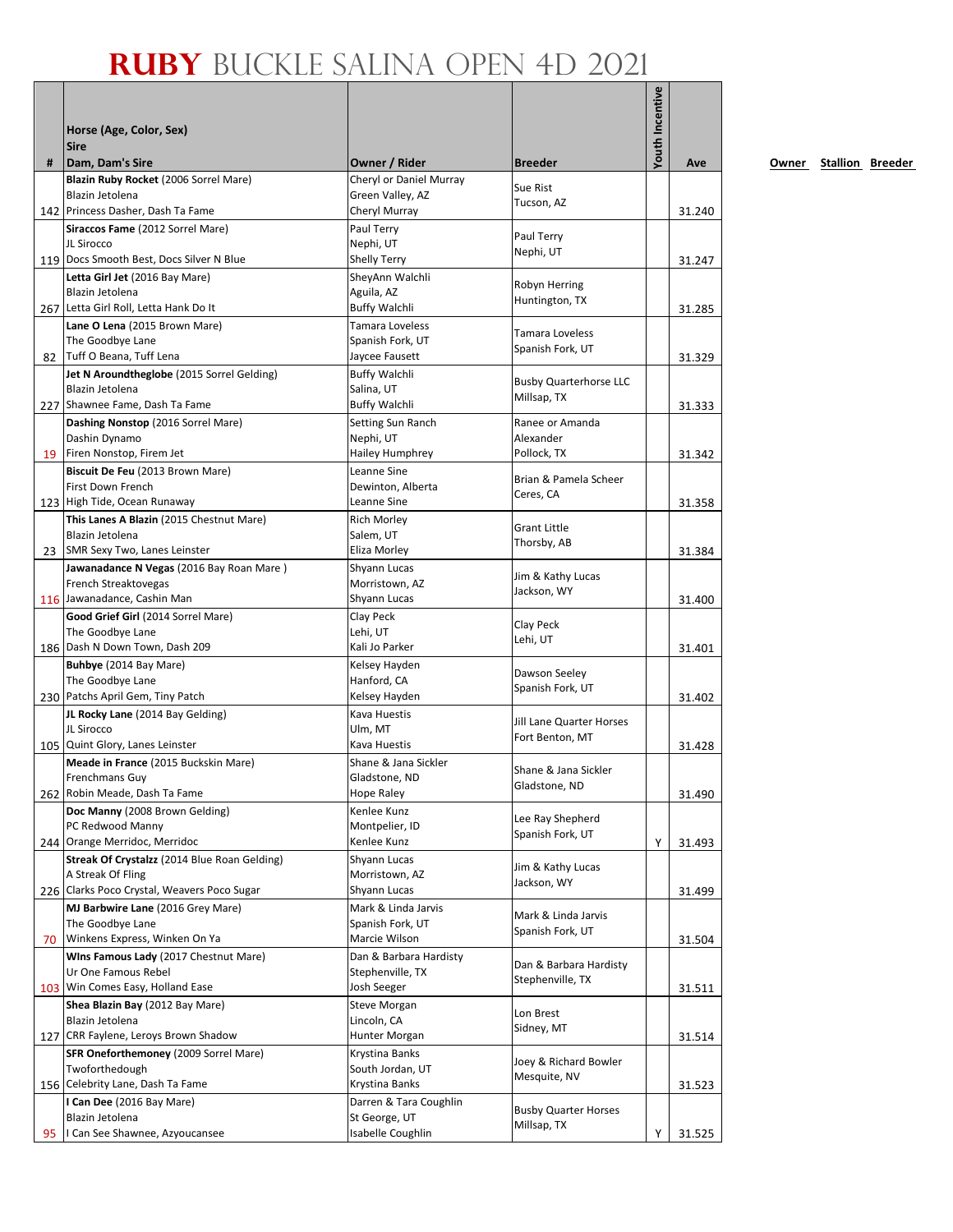|    |                                                                   |                                        |                                       | Youth Incentive |              |          |                        |       |
|----|-------------------------------------------------------------------|----------------------------------------|---------------------------------------|-----------------|--------------|----------|------------------------|-------|
|    | Horse (Age, Color, Sex)                                           |                                        |                                       |                 |              |          |                        |       |
|    | <b>Sire</b>                                                       |                                        |                                       |                 |              |          |                        |       |
| #  | Dam, Dam's Sire<br>Dash Ta Fire Canyon (2015 Gray Mare)           | Owner / Rider<br><b>Ashley Davis</b>   | <b>Breeder</b><br>Charlie or Mary Kay |                 | Ave          |          | Owner Stallion Breeder |       |
|    | <b>Firewater Canyon</b>                                           | Van Alstyne, TX                        | Kendall                               |                 |              |          |                        |       |
| 89 | Frenchmans Cinnemon, Frenchmans Guy                               | <b>Ashley Davis</b>                    | Glendale, AZ                          |                 | 31.527       |          |                        |       |
|    | AMR Chic My Dry Fire (2010 Grey Gelding)                          | <b>Coltin Miller</b>                   | Aspen Meadows Ranch                   |                 |              |          |                        |       |
|    | PG Dry Fire<br>One Shiney Chic, Smart Chic Olena                  | Riley, OR<br>Skye Miller               | Salt Lake City, UT                    |                 |              |          |                        |       |
| 52 | GM Splashing Proud (2013 Sorrel Gelding)                          | Wade & Ruth Christensen                |                                       |                 | 31.575       |          |                        |       |
|    | JB Proud N Famous                                                 | Erda, UT                               | Gloria J Martineau                    |                 |              |          |                        |       |
|    | 116 Splashing Sally, Striking Distance                            | Jamie Christensen                      | Salt Lake City, UT                    |                 | 31.592       |          |                        |       |
|    | Too Fame Or Fly (2016 Cremello Mare)                              | <b>Rich Morley</b>                     | Hughes Morley Land &                  |                 |              |          |                        |       |
|    | PC Redwood Manny                                                  | Salem, UT                              | Livestock                             |                 |              |          |                        |       |
|    | 35 Sophera Fame, Dash Ta Fame                                     | Majorie Morley                         | Payson, UT                            | Y               | 31.601       |          |                        |       |
|    | Fame Creek (2016 Chestnut Mare)<br>Conn Creek                     | Brady or Haylee Woodward<br>Morgan, UT | Ron or Laurie Moosman                 |                 |              |          |                        |       |
| 55 | Makn Fame, Maknmoves                                              | Haylee Woodward                        | Morgan, UT                            |                 | 31.607       |          |                        |       |
|    | Lamour De La Reine (2011 Sorrel Mare)                             | Libby Gibson                           |                                       |                 |              |          |                        |       |
|    | Frenchmans Guy                                                    | Thorp, WA                              | Libby Gibson<br>Thorp, WA             |                 |              |          |                        |       |
|    | 221 Down Dashin Fame, Blushing Bug                                | Libby Gibson                           |                                       |                 | 31.611       |          |                        |       |
|    | Flinging Dinero* (2016 Palomino Roan Stallion)                    | Cross Country Ranch                    | Aimee Kay                             |                 |              |          |                        |       |
|    | A Streak Of Fling<br>35 LK Shezapeasadinero, PC Frenchmans Hayday | Culver, OR<br>Jordan Bailey            | Bluff Dale, TX                        |                 | 31.611       |          |                        |       |
|    | Jess Seis So (2017 Chestnut Mare)                                 | Lee & Hallie Hanssen                   |                                       |                 |              |          |                        |       |
|    | French Streakin Jess                                              | Hermosa, SD                            | Thomas Ford Jacobs                    |                 |              |          |                        |       |
|    | 32 Tres Movidas, Tres Seis                                        | Hallie Hanssen                         | Pritchett, CO                         |                 | 31.642       |          |                        |       |
|    | Reelected (2017 Gray Mare)                                        | Soft G LLC                             | Danyelle Campbell                     |                 |              |          |                        |       |
|    | Epic Leader<br>123 Repete Fame, Dash Ta Fame                      | Guthrie, OK                            | Millsap, TX                           |                 |              |          |                        |       |
|    | Dash Ta Perfection (2015 Sorrel Mare)                             | Danyelle Campbell<br>Ryann Pedone      |                                       |                 | 31.648       |          |                        |       |
|    | A Dash Ta Streak                                                  | Sunset, TX                             | David James                           |                 |              |          |                        |       |
|    | 13 Perfection In Brown, Dashing Cleat                             | Ryann Pedone                           | Purcell, OK                           |                 | 31.664 2D-1  | \$12,219 | \$1,438                | \$719 |
|    | AnnieAintLDS (2016 Bay Mare)                                      | Jessi Cronquist                        | Cody & Sharlie Wade                   |                 |              |          |                        |       |
|    | PC Redwood Manny                                                  | Hooper, UT                             | Hooper, UT                            |                 |              |          |                        |       |
|    | 13 LDS Im No Angel, Hawkish                                       | Jessi Cronquist                        |                                       |                 | 31.676 2D-2  | \$8,309  | \$978                  | \$489 |
|    | Doubledownonthisguy (2016 Palomino Gelding)<br>Frenchmans Guy     | Roger & Margaret Jones<br>Farson, WY   | Margaret Jones                        |                 |              |          |                        |       |
| 78 | Kwynns Dash, Dash Ta Fame                                         | Margaret Jones                         | Farson, WY                            |                 | 31.696 2D-3  | \$6,354  | \$748                  | \$374 |
|    | Playing For First (2011 Gray Mare)                                | <b>Brandi Giles</b>                    |                                       |                 |              |          |                        |       |
|    | Fiestas Gotta Gun                                                 | Spanish Fork, UT                       | Royal D Ranch<br>Henrietta, TX        |                 |              |          |                        |       |
|    | 166 Fast Romance, First Down Dash                                 | Oaklee Giles                           |                                       | Υ               | 31.698 2D-4  | \$4,497  | \$529                  | \$265 |
|    | Judge My Class* (2016 Black Stallion)<br>Judge Cash               | <b>Tammy Bailey</b><br>Onalaska, WA    | Tammy Bailey                          |                 |              |          |                        |       |
| 69 | Rubys Classy Biankus, Captain Biankus                             | Jordan Bailey                          | Onalaska, WA                          |                 | 31.717 2D-5  | \$3,666  | \$431                  | \$216 |
|    | Fierce Rockin Girl (2015 Palomino Mare)                           | Rachelle Mose                          |                                       |                 |              |          |                        |       |
|    | First Down French                                                 | Bend, OR                               | Rachelle Smith<br>Bend, OR            |                 |              |          |                        |       |
| 12 | WR Oh Too Rock, Texas High Dasher                                 | Rachelle Mose                          |                                       |                 | 31.719 2D-6  | \$2,835  | \$334                  | \$167 |
|    | Laneys Effort (2016 Brown Mare)                                   | <b>Ryker Sweat</b>                     | <b>Ryker Sweat</b>                    |                 |              |          |                        |       |
| 97 | The Goodbye Lane<br>Cassidy Effort, Special Royal Effort          | Heber, UT<br>Jade Rindlisbacher        | Heber, UT                             |                 | 31.723 2D-7  | \$2,248  | \$265                  | \$132 |
|    | Look What Dyna Did (2017 Sorrel Mare)                             | Mary Ogle                              |                                       |                 |              |          |                        |       |
|    | JL Dash Ta Heaven                                                 | Kinta, OK                              | Bennette Barrington-Little            |                 |              |          |                        |       |
| 57 | HY Talented Chick, Flaming Talent                                 | Mary Beth Ogle                         | Ardmore, OK                           |                 | 31.729 2D-8  | \$1,760  | \$207                  | \$104 |
|    | EPH Streak Of Dust (2016 Bay Gelding)                             | Jake & Jessie Altman                   | Echeta Performance                    |                 |              |          |                        |       |
|    | French Streaktovegas<br>106 Dusty Lil Effort, Lil McGinn          | Olathe, CO                             | Horses LLC                            |                 |              |          |                        |       |
|    | Stetson Ray (2017 Sorrel Gelding)                                 | Jessie Altman<br>Gayle & Darby Duncan  | Gillette, WY                          |                 | 31.736 2D-9  | \$1,466  | \$173                  | \$86  |
|    | <b>Eddie Stinson</b>                                              | Cameron, OK                            | Darby Duncan                          |                 |              |          |                        |       |
| 45 | Sixes Plain Bully, Bully Bullion                                  | Lance Graves                           | Cameron, OK                           |                 | 31.737 2D-10 | \$1,173  | \$138                  | \$69  |
|    | Nobilo (2011 Bay Gelding)                                         | <b>Stacey Muto</b>                     | MJ Farms                              |                 |              |          |                        |       |
|    | Valiant Hero                                                      | Tustin, CA                             | Veguita, NM                           |                 |              |          |                        |       |
| 8  | Champagne Lane, Lanes Leinster                                    | Ashlyn Muto                            |                                       |                 | 31.742 2D-11 | \$1,026  | \$121                  | \$60  |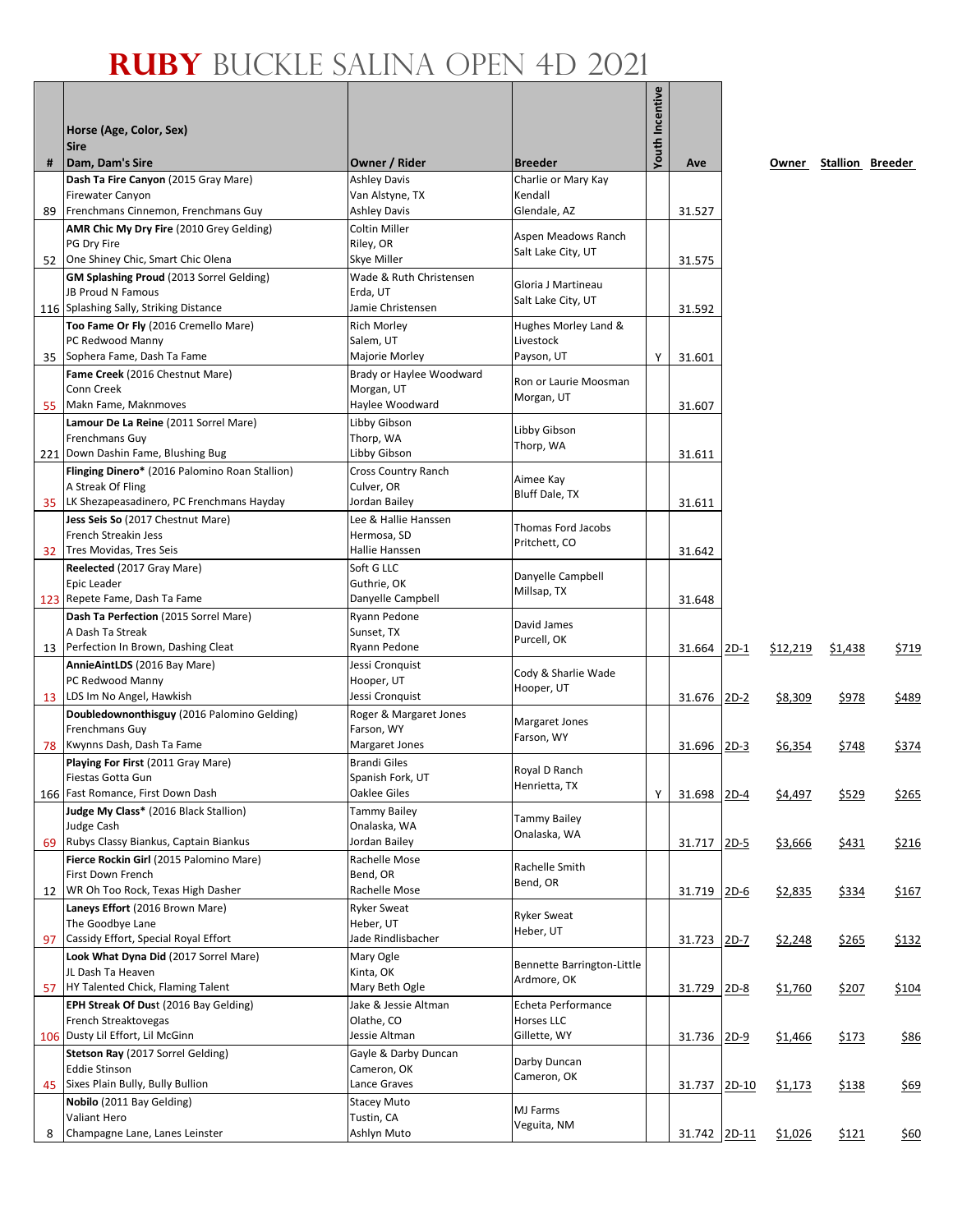|    |                                                                             |                                        |                                   | Youth Incentive |              |         |              |                        |      |
|----|-----------------------------------------------------------------------------|----------------------------------------|-----------------------------------|-----------------|--------------|---------|--------------|------------------------|------|
|    | Horse (Age, Color, Sex)<br><b>Sire</b>                                      |                                        |                                   |                 |              |         |              |                        |      |
| #  | Dam, Dam's Sire                                                             | Owner / Rider                          | <b>Breeder</b>                    |                 | Ave          |         |              | Owner Stallion Breeder |      |
|    | Special For Tres PZ (2017 Bay Mare)                                         | Joao Ferraz Leao                       | <b>Blessed River LTD</b>          |                 |              |         |              |                        |      |
|    | <b>Tres Seis</b>                                                            | Weatherford, TX                        | Frisco, TX                        |                 |              |         |              |                        |      |
| 4  | Special Copauino, Strawfly Special<br>Dreamin Ever After (2015 Sorrel Mare) | Joao Leao<br>Sharon Gow                |                                   |                 | 31.756 2D-12 |         | \$929        | \$109                  | \$55 |
|    | Slick By Design                                                             | Roseburg, OR                           | Megan/Bill/Sue Lewis              |                 |              |         |              |                        |      |
|    | 182 RBS Dream, Canth                                                        | Sharon Gow                             | Filer, ID                         |                 | 31.769       | $2D-13$ | \$865        | \$102                  | \$51 |
|    | RSR Speed Com Manny (2014 Palomino Gelding)                                 | Okelberry Livestock                    | TK Swan Jr                        |                 |              |         |              |                        |      |
|    | PC Redwood Manny<br>103 Speed Dot Com, Sixarun                              | Goshen, UT<br>Annie Okelberry          | Kaysville, UT                     |                 |              |         |              |                        |      |
|    | Sugary Lane (2014 Chestnut Mare)                                            | Timber Cote                            |                                   |                 | 31.781 2D-14 |         | <u>\$797</u> | <u>\$94</u>            | \$47 |
|    | The Goodbye Lane                                                            | Spanish Fork, UT                       | Shana Gibson                      |                 |              |         |              |                        |      |
|    | 273 BS Pretty Proud Sugar, Proudest Effort                                  | <b>Timber Cote</b>                     | Ogden, UT                         | Y               | 31.786 2D-15 |         | <u>\$733</u> | \$86                   | \$43 |
|    | Big Time Traffic (2015 Buckskin Mare)                                       | Kirk Johnston                          | Troy & Jamie Ashford              |                 |              |         |              |                        |      |
|    | <b>Traffic Guy</b><br>282   Am Nancys Girl, Big As I Am                     | Anderson, TX<br>Maddy Dickens          | Lott, TX                          |                 | 31.788       |         |              |                        |      |
|    | Designated Dryver (2012 Brown Gelding)                                      | Hank & Kadie Allred                    |                                   |                 |              |         |              |                        |      |
|    | <b>Winners Version</b>                                                      | Clawson, UT                            | Allen &/or Becky Clark            |                 |              |         |              |                        |      |
| 3  | Whitneys Whiskey, Makn Moves                                                | Ryleigh Allred                         | Spanish Fork, UT                  | Y               | 31.818       |         |              |                        |      |
|    | Painted Guy (2006 Buckskin Gelding)                                         | Lance Robinson                         | Lance Robinson                    |                 |              |         |              |                        |      |
|    | Frenchmans Guy                                                              | Spanish Fork, UT<br>Savannah Pitchford | Spanish Fork, UT                  |                 |              |         |              |                        |      |
|    | 286 Miss Eye Paint, Mr Eye Opener<br>Blazin Pistol Penny (2014 Sorrel Mare) | Janine Bundy Couts                     |                                   |                 | 31.832       |         |              |                        |      |
|    | Blazin Jetolena                                                             | Coupeville, WA                         | Janine Bundy Couts                |                 |              |         |              |                        |      |
|    | 291 Juno She Can Scoot, Juno Dat Cash                                       | Lindsay Schulz                         | Coupeville, WA                    |                 | 31.837       |         |              |                        |      |
|    | Famous Wildcat (2007 Sorrel Mare)                                           | Shyann Lucas                           | M Jones                           |                 |              |         |              |                        |      |
|    | JB Proud N Famous<br>274 JW Kentucky Wildcat, Lil Wildcat                   | Morristown, AZ                         | Joseph, UT                        |                 |              |         |              |                        |      |
|    | Be A Blazin Magnolia (2016 Sorrel Stallion)                                 | Shyann Lucas<br>Ryan Lorendahl         |                                   |                 | 31.893       |         |              |                        |      |
|    | Blazin Jetolena                                                             | Fairfield, UT                          | Linda Russell                     |                 |              |         |              |                        |      |
|    | 17 Magnolia Perks, Dash For Perks                                           | Taylor Rivera                          | Saskatchewan, Alberta             |                 | 31.919       |         |              |                        |      |
|    | TS Lora's Guy Stinson (2016 Sorrel Gelding)                                 | Lindsay Schulz                         | Karen Lynn Ottinger               |                 |              |         |              |                        |      |
|    | <b>Eddie Stinson</b><br>Firewater Frenchie, Frenchmans Guy                  | Moses Lake, WA<br>Lindsay Schulz       | Hondo, TX                         |                 |              |         |              |                        |      |
| 30 | RB Fancy Firewater (2009 Bay Mare)                                          | Ashley Beverage                        |                                   |                 | 31.920       |         |              |                        |      |
|    | A Firewater Twist RB                                                        | Caldwell, ID                           | Fawn Ann Kerns                    |                 |              |         |              |                        |      |
| 47 | First Down Canth, Canth                                                     | Ashley Beverage                        | Haines, OR                        |                 | 31.921       |         |              |                        |      |
|    | VF Queen Stinson (2016 Bay Mare)                                            | Chelsea Juarez                         | <b>Victory Farms</b>              |                 |              |         |              |                        |      |
| 72 | <b>Eddie Stinson</b><br>Bloomingdales, First Down Dash                      | Belgrade, MT<br>Lindsay Schulz         | Ada, OK                           |                 | 31.939       |         |              |                        |      |
|    | SmoothMove Ta Heaven (2016 Sorrel Mare)                                     | Clay & Roxie Tew                       |                                   |                 |              |         |              |                        |      |
|    | JL Dash Ta Heaven                                                           | Lipan, TX                              | Jud Little<br>Ardmore, OK         |                 |              |         |              |                        |      |
| 41 | Smooth My Credit, Cash Not Credit                                           | Colt Tew                               |                                   |                 | 31.943       |         |              |                        |      |
|    | FC Peachyslilcowgirl (2012 Sorrel Mare)                                     | Kelle K Moore                          | Cindy Wheeler                     |                 |              |         |              |                        |      |
|    | Cowboys Cartel<br>154 FC Peachy Mame Fame, Dash Ta Fame                     | Douglas, WY<br>Dylan Thar              | Fredericksburg, TX                | Y               | 31.944       |         |              |                        |      |
|    | Merrilyn Blu Diamond (2014 Brown Mare)                                      | 7B Performance Horses                  |                                   |                 |              |         |              |                        |      |
|    | Sparkys Blue Road                                                           | Buhl, ID                               | 7B Performance Horses<br>Buhl, ID |                 |              |         |              |                        |      |
|    | 194 Merrilyn, Merridoc                                                      | Brandon Labbee                         |                                   |                 | 31.946       |         |              |                        |      |
|    | Smartfrenchnfamous (2015 Buckskin Gelding)                                  | Skyler Sutton                          | Jessica John                      |                 |              |         |              |                        |      |
|    | Aint Seen Nothin Yet<br>211 Smart Isabella, Smart Aristocrat                | Chino, CA<br>Skyler Sutton             | Kearney, NE                       |                 | 31.947       |         |              |                        |      |
|    | Rockin Smart Lena (2013 Sorrel Mare)                                        | Lane & Erica Hutchings                 |                                   |                 |              |         |              |                        |      |
|    | Rockin W                                                                    | Monteview, ID                          | Jerry Stephens<br>Gardendale, TX  |                 |              |         |              |                        |      |
|    | 122 JRS Chics Smart Lena, Chics Magic Potion                                | <b>Alexis Hutchings</b>                |                                   | Y               | 31.947       |         |              |                        |      |
|    | <b>Switching Creeks (2016 Chestnut Mare)</b>                                | Paul Freed                             | Ron & Laurie Mooseman             |                 |              |         |              |                        |      |
| 23 | Conn Creek<br>RM Switchiing Creeks, Chickie Cherry Cola                     | Wellsville, UT<br>Kailey Mitton        | Morgan, UT                        |                 | 31.967       |         |              |                        |      |
|    | Slicks Biankus Guy (2015 Bay Gelding)                                       | Wendy Cline                            |                                   |                 |              |         |              |                        |      |
|    | Slick By Design                                                             | Hempstead, TX                          | Karen Lynn Ottinger<br>Hondo, TX  |                 |              |         |              |                        |      |
|    | 153 Biankusfrenchshasta, Captain Biankus                                    | Wendy Cline                            |                                   |                 | 31.981       |         |              |                        |      |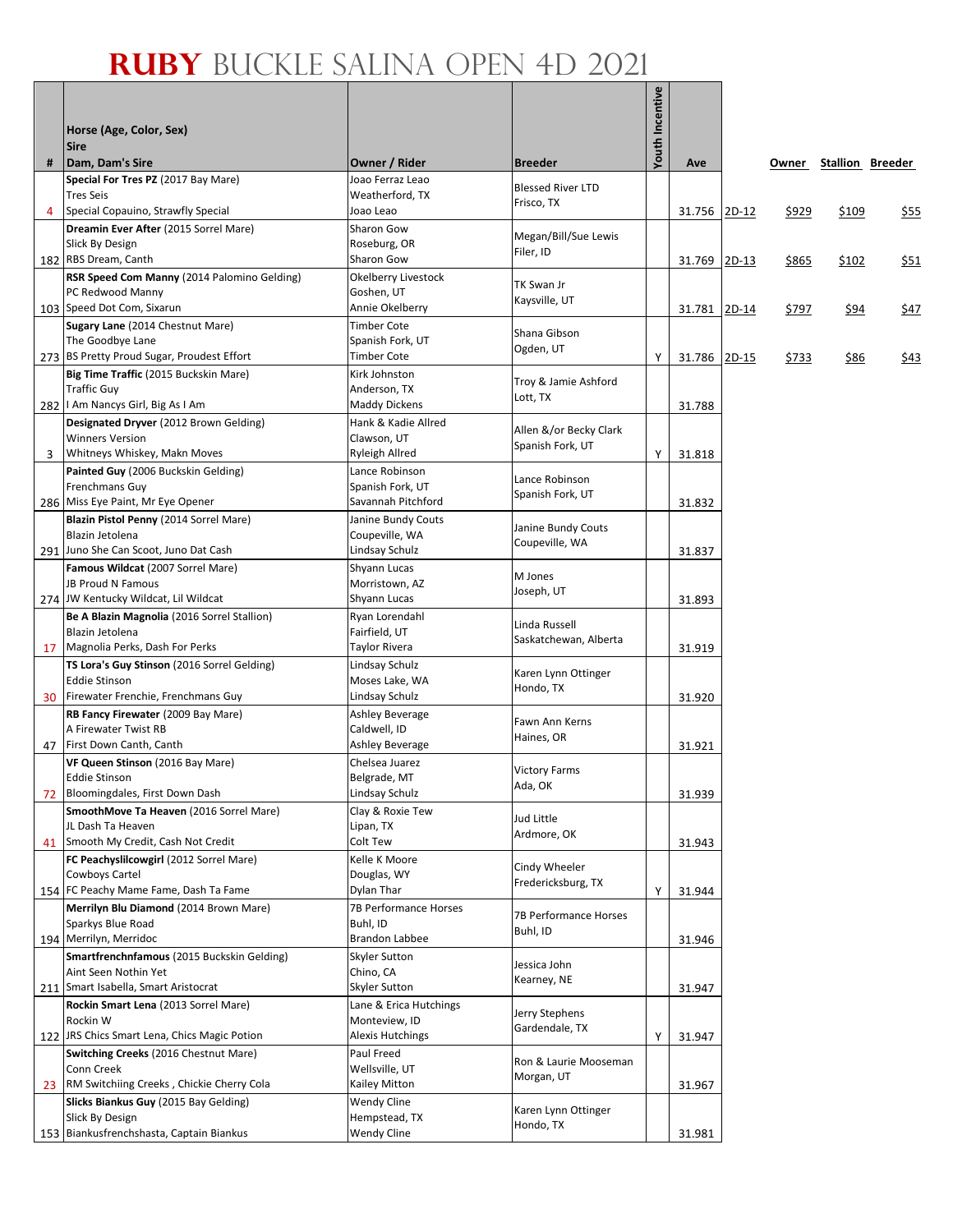|   | Horse (Age, Color, Sex)<br><b>Sire</b>                                         |                                      |                                       | <b>Youth Incentive</b> |        |
|---|--------------------------------------------------------------------------------|--------------------------------------|---------------------------------------|------------------------|--------|
| # | Dam, Dam's Sire                                                                | Owner / Rider                        | <b>Breeder</b>                        |                        | Ave    |
|   | A Leinster Fling (2013 Sorrel Stallion)                                        | Janalyn White                        | Janalyn White                         |                        |        |
|   | A Streak Of Fling                                                              | Salem, UT                            | Salem, UT                             |                        |        |
|   | 187 SKS Garbo Lane, Lanes Leinster                                             | <b>Brandon Stokes</b>                |                                       |                        | 32.005 |
|   | Goodbye Tax Man (2015 Gray Gelding)<br>The Goodbye Lane                        | Kallee Munns<br>Promontory, UT       | Kallee Cross Munns                    |                        |        |
|   | 264 JHS Tax Hawk, Skye Dee Dash                                                | Kallee Munns                         | Promontory, UT                        |                        | 32.007 |
|   | Sagey Storm (2011 Sorrel Mare)                                                 | Sammi Trapp                          | Randy Higginson                       |                        |        |
|   | <b>Winners Version</b>                                                         | Lake Shore, UT                       | Ogden, UT                             |                        |        |
|   | 165 Cinderalla Dash, Twaynas Dash                                              | Sammi Trapp                          |                                       |                        | 32.012 |
|   | Famous Rose Can (2017 Brown Mare)<br>Freckles Ta Fame                          | Brenda Hinze<br>Ault, CO             | Joe & Carla Spitz                     |                        |        |
|   | 117 Steakin Josey Rose, A Streak Of Fling                                      | Jillian Hinze                        | Lamar, CO                             |                        | 32.013 |
|   | JetBkus ImaFrenchman (2005 Chestnut Gelding)                                   | <b>Bailey Wallis</b>                 |                                       |                        |        |
|   | Dats A Frenchman                                                               | Okanogan, WA                         | Robert & Kay Weeks<br>Walla Walla, WA |                        |        |
|   | 167 Honor Miss Biankus, Jet River Bars                                         | <b>Bailey Wallis</b>                 |                                       |                        | 32.021 |
|   | Heza Swift Spyder (2016 Sorrel Gelding)<br>The Goodbye Lane                    | Brad & Karly Knight                  | Clay Peck                             |                        |        |
|   | 112 Coons Glory, BF Heza Hot Shot                                              | Roosevelt, UT<br><b>Stacy Glause</b> | Lehi, UT                              |                        | 32.048 |
|   | Frenchmans Spice (2015 Buckskin Gelding)                                       | Linda Jaeger                         |                                       |                        |        |
|   | Frenchmans Guy                                                                 | Loomis, CA                           | Alyssa Hebdon<br>Smithfield, UT       |                        |        |
|   | 183 Jo Spice For Love, Taras First Love                                        | Talia Jaeger                         |                                       | Υ                      | 32.057 |
|   | Merri Eddies Sun (2016 Chestnut Mare)                                          | Jenae Ordeman                        | Jenae Ordeman                         |                        |        |
|   | <b>Eddie Stinson</b><br>75 Six Hex Frost, Sundewit                             | Saratoga, WY<br>Jenae Orderman       | Saratoga, WY                          |                        | 32.057 |
|   | PG Dry Dually (2012 Bay Gelding)                                               | Dry Mountain Ranch LLC               |                                       |                        |        |
|   | PG Dry Fire                                                                    | Riley, OR                            | Nancy Moffitt                         |                        |        |
| 5 | Lena Hermosilla, Dual Pep                                                      | Kelsie Miller                        | John Day, OR                          |                        | 32.066 |
|   | Hox Shake Em Teco (2015 Sorrel Gelding)                                        | Jessica Crouch                       | David & Tyler Hoxeng                  |                        |        |
|   | Technicolours<br>209 Shake Em N Win, Royal Shake Em                            | Bend, OR<br>Jessica Crouch           | Volin, SD                             |                        | 32.084 |
|   | BCK Dally N Sunshine (2013 Palomino Mare)                                      | G5 Land & Livestock                  |                                       |                        |        |
|   | PC Redwood Manny                                                               | Payson, UT                           | Dawson Seeley                         |                        |        |
|   | 242 PH Jazzy Judy, Tuff Buddy Cash                                             | Charlie Gleave                       | Spanish Fork, UT                      | Y                      | 32.090 |
|   | NSM Bullet Proof (2015 Sorrel Gelding)                                         | <b>Shelly McAdams</b>                | Shelly McAdams                        |                        |        |
|   | A Streak Of Fling<br>180 BH Outlaw Bullet, Dash Ta Fame                        | Pinedale, WY<br>Shelly McAdams       | Pinedale, WY                          |                        | 32.090 |
|   | Design By Scarlett (2015 Sorrel Mare)                                          | Sharon Gow                           |                                       |                        |        |
|   | Slick By Design                                                                | Roseburg, OR                         | James or Ruth Haislip                 |                        |        |
|   | 139 Famous Scarlett, Dash Ta Fame                                              | Sharon Gow                           | Acampo, CA                            |                        | 32.109 |
|   | Dashin Jetolena (2007 Sorrel Gelding)                                          | Karol Knudson                        | W J Williamson                        |                        |        |
|   | Blazin Jetolena<br>249 Maggie Quick Dash, Royal Quick Dash                     | Roy, UT<br>Brandon Labbee            | Gray Court, SC                        |                        |        |
|   | Big Gs Flash Gordon (2013 Chestnut Gelding)                                    | Laynee Giles                         |                                       |                        | 32.145 |
|   | The Goodbye Lane                                                               | Spanish Fork, UT                     | Gordon Vantasell                      |                        |        |
|   | 160 Pay The Gray, Convoy Scout                                                 | Laynee Giles                         | Draper, UT                            |                        | 32.146 |
|   | Bardells Sundance (2014 Buckskin Mare)                                         | Marquel Moser                        | Beth Laine                            |                        |        |
|   | Frenchmans Guy<br>216 Bardells Jubilee, Gren Bardell                           | Las Vegas, NV                        | Las Vegas, NV                         |                        |        |
|   | JR Special Lane (2015 Brown Gelding)                                           | Marquel Moser<br>JR Land & Livestock | Dennis Blair & Raelyn                 | Υ                      | 32.155 |
|   | The Goodbye Lane                                                               | Cedar Fort, UT                       | Robinson                              |                        |        |
|   | 200 Katrincita, Susies First Down                                              | Raelyn Robinson                      | Cedar Fort, UT                        |                        | 32.162 |
|   | NNN Firewater Dash (2016 Sorrel Gelding)                                       | Jeanette Nelson                      | Mike Plott Estate                     |                        |        |
|   | <b>NNN Firewater Alive</b>                                                     | Milledgeville, GA                    | Waverly, AL                           |                        |        |
|   | 120 Cant Catch Cleat, Dashing Cleat<br>Twobigfourmybritches (2015 Sorrel Mare) | Ryann Pedone<br>Setting Sun Ranch    | <b>Steel Gang Quarter Horses</b>      |                        | 32.172 |
|   | <b>Tres Seis</b>                                                               | Nephi, UT                            | LLC                                   |                        |        |
|   | 271 KPS Pockets Of Fire, Fire Water Flit                                       | <b>Hailey Humphrey</b>               | Newellton, LA                         |                        | 32.195 |
|   | Secret Ta Goodbye (2014 Chestnut Gelding)                                      | Kalena & Dan Webb                    | Megan Lewis                           |                        |        |
|   | The Goodbye Lane                                                               | Wendell, ID                          | Filer, ID                             |                        |        |
|   | 148 So Fine A Secret, Raise A Secret                                           | Kalena Webb                          |                                       |                        | 32.197 |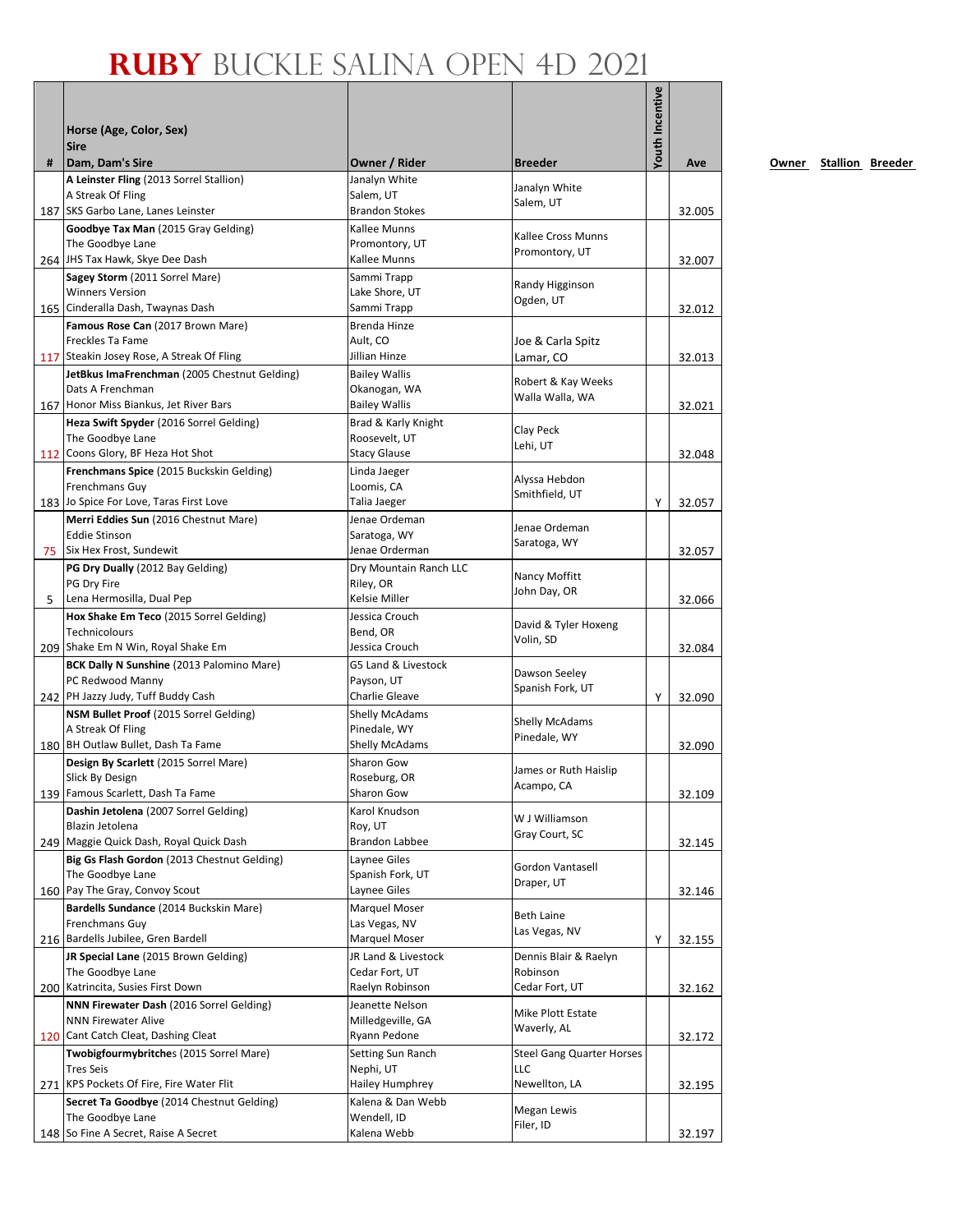|                | Horse (Age, Color, Sex)                                   |                                    |                                          | Youth Incentive |        |
|----------------|-----------------------------------------------------------|------------------------------------|------------------------------------------|-----------------|--------|
| #              | <b>Sire</b><br>Dam, Dam's Sire                            | Owner / Rider                      | <b>Breeder</b>                           |                 | Ave    |
|                | WhooWho Sheztalented (2013 Bay Mare)                      | Jim Real Bird                      |                                          |                 |        |
|                | Prime Talent                                              | Garryowen, MT                      | Copper Spring Ranch LLC                  |                 |        |
|                | 115 FeFiFoWho, By Who                                     | Katie Berkram                      | Tularosa, NM                             |                 | 32.216 |
|                | JR Frenchnshameless (2015 Palomino Gelding)               | Jennifer Rose                      |                                          |                 |        |
|                | First Down French                                         | Bakersfield, CA                    | Jacob Spitzer<br>Tenachapi. CA           |                 |        |
|                | 48 Mollys Peppy Barmaid, Gin and Peppy                    | Jennifer Rose                      |                                          |                 | 32.226 |
|                | Jet Set N Go (2016 Bay Gelding)                           | B Spur'n Ranch                     | <b>Busby Quarterhorse LLC</b>            |                 |        |
|                | Blazin Jetolena                                           | Payson, UT                         | Millsap, TX                              |                 |        |
| $\overline{7}$ | Lady Perks, Dash For Perks                                | Lauren Porter                      |                                          |                 | 32.227 |
|                | Rhode To Oxford (2014 Brown Gelding)<br>The Goodbye Lane  | Gary Dee Adams<br>Caslte Dale, UT  | Kent B McKell                            |                 |        |
|                | 157 Efforts Cash Dash, Oxford Graduate                    | Teigan Adams                       | Spanish Fork, UT                         |                 | 32.230 |
|                | Crack Open TheBubbly (2016 Buckskin Mare)                 | Stacee Lundstrom                   |                                          |                 |        |
|                | First Down French                                         | Finley, ND                         | Stacee Lundstrom                         |                 |        |
|                | 66 Stop The Bubbly, Nonstop Bubblin                       | Josh Seeger                        | Finley, ND                               |                 | 32.234 |
|                | Famously Smooth (2014 Bay Mare)                           | Willie & Davi Watterson            |                                          |                 |        |
|                | A Smooth Guy                                              | Bluffdale, UT                      | Thomas & Lainee Sampson<br>Interior, SD  |                 |        |
|                | 109 Maidenfamouslyhigh, Dash Ta Fame                      | Davi Watterson                     |                                          |                 | 32.237 |
|                | Okey Dokey Guy (2008 Bay Gelding)                         | Janae Ordeman                      | Robert & Kay Weeks                       |                 |        |
|                | Dats A Frenchman                                          | Saratoga, WY                       | Elk City, OK                             |                 |        |
|                | 198 Sheza Nifty Okie, Okey Dokey Dale                     | Janae Orderman                     |                                          |                 | 32.244 |
|                | LKstreakinFrenchDown (2008 Sorrel Mare)<br>Frenchmans Guy | Sherri Cass<br>Pierre, SD          | Aimee & Kay Olson                        |                 |        |
|                | 181 Dashing Minstral, First Down Dash                     | <b>Taylyn Cass</b>                 | Bluff Dale, TX                           | Υ               | 32.251 |
|                | Taken U Flyn (2005 Brown Mare)                            | Rylee Allen                        |                                          |                 |        |
|                | JD Look                                                   | Wallsburg, UT                      | <b>Charles McRae</b>                     |                 |        |
|                | 168 Lady Cash It, Juno Dat Cash                           | Ryann Becker                       | Milton Freewater, OR                     | Y               | 32.253 |
|                | Streakin Lil Perks (2017 Blue Roan Mare)                  | Tricia Aldridge                    |                                          |                 |        |
|                | Streakin Lil Wayne                                        | Sanger, TX                         | Don &/or Tracy McManus<br>Lone Grove, OK |                 |        |
|                | 88 R Cash Master, Perks Master                            | Tricia Aldridge                    |                                          |                 | 32.265 |
|                | HR Heavens Haze (2017 Bay Gelding)                        | Kendall Pearce                     | <b>Thomas Chourdant</b>                  |                 |        |
|                | JL Dash Ta Heaven                                         | Valley View, TX                    | Choudrant, LA                            |                 |        |
|                | 89 French Bouglet, Frenchmans Guy                         | Jessica Morris                     |                                          |                 | 32.287 |
|                | PG Sugar Fire (2014 Gray Mare)<br>PG Dry Fire             | Kurt & Kendra Marvin<br>Weiser, ID | Richard & Hope Jordan                    |                 |        |
|                | 50 Phoebes Sugar Daddy, Docs Phoebe                       | Kendra Marvin                      | Parma, ID                                |                 | 32.293 |
|                | Ruby Rubacuori (2017 Red Roan Mare)                       | Jody & Tracy Henderson             |                                          |                 |        |
|                | A Dash Ta Streak                                          | Alvarado, TX                       | Jody & Tracy Henderson                   |                 |        |
| 1              | War Lena Kitty, War Lena Bars                             | Ryann Pedone                       | Alvarado, TX                             |                 | 32.421 |
|                | Daddy B Proud (2011 Sorrel Gelding)                       | McKensy Topham                     | Bobbi J Scott                            |                 |        |
|                | <b>JB Proud N Famous</b>                                  | Delta, UT                          | Trout Creek, MT                          |                 |        |
|                | 162 RGR Whos Your Daddy, Intents and Purposes             | <b>Summer Owens</b>                |                                          | Υ               | 32.437 |
|                | Blazin Summer Shandy (2015 Sorrel Mare)                   | Kalena & Dan Webb                  | Megan Lewis                              |                 |        |
|                | Blazin Jetolena<br>60 Zacalo, Tres Seis                   | Wendell, ID<br>Kalena Webb         | Filer, ID                                |                 | 32.442 |
|                | Guy Of My Dreams (2016 Sorrel Gelding)                    | Wayne & Kim Smith                  |                                          |                 |        |
|                | A Smooth Guy                                              | Touchet, WA                        | Wayne & Kim Smith                        |                 |        |
|                | 83 Show Me Your Hyde, Darkelly                            | Kim Smith                          | Touchet, WA                              |                 | 32.449 |
|                | SS Unzip and Streak (2016 Blue Roan Gelding)              | Cody & Renae Smith                 |                                          |                 |        |
|                | A Streak Of Fling                                         | Beach, ND                          | Cody & Renae Smith<br>Beach, ND          |                 |        |
|                | 83 HM Lady Zip, Zip Cash                                  | Renae Smith                        |                                          |                 | 32.466 |
|                | Tres Candies Pz (2017 Bay Mare)                           | Joao Ferraz Leao                   | Guy Rodrigues Peixoto                    |                 |        |
|                | <b>Tres Seis</b>                                          | Weatherford, TX                    | Junior                                   |                 |        |
|                | 37 Sex N Candy, White Tie                                 | Joao Leao                          | Frisco, TX                               |                 | 32.468 |
|                | Peaks And Valleys (2015 Gray Mare)                        | Jaime Barrow                       | <b>Byron Forehand</b>                    |                 |        |
|                | <b>Firewater Canyon</b><br>87 Go On Luck, Krimps Elmer    | Snyder, TX<br>Tara Lee Woodall     | Green Cove Springs, FL                   |                 |        |
|                | Sinaloa Stinson (2016 Bay Gelding)                        | Catherine Dudley                   |                                          |                 | 32.491 |
|                | <b>Eddie Stinson</b>                                      | Sanger, TX                         | <b>Victory Farms</b>                     |                 |        |
|                | 72 Mamaimcominghome, Corona Cartel                        | Tricia Aldridge                    | Ada, OK                                  |                 | 32.499 |
|                |                                                           |                                    |                                          |                 |        |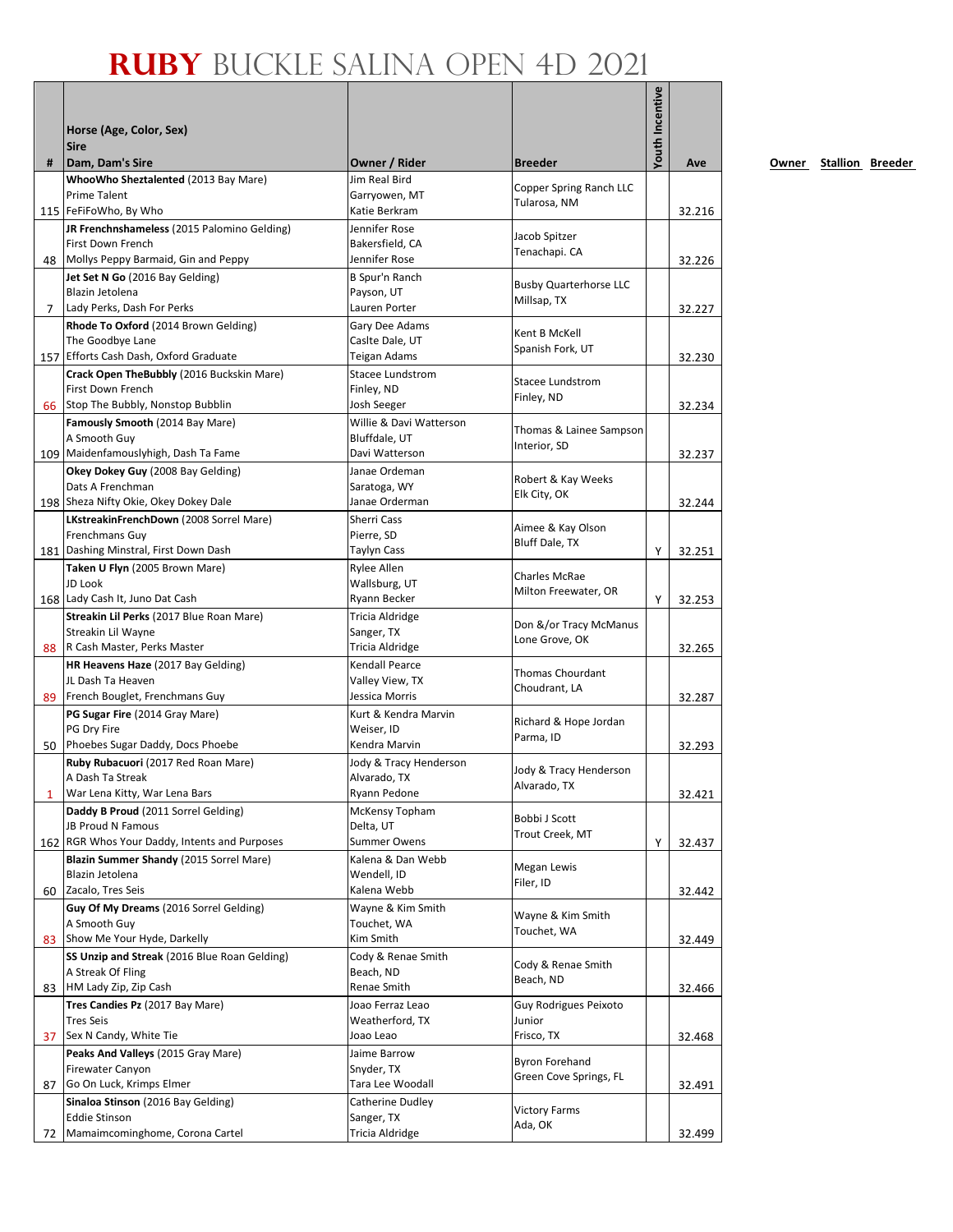|   |                                                                |                                    |                                             | <b>Youth Incentive</b> |             |        |          |                        |              |
|---|----------------------------------------------------------------|------------------------------------|---------------------------------------------|------------------------|-------------|--------|----------|------------------------|--------------|
|   | Horse (Age, Color, Sex)                                        |                                    |                                             |                        |             |        |          |                        |              |
|   | <b>Sire</b>                                                    |                                    |                                             |                        |             |        |          |                        |              |
| # | Dam, Dam's Sire<br>Getcha Some Pie (2017 Brown Mare)           | Owner / Rider<br>Tricia Aldridge   | <b>Breeder</b>                              |                        | Ave         |        |          | Owner Stallion Breeder |              |
|   | Furyofthewind                                                  | Sanger, TX                         | Copper Spring Ranch LLC                     |                        |             |        |          |                        |              |
| 6 | Pies Best Punkin, Pie In The Sky                               | Tricia Aldridge                    | Bozeman, MT                                 |                        | 32.501      |        |          |                        |              |
|   | JL Prissys Roc (2014 Palomino Mare)                            | Taylor Hildreth                    |                                             |                        |             |        |          |                        |              |
|   | JL Sirocco                                                     | Olathe, CO                         | Jill Lane Quarter Horses<br>Fort Benton, MT |                        |             |        |          |                        |              |
|   | 136 VCPrissysdiggerfrost, Sunfrost                             | Taylor Hildreth                    |                                             |                        | 32.511      |        |          |                        |              |
|   | Headlyne News (2016 Sorrel Gelding)                            | Shane & Jana Sickler               | Shane & Jana Sickler                        |                        |             |        |          |                        |              |
|   | Frenchmans Guy<br>219 Robin Meade, Dash Ta Fame                | Gladstone, ND<br>Hope Raley        | Gladstone, ND                               |                        | 32.511      |        |          |                        |              |
|   | Road Tripping (2014 Sorrel Gelding)                            | Larry or Bonnie Blain              |                                             |                        |             |        |          |                        |              |
|   | The Goodbye Lane                                               | Spanish Fork, UT                   | Dawson Seeley                               |                        |             |        |          |                        |              |
|   | 188 Chargedownthelane, Lanes Leinster                          | Bonnie Blain                       | Spanish Fork, UT                            |                        | 32.547      |        |          |                        |              |
|   | French Moon Bean (2013 Sorrel Mare)                            | Monica Doppel                      | Traci & Kevin MacDonald                     |                        |             |        |          |                        |              |
|   | Frenchmans Guy                                                 | Snohomish, WA                      | Erskine, Alberta                            |                        |             |        |          |                        |              |
|   | 284 Sierras Six Moons, Marthas Six Moons                       | Maddie Stoltman                    |                                             |                        | 32.549      |        |          |                        |              |
|   | Cadi Ta Fame (2015 Sorrel Mare)                                | Gloria Philp Living Trust          | Brad or Karen Gleason                       |                        |             |        |          |                        |              |
|   | A Smooth Guy<br>173 Daves Jet Ta Fame, Dash Ta Fame            | Lystie, WY<br>Gloria Philp         | Touchet, WA                                 |                        | 32.550      |        |          |                        |              |
|   | Im On A French Hi (2013 Sorrel Mare)                           | Darcey Mullen Stafford             |                                             |                        |             |        |          |                        |              |
|   | First Down French                                              | Prineville, OR                     | Stan & Terry Deupree                        |                        |             |        |          |                        |              |
|   | 63 Quick Tips, Jazzing Hi                                      | Jenna Duhon                        | Eagle Point, OR                             |                        | 32.552      |        |          |                        |              |
|   | Kool Rocketman (2017 Sorrel Gelding)                           | Tiffeny Accomazzo                  | <b>Brenda Reswig</b>                        |                        |             |        |          |                        |              |
|   | <b>Valiant Hero</b>                                            | Stephenville, TX                   | Bismark, ND                                 |                        |             |        |          |                        |              |
|   | 43 One Kool Wagon, PYC Paint Your Wagon                        | Ryann Pedone                       |                                             |                        | 32.556      |        |          |                        |              |
|   | Slick Designer (2016 Black Stallion)<br>Slick By Design        | Sheena Hansen<br>Elko, NV          | Mike Pickard                                |                        |             |        |          |                        |              |
|   | 201 Designer Eyes, Visionarian                                 | Sheena Hansen                      | Byars, OK                                   |                        | 32.560      |        |          |                        |              |
|   | Goodbye Gidget (2013 Buckskin Mare)                            | Maley Shockley                     |                                             |                        |             |        |          |                        |              |
|   | The Goodbye Lane                                               | Mapleton, UT                       | <b>Helina Carter Thomas</b><br>Payson, UT   |                        |             |        |          |                        |              |
|   | 150 Docs Foxy Gidget, Docs Cold Cash                           | Maley Shockley                     |                                             | Υ                      | 32.605      |        |          |                        |              |
|   | Dusty Blond N Famous (2013 Palomino Mare)                      | Falena Hunter                      | Falena Hunter                               |                        |             |        |          |                        |              |
|   | Aint Seen Nothin Yet<br>252 Mightys Smokey Lady, He Isa Boogie | Cortez, CO<br>Victoria Necas       | Cortez, CO                                  |                        | 32.611      |        |          |                        |              |
|   | Smooth N Fuzzy (2016 Sorrel Mare)                              | McColee Land & Livestock           |                                             |                        |             |        |          |                        |              |
|   | A Smooth Guy                                                   | Mapleton, UT                       | Bill & Debbie Myers                         |                        |             |        |          |                        |              |
| 8 | FC Peachfuzz Ta Fame, Dash Ta Fame                             | Kate Quast                         | Saint Onge, SD                              |                        | 32.624      |        |          |                        |              |
|   | JJJ Bugs Is R Star (2011 Sorrel Gelding)                       | <b>Stacy Tucker</b>                | Jo & Latricia Duke                          |                        |             |        |          |                        |              |
|   | Shawne Bug Leo                                                 | San Tan Valley, AZ                 | College Station, TX                         |                        |             |        |          |                        |              |
|   | 94 R Star, Marthas Six Moons                                   | <b>Stacy Tucker</b>                |                                             |                        | 32.637      |        |          |                        |              |
|   | Smooth Up Lady (2016 Palomino Mare)<br>A Smooth Guy            | Gayle Gray Smith<br>Cave Creek, AZ | Mike Oden Cattle Co                         |                        |             |        |          |                        |              |
|   | 84 Up Straight, Lean With Me                                   | Jenna Duhon                        | Williams, AZ                                |                        | 32.673      | $3D-1$ | \$12,219 | \$1,438                | \$719        |
|   | Lulu Stinson (2017 Sorrel Mare)                                | Chris Lybbert                      |                                             |                        |             |        |          |                        |              |
|   | <b>Eddie Stinson</b>                                           | Forestburg, TX                     | Chris Lybbert<br>Forestburg. TX             |                        |             |        |          |                        |              |
|   | 50 Lydia An Heiress, Dr Nick Bar                               | Samantha Boone                     |                                             |                        | 32.674      | $3D-2$ | \$8,309  | <u>\$978</u>           | <u>\$489</u> |
|   | Regals Chic (2012 Bay Mare)                                    | Kelly Taylor                       | Roger Rees                                  |                        |             |        |          |                        |              |
|   | Twoforthedough<br>121 BF Regal Chic, A Regal Choice            | Riverton, UT<br>Kelly Taylor       | Lehi, UT                                    |                        |             |        |          |                        |              |
|   | SH Streak Of Fame (2013 Sorrel Mare)                           | Sherri Cass                        |                                             |                        | 32.688      | $3D-3$ | \$6,354  | \$748                  | \$374        |
|   | A Streak Of Fling                                              | Pierre, SD                         | Shaina Huffman                              |                        |             |        |          |                        |              |
|   | 224 Sudden Susan, Dash Ta Fame                                 | Sherri Cass                        | Selby, SD                                   |                        | 32.732      | $3D-4$ | \$4,497  | \$529                  | \$265        |
|   | Good K Oss (2016 Buckskin Mare)                                | Clay Peck                          | Clay Peck                                   |                        |             |        |          |                        |              |
|   | The Goodbye Lane                                               | Lehi, UT                           | Lehi, UT                                    |                        |             |        |          |                        |              |
|   | 101 Choice Hot Doc, Mr Docs Acacio                             | Kali Jo Parker                     |                                             |                        | 32.736      | $3D-5$ | \$3,666  | <u>\$431</u>           | \$216        |
|   | Epically Famous (2015 Grey Stallion)<br>Epic Leader            | Josie Cole<br>Ceylon, NW           | Jennifer Ruza                               |                        |             |        |          |                        |              |
|   | 212 Imarealtreasure, Dash Ta Fame                              | <b>Brandee Wardell</b>             | Selby, SD                                   |                        | 32.767      | $3D-6$ | \$2,835  | <u>\$334</u>           | <u>\$167</u> |
|   | Fast N Frosty Fling (2015 Bay Roan Mare)                       | Coy & Maesa Kummer                 |                                             |                        |             |        |          |                        |              |
|   | A Streak Of Fling                                              | Briggsdale, CO                     | Maesa Kummer<br>Briggsdale, CO              |                        |             |        |          |                        |              |
|   | 137 Bugs With Frosting, Dash Ta Fame                           | Maesa Kummer                       |                                             |                        | 32.788 3D-7 |        | \$2,248  | <u>\$265</u>           | <u>\$132</u> |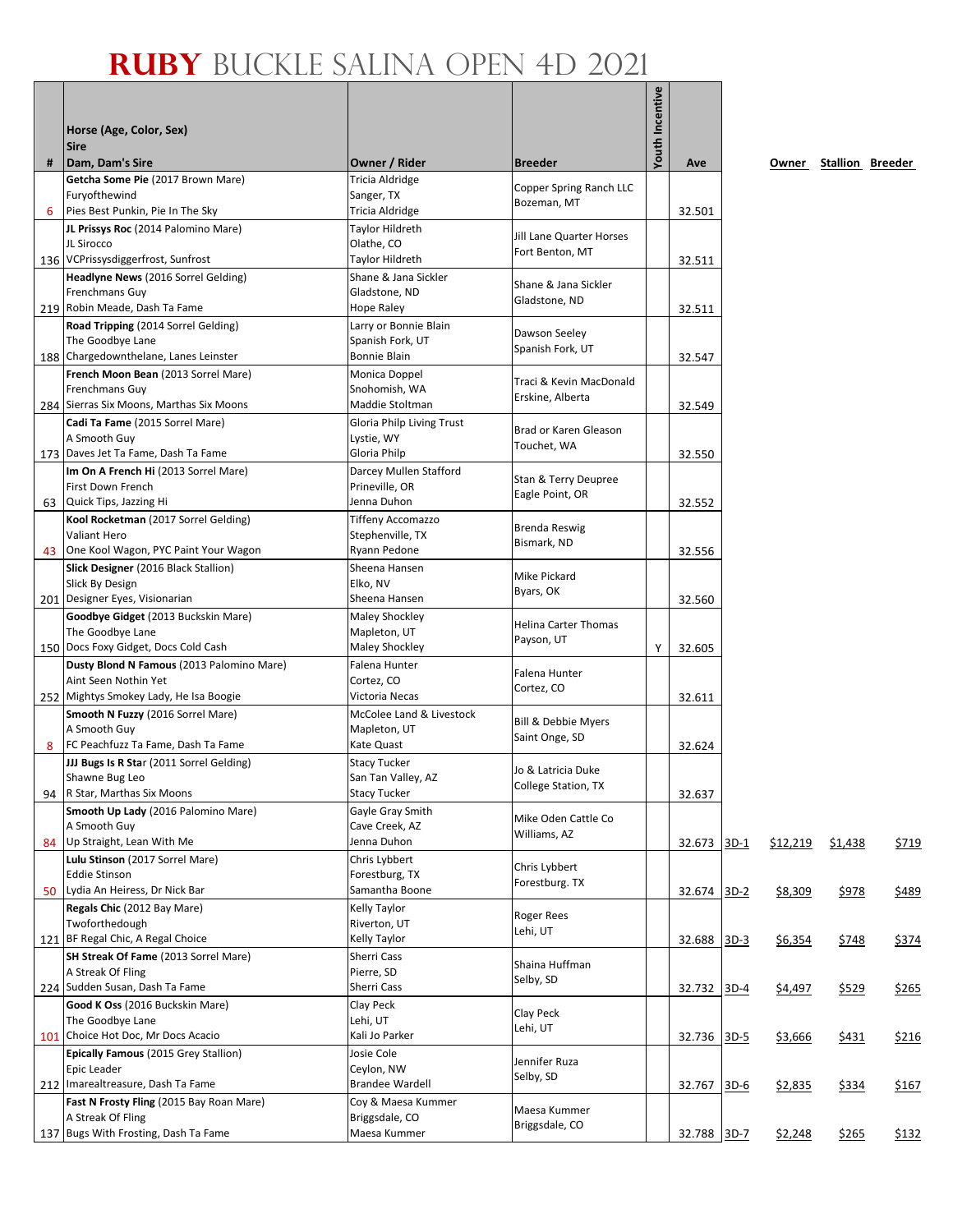|    |                                                                       |                                              |                                              | Youth Incentive |               |         |                        |             |
|----|-----------------------------------------------------------------------|----------------------------------------------|----------------------------------------------|-----------------|---------------|---------|------------------------|-------------|
|    | Horse (Age, Color, Sex)                                               |                                              |                                              |                 |               |         |                        |             |
| #  | <b>Sire</b><br>Dam, Dam's Sire                                        | Owner / Rider                                | <b>Breeder</b>                               |                 | Ave           |         | Owner Stallion Breeder |             |
|    | Little Red Stinson (2015 Sorrel Mare)                                 | LJ Livestock LLC                             |                                              |                 |               |         |                        |             |
|    | <b>Eddie Stinson</b>                                                  | Austin, NV                                   | Anton Andreas<br>Healdsburg, CA              |                 |               |         |                        |             |
|    | 206 VF Catch This Red, Designer Red                                   | Kole Black                                   |                                              | Y               | 32.810 3D-8/9 | \$1,760 | \$207                  | \$104       |
|    | Tex Walka (2017 Bay Gelding)<br>Slick By Design                       | Lance Stairs<br>Hanford, CA                  | Doug Brown/Tim Parker                        |                 |               |         |                        |             |
|    | 115 Rene To Run, Rene Dan Jet                                         | Lyndee Stairs                                | Paso Robles, CA                              |                 | 32.810 3D-8/9 | \$1,760 | \$207                  | \$104       |
|    | Honky Tonkabonkedonk (2015 Bay Mare)                                  | Brad & Karly Knight                          |                                              |                 |               |         |                        |             |
|    | The Goodbye Lane                                                      | Roosevelt, UT                                | Dawson Seeley<br>Spanish Fork, UT            |                 |               |         |                        |             |
|    | 229 PH Jazzy Judy, Tuff Buffy Cash                                    | Jordynn Knight                               |                                              | Y               | 32.820 3D-10  | \$1,173 | \$138                  | <u>\$69</u> |
|    | TC Fame (2013 Brown Gelding)<br>JD Look                               | Sadie Cook-Ricks<br>Elko, NV                 | Brad or Karen Gleason                        |                 |               |         |                        |             |
|    | 277 Famous Lily, Dash Ta Fame                                         | Sadie Cook-Ricks                             | Touchet, WA                                  |                 | 32.836 3D-11  | \$1,026 | \$121                  | \$60        |
|    | LH Sheza Hellavalane (2016 Chestnut Mare)                             | Cathy Morgan                                 |                                              |                 |               |         |                        |             |
|    | The Goodbye Lane                                                      | Menan, ID                                    | Lorlelei Hankins<br>Rock Springs, TX         |                 |               |         |                        |             |
|    | 34 HellnFury, Furyofthewind                                           | Cathy Morgan                                 |                                              |                 | 32.848 3D-12  | \$929   | \$109                  | \$55        |
|    | Hot Irish Twister (2016 Palomino Gelding)<br>Irish Pay                | Lyle or Lapriel Clark<br>Corrinne, UT        | Michael McNulty                              |                 |               |         |                        |             |
|    | 34 Red Hot Twister, Red Hot Quixote                                   | Mindy Clark                                  | Kamas, UT                                    |                 | 32.851 3D-13  | \$865   | \$102                  | \$51        |
|    | LX Famous Jet (2017 Sorrel Gelding)                                   | Colin Letham                                 |                                              |                 |               |         |                        |             |
|    | Blazin Jetolena                                                       | Blackfoot, ID                                | Randy or Vauna Walker<br>Blackfoot, ID       |                 |               |         |                        |             |
| 74 | DTF Way To Be, Dash Ta Fame                                           | Vauna Walker                                 |                                              |                 | 32.861 3D-14  | \$797   | \$94                   | \$47        |
|    | Smoke N Jetolena (2011 Sorrel Gelding)                                | Sarah Kieckhefer                             | Cheryl or Daniel Murray                      |                 |               |         |                        |             |
| 56 | Blazin Jetolena<br>Miss Mucho Caliente, Smoke N Sparks                | Prescott, AZ<br>Sarah Kieckhefer             | Green Valley, AZ                             |                 | 32.919 3D-15  | \$733   | \$86                   | \$43        |
|    | Cfour Epicallie (2016 Sorrel Mare)                                    | Doug & Shannon Moody                         |                                              |                 |               |         |                        |             |
|    | Epic Leader                                                           | Vernal, UT                                   | Kelly & Ivy Conrado<br>Box Elder, SD         |                 |               |         |                        |             |
| 40 | Little Fancy Granny, Del Puerto Bill                                  | Kelly Conrado                                |                                              |                 | 32.942        |         |                        |             |
|    | Frenchcoloursaflying (2009 Palomino Gelding)<br>Frenchmans Guy        | Maley Shockley<br>Mapleton, UT               | <b>Stacy Henson</b>                          |                 |               |         |                        |             |
|    | 108 Suzie B Hot, Hot Colours                                          | Maley Shockley                               | Goreville, IL                                | Y               | 32.944        |         |                        |             |
|    | Maples American (2015 Bay Gelding)                                    | Lacey Morse                                  |                                              |                 |               |         |                        |             |
|    | The Goodbye Lane                                                      | Randolph, UT                                 | Mckale Hadley<br>Ogden, UT                   |                 |               |         |                        |             |
| 75 | Legacys Lady Hawk, Hawkinson                                          | Lacey Morse                                  |                                              |                 | 32.986        |         |                        |             |
|    | Biddin On That Guy (2014 Bay Gelding)<br>Dats A Frenchman             | George & Nikki Baldauf<br>Central Valley, UT | Jordan Goodwin                               |                 |               |         |                        |             |
| 91 | Double Diamond Bid, Poco Van Star Two                                 | Nikki D Baldauf                              | Wanatah, IN                                  |                 | 32.992        |         |                        |             |
|    | Mr Perk Up N Jet (2015 Black Gelding)                                 | Cindy Shelton                                |                                              |                 |               |         |                        |             |
|    | Blazin Jetolena                                                       | Bluffdale, UT                                | <b>Busby Quarterhorse LLC</b><br>Millsap, TX |                 |               |         |                        |             |
|    | 259 Lady Perks, Dash For Perks                                        | Cindy Shelton                                |                                              |                 | 33.018        |         |                        |             |
|    | Born Ta Be A Cowboy* (2016 Buckskin Stallion)<br>Sadies Borntoperform | Nichols & Kara Caspers<br>New Underwood, SD  | Arrow Y Ranch                                |                 |               |         |                        |             |
| 10 | Boons Drift Girl, PC Boonlacious                                      | Kassidy Caspers                              | Wasta, SD                                    |                 | 33.021        |         |                        |             |
|    | Your Rockin Lady (2016 Sorrel Mare)                                   | Mike Oden Cattle Co                          |                                              |                 |               |         |                        |             |
|    | Rockin W                                                              | Williams, AZ                                 | Mike Oden Cattle Co<br>Williams, AZ          |                 |               |         |                        |             |
| 65 | Your Ginnin Lady, Tanquery Gin                                        | Christina Gould                              |                                              |                 | 33.021        |         |                        |             |
|    | Thepressureonboys (2015 Black Mare)<br>No Pressure On Me              | Larry or Bonnie Blain<br>Spanish Fork, UT    | Tiffany K McGhan                             |                 |               |         |                        |             |
|    | 146   DHR Special Perks, Oh Whatta Boy                                | Bonnie Blain                                 | Weatherford, TX                              |                 | 33.053        |         |                        |             |
|    | Runnin To The Flame (2010 Sorrel Mare)                                | Josie McMurtrey                              | D Pharr/Brittany Pozzi                       |                 |               |         |                        |             |
|    | Be A Magnolia Runner                                                  | Abilene, TX                                  | Victoria, TX                                 |                 |               |         |                        |             |
|    | 283 Seco Flaming Jet, Flaming Jet                                     | Payton McMurtrey                             |                                              | Y               | 33.070        |         |                        |             |
|    | Fierce Trouble Bars (2015 Sorrel Mare)<br>The Goodbye Lane            | Gary Dee Adams<br>Castle Dale, UT            | Gary Dee Adams                               |                 |               |         |                        |             |
|    | 110 Jokers Trouble Bars, Winken On Ya                                 | Teigan Adams                                 | Castle Dale, UT                              |                 | 33.078        |         |                        |             |
|    | Fast Under Pressure (2017 Sorrel Mare)                                | Aubrey Smith                                 |                                              |                 |               |         |                        |             |
|    | No Pressure On Me                                                     | Binghampton, NY                              | Martha Reeves<br>Weatherford, TX             |                 |               |         |                        |             |
|    | 104 Ryonsfastbucklebunny, Fast Flying Ryon                            | Ryann Pedone                                 |                                              |                 | 33.106        |         |                        |             |
|    | Chasing Time Design (2015 Black Gelding)<br>Slick By Design           | Caitlin Jae Vondette<br>Rifle, CO            | Emily Powell Hanaford                        |                 |               |         |                        |             |
|    | 294 Shez Real Smart, Ill Be Smart                                     | Dina Miller                                  | Templeton, CA                                |                 | 33.123        |         |                        |             |
|    |                                                                       |                                              |                                              |                 |               |         |                        |             |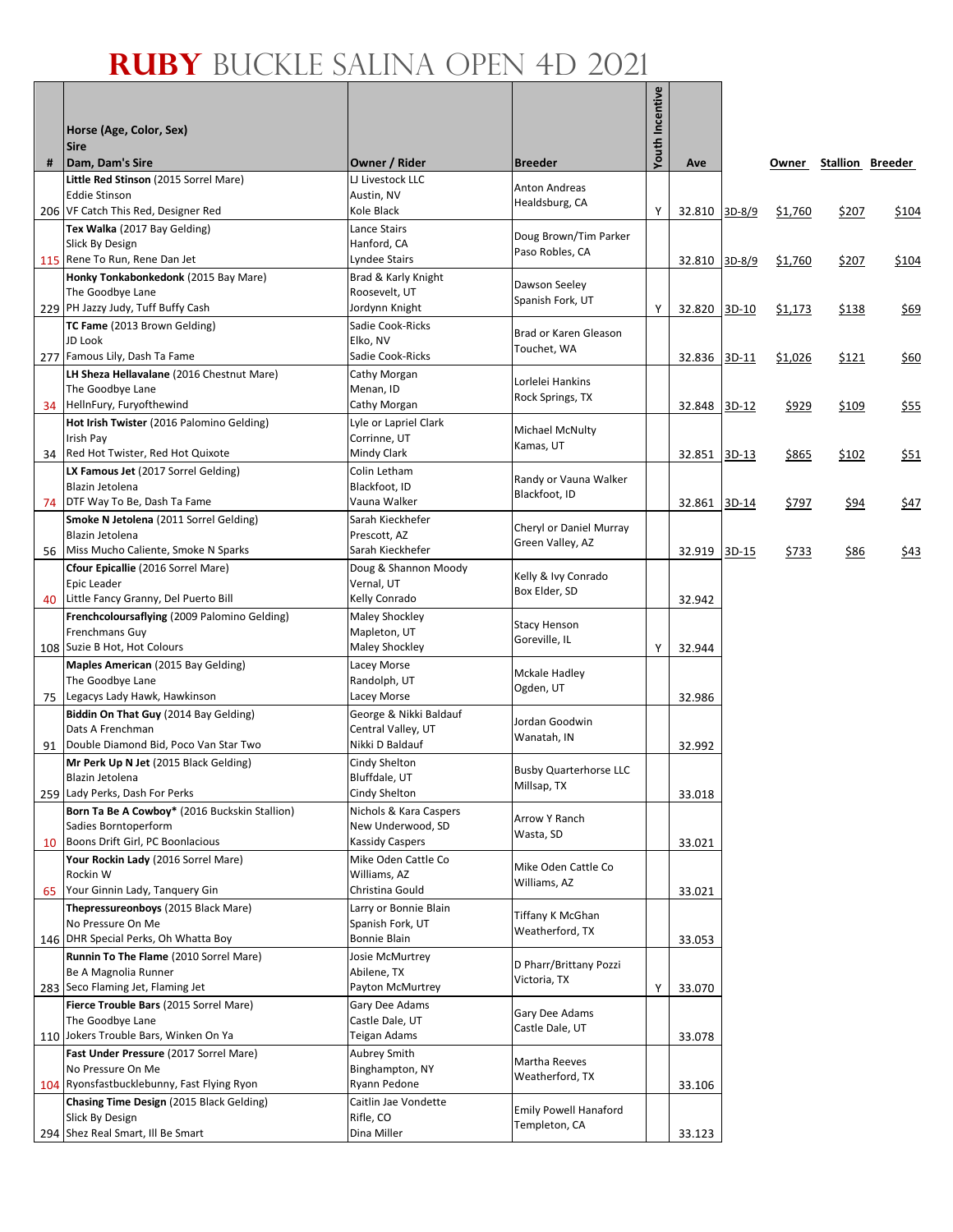|    | Horse (Age, Color, Sex)<br><b>Sire</b>                                                              |                                                             |                                       | Youth Incentive |        |
|----|-----------------------------------------------------------------------------------------------------|-------------------------------------------------------------|---------------------------------------|-----------------|--------|
| #  | Dam, Dam's Sire                                                                                     | Owner / Rider                                               | <b>Breeder</b>                        |                 | Ave    |
|    | LS Mr Goodbye Banjo (2015 Buckskin Gelding)<br>The Goodbye Lane                                     | Jackie Young<br>Bluffdale, UT                               | Glade Jackin<br>Spanish Fork, UT      |                 |        |
|    | 207 Bankers Special, Jay Kay Skipa Rory                                                             | Jackie Young                                                |                                       |                 | 33.127 |
|    | Datsa Kipa Frenchman (2016 Sorrel Gelding)<br>Dats A Frenchman<br>193 TSQH Freaky Friday, Kipadeucy | <b>Riley Lemouse</b><br>Toledo, WA<br><b>Riley Lemhouse</b> | Laura or Jessica Steward<br>Ethel, WA |                 | 33.133 |
|    | Blazin Nonstop (2013 Bay Mare)                                                                      | Amberley Snyder                                             |                                       |                 |        |
|    | Blazin Jetolena<br>158 Amelias Nonstop Hope, Furyothewind                                           | Elk Ridge, UT<br>Autumn Snyder                              | Robyn Jacob<br>Carmine, TX            |                 | 33.160 |
|    | Speedy Dot Com (2008 Sorrel Mare)                                                                   | Van & Jake Bass                                             | Lance Robinson & Max                  |                 |        |
|    | PC Redwood Manny                                                                                    | Farmington, UT                                              | Anderson                              |                 |        |
|    | 231 Speed Dot Com, Sixarun                                                                          | <b>Timber Cote</b>                                          | Spanish Fork, UT                      | Y               | 33.164 |
|    | Moonlight Crush (2014 Bay Gelding)                                                                  | Nathan & Kayla Ingram                                       | Jerone Bellard                        |                 |        |
|    | <b>Best Advice</b>                                                                                  | Caldwell, ID                                                | Kaplan, LA                            |                 |        |
|    | 99   Pie For One, Pie In The Sky                                                                    | Kayla Ingram                                                |                                       |                 | 33.172 |
|    | Lil Famous Winner (2015 Black Mare)<br><b>Winners Version</b>                                       | David Howlett<br>Delta, UT                                  | Charlie Heaton                        |                 |        |
|    | 208   PC Legal Spice, Dash Ta Fame                                                                  | McKensy Topham                                              | Saratoga Springs, UT                  |                 | 33.178 |
|    | Tres Queridos (2015 Sorrel Gelding)                                                                 | Cathy Morgan                                                |                                       |                 |        |
|    | <b>Tres Seis</b>                                                                                    | Menan, ID                                                   | Darling Farms LLC<br>Opelousas, LA    |                 |        |
|    | 101 Dashing Obsession, Mr Jess Perry                                                                | Cathy Morgan                                                |                                       |                 | 33.200 |
|    | Scooters Famous Buns (2014 Chestnut Mare)                                                           | Linda Lowe                                                  | Linda Lowe                            |                 |        |
|    | <b>JB Proud N Famous</b>                                                                            | Castle Rock, WA                                             | Castle Rock WA                        |                 |        |
|    | 32 Ten Pana Gold, Call Me A Ten                                                                     | Joni White                                                  |                                       |                 | 33.203 |
|    | Bola De Fuego* (2016 Bay Stallion)<br><b>Firewater Flit</b>                                         | Danielle Stubstad<br>Ocala, FL                              | Christine & Debbie<br>Langlois        |                 |        |
|    | 31 Beam Me Up Kelly, First Down Kelly                                                               | Jenna Dominick                                              | Watsonville, CA                       |                 | 33.206 |
|    | One Smooth Oakie (2016 Sorrel Mare)                                                                 | Kathy Campbell                                              |                                       |                 |        |
|    | A Smooth Guy                                                                                        | Morristown, AZ                                              | Copper Spring Ranch LLC               |                 |        |
| 5. | Dales No Okie, Okey Dokey Dale                                                                      | Kathy Campbell                                              | Tularosa, NM                          |                 | 33.209 |
|    | Easy Lov Bug (2015 Sorrel Gelding)                                                                  | Randi Richmond                                              | Randi Richmond                        |                 |        |
|    | Shawne Bug Leo                                                                                      | Payson, UT                                                  | Payson, UT                            |                 |        |
|    | 297 Ricky Lou Jet, Super Hemp                                                                       | Randi Richmond                                              |                                       |                 | 33.229 |
|    | KYS Goodbye Fame (2013 Bay Mare)                                                                    | Brian & Shawna Felter                                       | Dawson Seeley                         |                 |        |
|    | The Goodbye Lane<br>239 Ladys Special Effort, Mr Special Charge                                     | West Warren, UT<br>Shawna Felter                            | Spanish Fork, UT                      |                 | 33.237 |
|    | DH Smoothguy Ta Fame (2016 Palomino Mare)                                                           | Donna Heinen                                                |                                       |                 |        |
|    | A Smooth Guy                                                                                        | Mesa, WA                                                    | Donna Heinen                          |                 |        |
|    | 118 CP Hoot Ta Boot, Dash Ta Fame                                                                   | Donna Heinen                                                | Mesa, WA                              |                 | 33.243 |
|    | TPH Aint Dun It Yet (2016 Dun Gelding)                                                              | Deborah Grulke                                              | Deborah Grulke                        |                 |        |
|    | Aint Seen Nothin Yet                                                                                | Buckeye, AZ                                                 | Buckeye, AZ                           |                 |        |
|    | 28   Dun It With Revenge, Hollywood Heat                                                            | Deborah Grulke                                              |                                       |                 | 33.256 |
|    | Stylin N Ivory (2012 Brown Mare)                                                                    | Cindy Reynolds                                              | Laura Wipf                            |                 |        |
|    | Ivory James<br>Pat B Stylin, Streakin La Jolla                                                      | Sheridan, WY<br>Katie Jensen                                | Wayne, OK                             |                 |        |
| 2  | Look At Bert Fly (2016 Bay Gelding)                                                                 | Stephanie Ryan                                              |                                       |                 | 33.261 |
|    | JD Look                                                                                             | Poulsbo, WA                                                 | Stephanie Ryan                        |                 |        |
|    | 48 Plain Candy Bar, Just Plain Colonel                                                              | Stephanie Ryan                                              | Poulsbo, WA                           |                 | 33.262 |
|    | AB Littlemiss French (2013 Palomino Mare)                                                           | Allison Campbell                                            |                                       |                 |        |
|    | First Down French                                                                                   | Ellensburg, WA                                              | Allison Campbell<br>Ellensburg, WA    |                 |        |
|    | 240 Tootsie Time, Pass Em Ojo                                                                       | Allison Campbell                                            |                                       |                 | 33.273 |
|    | So Im A Blazin Fame (2016 Sorrel Mare)                                                              | Kelle K Moore                                               | Amy Behrends                          |                 |        |
|    | Blazin Jetolena                                                                                     | Douglas, WY                                                 | Fredericksburg, TX                    |                 |        |
|    | 71 Leavem Sweet Lucy, Dash Ta Fame                                                                  | Hope Raley                                                  |                                       |                 | 33.283 |
|    | Smooth Moven Cowgirl (2015 Bay Mare)<br>Cowboys Cartel                                              | Cody & Maegan Heiner<br>Corinne, UT                         | Bill & Debbie Myers                   |                 |        |
|    | 65 Smooth French Girl, Frenchmans Guy                                                               | Maegan Heiner                                               | Saint Onge, SD                        |                 | 33.307 |
|    | Jess Win Harriet (2016 Sorrel Mare)                                                                 | Paul or Vickie Solmonsen                                    |                                       |                 |        |
|    | <b>Winners Version</b>                                                                              | Axtell, UT                                                  | Bryan Holgate                         |                 |        |
| 94 | Six Sasperillys, Sixes Jess                                                                         | Vickie Solmonsen                                            | Altamont, UT                          |                 | 33.344 |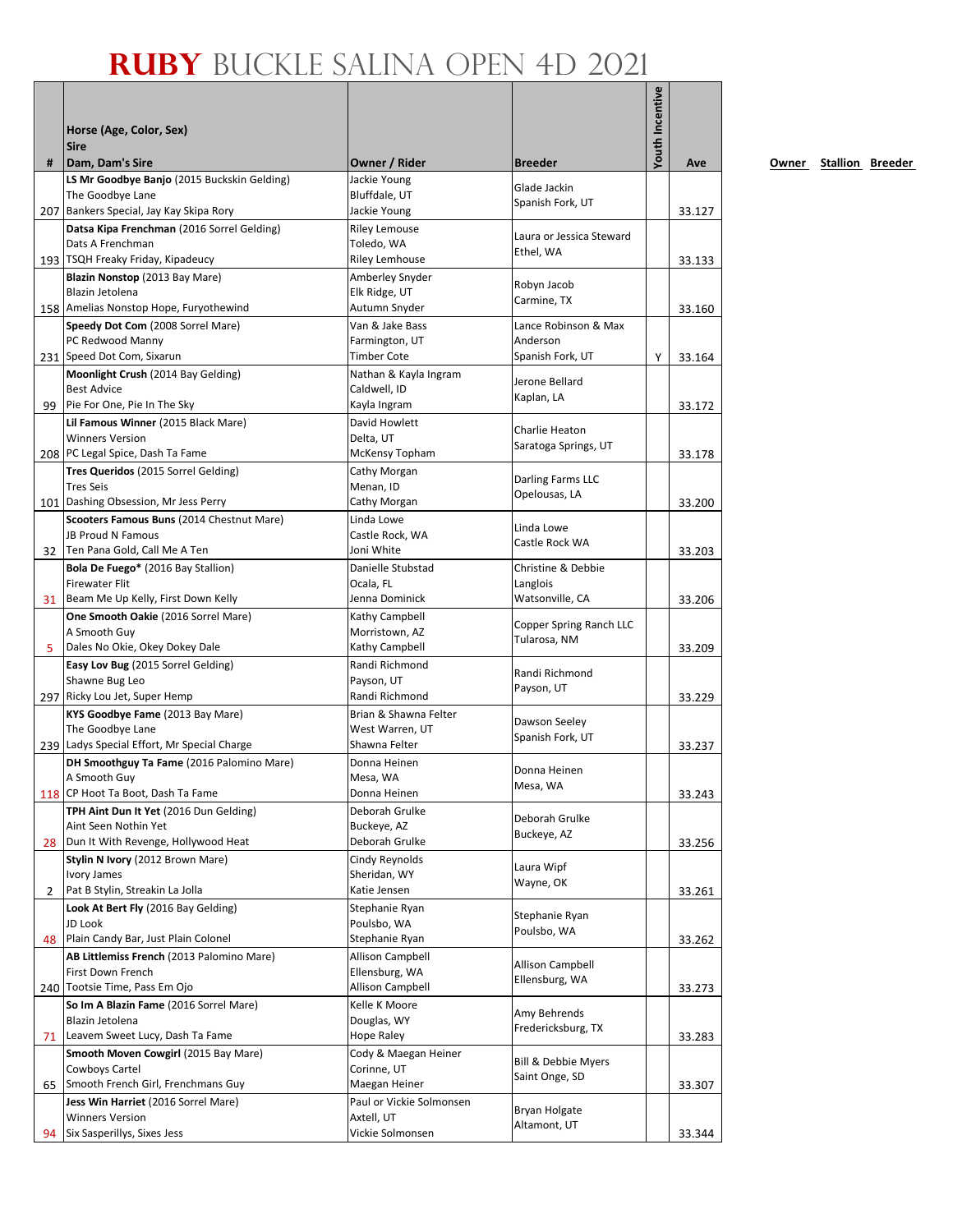|    | Horse (Age, Color, Sex)                                              |                                          |                                         | Youth Incentive |              |         |          |                        |       |
|----|----------------------------------------------------------------------|------------------------------------------|-----------------------------------------|-----------------|--------------|---------|----------|------------------------|-------|
|    | <b>Sire</b>                                                          |                                          |                                         |                 |              |         |          |                        |       |
| #  | Dam, Dam's Sire                                                      | Owner / Rider                            | <b>Breeder</b>                          |                 | Ave          |         |          | Owner Stallion Breeder |       |
|    | Cruisin Smoothie K3 (2015 Sorrel Gelding)                            | Christy & Kathleen Kruse                 | Christy Kruse                           |                 |              |         |          |                        |       |
|    | A Smooth Guy                                                         | Redmond, OR                              | Redmond, OR                             |                 |              |         |          |                        |       |
|    | 288 Ginnys Honor Broom, In Honor of Led                              | Alexis Geraths<br><b>Brandee Wardell</b> |                                         |                 | 33.361       |         |          |                        |       |
|    | Tadah Im Irish (2016 Bay Gelding)<br>Irish Pay                       | Buffalo, SD                              | Dawn Newland                            |                 |              |         |          |                        |       |
|    | 299 Tadah Lynx, Credit The Doctor                                    | <b>Brandee Wardell</b>                   | <b>Belle Fourche</b>                    |                 | 33.398       |         |          |                        |       |
|    | Dash Ta Streak Olena (2016 Bay Mare)                                 | Lance & Marci Cornwall                   | Lance & Marci Cornwall                  |                 |              |         |          |                        |       |
|    | A Dash Ta Streak                                                     | Dammeron Valley, UT                      | Dammeron Valley, UT                     |                 |              |         |          |                        |       |
| 71 | Tams Glo Rey Me, Tamulena                                            | Jocelynn Cornwall                        |                                         |                 | 33.457       |         |          |                        |       |
|    | Cowgirls N Dough (2012 Sorrel Mare)<br>Twoforthedough                | Jaylyn Hardman<br>Grantsville, UT        | Green Woody                             |                 |              |         |          |                        |       |
|    | 275 Cowgirls N Secrets, Raise A Secret                               | Jaylyn Hardman                           | Layton, UT                              |                 | 33.476       |         |          |                        |       |
|    | MKL Iceman (2015 Gray Gelding)                                       | Marion K Lott                            | Stephan & Lisa Ralston                  |                 |              |         |          |                        |       |
|    | Slick By Design                                                      | Morgan, UT                               | Morgan, UT                              |                 |              |         |          |                        |       |
| 28 | Streakin Snowlady, Mr Jess Perry                                     | Jessica Lott                             |                                         |                 | 33.521       |         |          |                        |       |
|    | GDR Streakin On Sparks (2016 Buckskin Mare)<br>A Streak Of Fling     | <b>Greg Torgerson</b><br>Richfield, UT   | Carl Hutchings                          |                 |              |         |          |                        |       |
| 19 | GDR White Lightning, GDR Mr Sparks                                   | Jayda Torgerson                          | St George, UT                           | Υ               | 33.624       |         |          |                        |       |
|    | Classic Ivory (2009 Brown Gelding)                                   | <b>Courtney Moose</b>                    |                                         |                 |              |         |          |                        |       |
|    | Ivory James                                                          | Midland, TX                              | <b>Bullard Farms</b><br>Weatherford, TX |                 |              |         |          |                        |       |
|    | 280 Classic Angle, Kiptys Charger                                    | Courtney Moose                           |                                         |                 | 33.649       |         |          |                        |       |
|    | TFour Shome The Money (2017 Bay Gelding)<br>Tfouroverdrivinnfame     | Makenna Christensen<br>Lakepoint, UT     | Four Taylors Ranch                      |                 |              |         |          |                        |       |
|    | 107 Money From the Mint, On The Money Red                            | Makenna Christensen                      | Neola, UT                               |                 | 33.662       |         |          |                        |       |
|    | Secret Slew Of Cash (2016 Gray Gelding)                              | Tyson & Kasandra Hansen                  |                                         |                 |              |         |          |                        |       |
|    | Hez Our Secret                                                       | Dammeron Valley, UT                      | Teri Cochran<br>Lipan, TX               |                 |              |         |          |                        |       |
| 36 | Czech This Chick, Chicks Slew Of Bux                                 | Kelsey Hayden                            |                                         |                 | 33.743       | $4D-1$  | \$12,219 | \$1,438                | \$719 |
|    | The Goodbye Jane (2016 Chestnut Mare)<br>The Goodbye Lane            | Tracina Wilson<br>Tabiona, UT            | Hughes Morley Land &<br>Livestock       |                 |              |         |          |                        |       |
|    | 220 Peps Plain Jane, Blue On Blue Magic                              | Denim Wilson                             | Spanish Fork, UT                        | Υ               | 33.754       | $4D-2$  | \$8,309  | \$978                  | \$489 |
|    | Red Bull Look (2013 Sorrel Gelding)                                  | Brad or Karen Gleason                    |                                         |                 |              |         |          |                        |       |
|    | JD Look                                                              | Touchet, WA                              | Brad or Karen Gleason<br>Touchet, WA    |                 |              |         |          |                        |       |
|    | 268 Daves Jet Ta Fame, Dash Ta Fame                                  | Karen Gleason                            |                                         |                 | 33.768 4D-3  |         | \$6,354  | \$748                  | \$374 |
|    | Woodrows Afamous Guy (2014 Buckskin Gelding)<br>Aint Seen Nothin Yet | Michael & Donna Fowler<br>Homedale, ID   | Michael & Donna Fowler                  |                 |              |         |          |                        |       |
|    | 111 One Grand Sharock, One Grand Bunny                               | Donna Fowler                             | Homedale, ID                            |                 | 33.778       | $4D-4$  | \$4,497  | <u>\$529</u>           | \$265 |
|    | Natural Born Rockin (2016 Bay Gelding)                               | Mike Oden Cattle Co                      |                                         |                 |              |         |          |                        |       |
|    | Rockin W                                                             | Williams, AZ                             | Mike Oden Cattle Co<br>Williams, AZ     |                 |              |         |          |                        |       |
| 33 | Natural Born Dunit, Hollywood Dun It                                 | Christina Gould                          |                                         |                 | 33.815 4D-5  |         | \$3,666  | \$431                  | \$216 |
|    | Pepidots First Down (2014 Sorrel Gelding)<br>First Down French       | LJ Livestock LLC<br>Austin, NV           | Jake Gorrell                            |                 |              |         |          |                        |       |
|    | 258 Smart Pepidot, Smart Little Pepinic                              | Kole Black                               | Hanford, CA                             | Υ               | 33.826       | 4D-6    | \$2,835  | \$334                  | \$167 |
|    | Mulberry On Fire (2016 Brown Mare)                                   | Kim Sanford                              |                                         |                 |              |         |          |                        |       |
|    | Firewater Canyon                                                     | Ellensburg, WA                           | Chad Hart & Jody Nelson<br>Royston, GA  |                 |              |         |          |                        |       |
| 70 | Miss Bling Bling, Martha Six Moons                                   | Kim Sanford                              |                                         |                 | 33.827       | $4D-7$  | \$2,248  | \$265                  | \$132 |
|    | A Smooth Sangria (2017 Sorrel Mare)<br>A Smooth Guy                  | Shawna Letcher                           | TK & Lainee Sampson                     |                 |              |         |          |                        |       |
| 36 | SX Smokin Serena, Smoke N Sparks                                     | Rapid City, SD<br>Shawna Letcher         | Interior, SD                            |                 | 33.834       | $4D-8$  | \$1,760  | \$207                  | \$104 |
|    | LS Mr Skip N Goodbye (2016 Bay Gelding)                              | <b>Brooke Deters</b>                     |                                         |                 |              |         |          |                        |       |
|    | The Goodbye Lane                                                     | West Jordan, UT                          | Glade Jacklin<br>Payson, UT             |                 |              |         |          |                        |       |
| 31 | Bankers Special Skip, Jay Kay Skipa Rory                             | <b>Brooke Deters</b>                     |                                         |                 | 33.887       | 4D-9    | \$1,466  | \$173                  | \$86  |
|    | My French Treat (2016 Gray Gelding)                                  | Alex & Lori Papageorge                   | Terry McCormmach                        |                 |              |         |          |                        |       |
| 54 | A Streak Of Fling<br>Dolls French Cash, Frenchmans Guy               | Plain City, UT<br>Lori Papageorge        | Walla Walla, WA                         |                 | 33.889       | $4D-10$ | \$1,173  | \$138                  | \$69  |
|    | Blazen Bug Cuz (2005 Sorrel Gelding)                                 | Brad & Karly Knight                      |                                         |                 |              |         |          |                        |       |
|    | Blazin Jetolena                                                      | Roosevelt, UT                            | Vaughan & Mary Watkins<br>Madison, MS   |                 |              |         |          |                        |       |
|    | 64 Wahinis Bug Cuz, Bugz Cuz                                         | Kaecee Knight                            |                                         |                 | 34.018       | 4D-11   | \$1,026  | \$121                  | \$60  |
|    | Stripling Warrior (2014 Sorrel Gelding)<br>The Goodbye Lane          | Clay Peck                                | Clay Peck                               |                 |              |         |          |                        |       |
|    | 233 Fight A Good Fight, Special Red Warrior                          | St George, UT<br>Teressa Peck            | St George, UT                           |                 | 34.077 4D-12 |         | \$929    | <u>\$109</u>           | \$55  |
|    |                                                                      |                                          |                                         |                 |              |         |          |                        |       |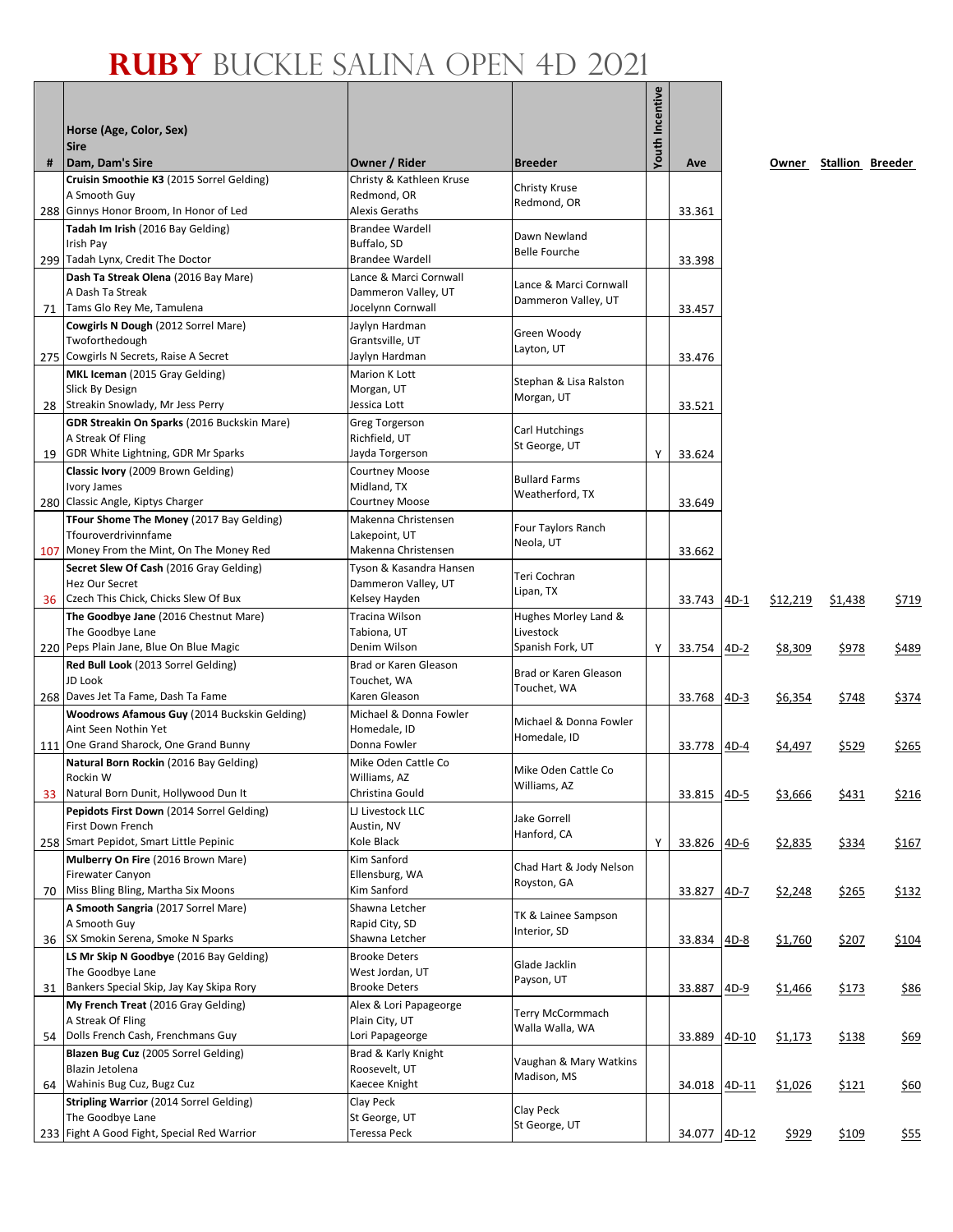|    | Horse (Age, Color, Sex)                                                      |                                                         |                               | Youth Incentive |              |              |                        |             |
|----|------------------------------------------------------------------------------|---------------------------------------------------------|-------------------------------|-----------------|--------------|--------------|------------------------|-------------|
|    | <b>Sire</b>                                                                  |                                                         |                               |                 |              |              |                        |             |
| #  | Dam, Dam's Sire                                                              | Owner / Rider                                           | <b>Breeder</b>                |                 | Ave          |              | Owner Stallion Breeder |             |
|    | First Vanila (2016 Palomino Mare)                                            | <b>Stephanie Forbes</b>                                 | Alan Woodbury                 |                 |              |              |                        |             |
|    | Coronado Cartel                                                              | Niagara-On-The-Lake, Ontario<br><b>Stephanie Forbes</b> | Dickinson, ND                 |                 |              |              |                        |             |
| 26 | Dash Ta Vanila, Dash Ta Fame<br>Ima Famous Spider (2017 Sorrel Gelding)      | Dakota Bingham                                          |                               |                 | 34.164 4D-13 | \$865        | \$102                  | <u>\$51</u> |
|    | Freckles Ta Fame                                                             | Delta, CO                                               | Sean & Kelli Bingham          |                 |              |              |                        |             |
|    | 170 Ima Skippin Gold Bar, Ima J Bar Bull                                     | Dakota Bingham                                          | Olathe, CO                    |                 | 34.171 4D-14 | \$797        | \$94                   | \$47        |
|    | Famous Jetolena (2015 Sorrel Gelding)                                        | Chris & Cori Perry                                      |                               |                 |              |              |                        |             |
|    | Blazin Jetolena                                                              | Plymouth, UT                                            | Shelby Mills<br>Chiefland, FL |                 |              |              |                        |             |
|    | 300 Famous Baby Bug, Dash Ta Fame                                            | Cory Perry                                              |                               |                 | 34.182 4D-15 | <u>\$733</u> | <u>\$86</u>            | <u>\$43</u> |
|    | Chasin Charlie (2014 Sorrel Mare)                                            | James & Shauna Burton                                   | South Valley Large Animal     |                 |              |              |                        |             |
|    | Twoforthedough                                                               | Saratoga Springs, UT                                    | Clinic                        |                 |              |              |                        |             |
|    | 228 Celebrity Lane, Dash Ta Fame<br>Blazin Bulldog K3 (2015 Sorrel Stallion) | <b>Brandon Stokes</b>                                   | Saratoga Springs, UT          |                 | 34.219       |              |                        |             |
|    | Blazin Jetolena                                                              | Christy Kruse<br>Redmond, OR                            | Christy Kruse                 |                 |              |              |                        |             |
|    | 254 Miss Texas Velvet, On The Dash                                           | Christy Kruse                                           | Redmond, OR                   |                 | 34.414       |              |                        |             |
|    | Return of A Hero (2014 Black Mare)                                           | Allie Zant                                              |                               |                 |              |              |                        |             |
|    | <b>Valiant Hero</b>                                                          | Stephenville, TX                                        | Jud Little                    |                 |              |              |                        |             |
|    | 95 Less Return, Dashiing Investment                                          | Allie Zant                                              | Ardmore, OK                   |                 | 34.559       |              |                        |             |
|    | CR Sassy Frenchgirl (2016 Bay Roan Mare)                                     | Sylvia Howell                                           | Sylvia Howell                 |                 |              |              |                        |             |
|    | French Streaktovegas                                                         | Romoland, CA                                            | Romoland, CA                  |                 |              |              |                        |             |
| 98 | Estrella La Jolla, Streakin La Jolla                                         | Cassie Howell                                           |                               |                 | 34.740       |              |                        |             |
|    | Blades On Fire (2012 Palomino Gelding)                                       | Mandy Rush & Becky Younger                              | Stephanie Newman              |                 |              |              |                        |             |
|    | Frenchmans Guy<br>126 Vanilla Firewater, Firewater Fooler                    | Grand Junction, CO<br>Mandy Rush                        | Rapid City, SD                |                 | 35.025       |              |                        |             |
|    | Lookatmyindependenz (2008 Sorrel Mare)                                       | Amber Hopkins                                           |                               |                 |              |              |                        |             |
|    | JD Look                                                                      | Vale, OR                                                | Heidi Yarbor                  |                 |              |              |                        |             |
|    | 247 Dat Princess, Juno Dat Cash                                              | Amber Hopkins                                           | Saint Helens, OR              |                 | 35.054       |              |                        |             |
|    | RV Two Dash Ta Vegas (2016 Sorrel Gelding)                                   | Anita Ellis                                             | Randy & Vauna Walker          |                 |              |              |                        |             |
|    | French Streaktovegas                                                         | Blackfoot, ID                                           | Pingree, ID                   |                 |              |              |                        |             |
|    | 203 Two Dash To Fame, Dash Ta Fame                                           | Anita Ellis                                             |                               |                 | 35.166       |              |                        |             |
|    | Hello Stella (2017 Brown Mare)                                               | Sharin Hall                                             | Sharin Hall                   |                 |              |              |                        |             |
| 51 | The Goodbye Lane<br>Go Go Fame, Dash Ta Fame                                 | Pilot Point, TX<br>Sharin Hall                          | Pilot Point, TX               |                 | 35.233       |              |                        |             |
|    | Streakin Stinson (2010 Bay Gelding)                                          | Tracy Milne                                             | Kapp Investment               |                 |              |              |                        |             |
|    | <b>Eddie Stinson</b>                                                         | Riverton, UT                                            | Company LLC                   |                 |              |              |                        |             |
|    | 295 Streakin Dot Dash, Streakin Dash                                         | <b>Tracy Milne</b>                                      | West Point, UT                |                 | 35.251       |              |                        |             |
|    | Ms French Wallawalla (2017 Chestnut Mare)                                    | All-In Barrel Horses LLC                                | Tom & Barb Westover           |                 |              |              |                        |             |
|    | The Kandyman                                                                 | Crooks, SD                                              | Egan, SD                      |                 |              |              |                        |             |
| 73 | French Streakin Izzy, A Streak Of Fling                                      | Hallie Hanssen                                          |                               |                 | 35.314       |              |                        |             |
|    | CR Lane Ta Fame (2016 Chestnut Gelding)                                      | Tammy Chatburn                                          | Jeff & Tammy Chatburn         |                 |              |              |                        |             |
| 93 | The Goodbye Lane<br>Stitchs Jet Ta Fame, Fire Water Ta Fame                  | Albion, ID<br>Tammy Chatburn                            | Albion, ID                    |                 | 35.385       |              |                        |             |
|    | Jets Smooth Fame (2016 Palomino Gelding)                                     | Cathy Morgan                                            |                               |                 |              |              |                        |             |
|    | A Smooth Guy                                                                 | Menan, ID                                               | Cathy Morgan                  |                 |              |              |                        |             |
|    | 18 Annies Dash, Dash Ta Fame                                                 | Cathy Morgan                                            | Menan, ID                     |                 | 35.499       |              |                        |             |
|    | Winners Form (2015 Sorrel Gelding)                                           | Ray & Susan Siggins                                     | Chad Richard                  |                 |              |              |                        |             |
|    | <b>Winners Version</b>                                                       | Coolidge, AZ                                            | Roosevelt, UT                 |                 |              |              |                        |             |
| 84 | Annies Form, Rare Form                                                       | Susan Siggins                                           |                               |                 | 35.588       |              |                        |             |
|    | BS Born Ta Cash (2016 Gray Mare)                                             | DaCota Monk & Louis Saggione                            | Kris Suard                    |                 |              |              |                        |             |
|    | Born Ta Be Famous<br>Sulley, Judge Cash                                      | Point, TX<br>DaCota Monk                                | Thibodaux, LA                 |                 |              |              |                        |             |
| 59 | Gracies Lane (2014 Brown Mare)                                               | Dena Kirkpatrick                                        |                               |                 | 35.621       |              |                        |             |
|    | The Goodbye Lane                                                             | Post, TX                                                | Mark & Linda Jarvis           |                 |              |              |                        |             |
|    | 134 TS Up N Famous, Dash Ta Fame                                             | Dena Kirkpatrick                                        | Spanish Fork, UT              |                 | 35.767       |              |                        |             |
|    | Hammer It Smooth (2017 Buckskin Mare)                                        | Sierra Zowada                                           | Mike Pickard                  |                 |              |              |                        |             |
|    | A Smooth Guy                                                                 | Big Horn, WY                                            | Byars, OK                     |                 |              |              |                        |             |
|    | 52 Designers Splash, Splash Bac                                              | Sierra Zowada                                           |                               |                 | 35.889       |              |                        |             |
|    | Mobetta Fame (2014 Palomino Gelding)                                         | Brad or Karen Gleason                                   | Brad or Karen Gleason         |                 |              |              |                        |             |
|    | A Smooth Guy<br>185 Daves Jet Ta Fame, Dash Ta Fame                          | Touchet, WA<br>Karen Gleason                            | Touchet, WA                   |                 | 35.901       |              |                        |             |
|    |                                                                              |                                                         |                               |                 |              |              |                        |             |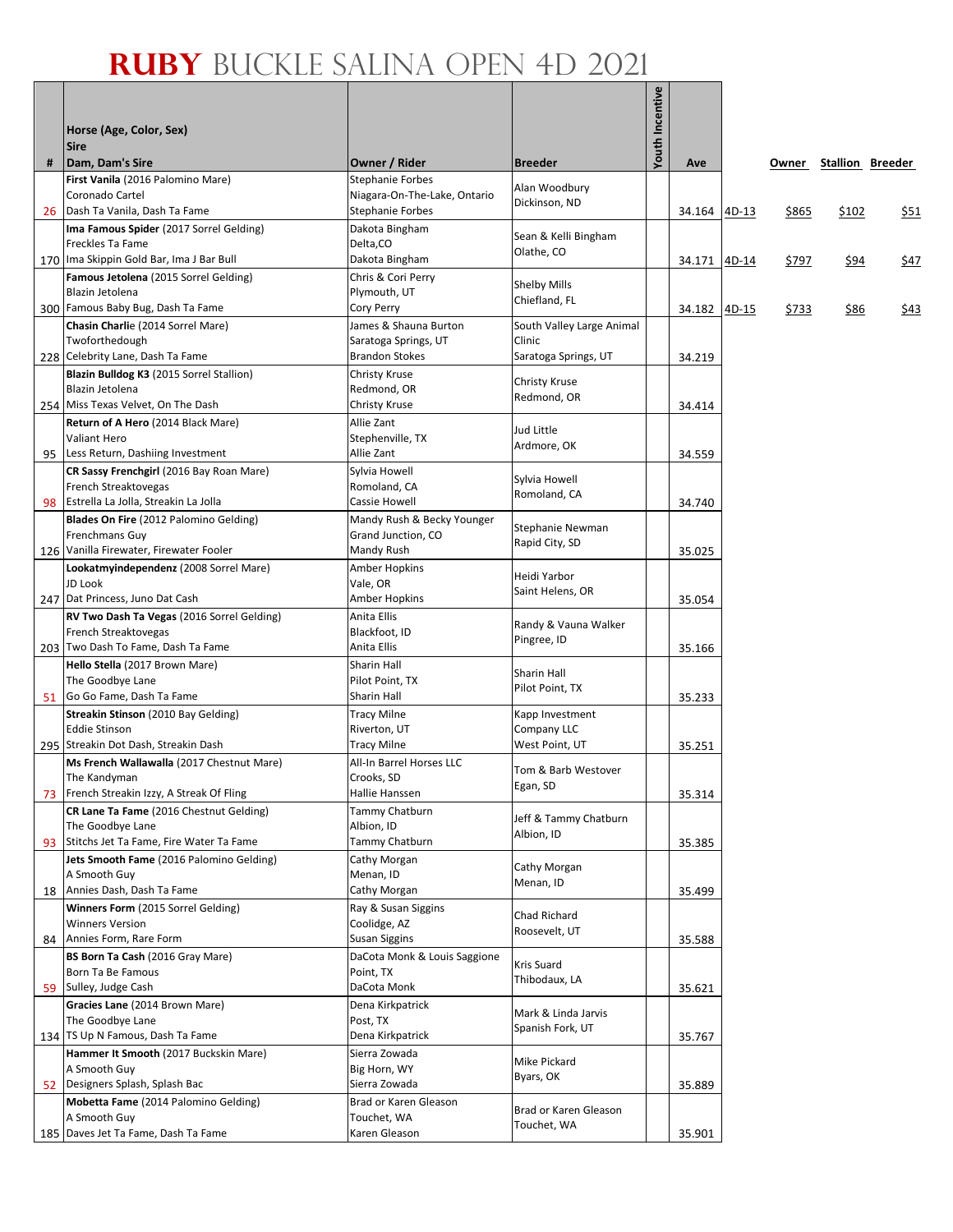|              | Horse (Age, Color, Sex)<br><b>Sire</b>                                          |                                        |                                 | <b>Youth Incentive</b> |        |
|--------------|---------------------------------------------------------------------------------|----------------------------------------|---------------------------------|------------------------|--------|
| #            | Dam, Dam's Sire                                                                 | Owner / Rider                          | <b>Breeder</b>                  |                        | Ave    |
|              | JR Streakin Espuela (2013 Bay Roan Gelding)                                     | John & Sherrie Jones                   | Shannon Marcum                  |                        |        |
|              | A Streak Of Fling                                                               | Morro Bay, CA                          | Royse City, TX                  |                        |        |
|              | 159 Espuela Pleasure, Blue Light Ike                                            | Sherrie Jones                          |                                 |                        | 35.908 |
|              | BCK Spyder Monkey (2014 Bay Mare)<br>The Goodbye Lane                           | Spencer & Kallie Wright<br>Milford, UT | <b>Brent Wonnacott</b>          |                        |        |
|              | 113 Phoebes Myth, Phoebes Cartel                                                | Kallie Wright                          | Beaver, UT                      |                        | 35.953 |
|              | RB Firewater Frotoe (2008 Bay Gelding)                                          | Tanya Grantham                         | Fawn Ann Kerns                  |                        |        |
|              | A Firewater Twist RB                                                            | Wickenburg, AZ                         | Haines, OR                      |                        |        |
|              | 287 Miss Sparkling Cash, Another Feature                                        | <b>Tylee Grantham</b>                  |                                 | Υ                      | 36.056 |
|              | Rebel Look (2012 Sorrel Mare)<br>JD Look                                        | Kacey Gartner<br>Walla Walla, WA       | Kacey Gartner                   |                        |        |
| $\mathbf{1}$ | Jo Jos Dasher, Twanyas Dash                                                     | Kacey Gartner                          | Walla Walla, WA                 |                        | 36.143 |
|              | VF Lil Bit Stinson (2017 Sorrel Mare)                                           | Chani Graves                           |                                 |                        |        |
|              | <b>Eddie Stinson</b>                                                            | Sulphur Springs, TX                    | <b>Victory Farms</b><br>Ada, OK |                        |        |
|              | 90 Little Bit Princess, Super Sence Amillion                                    | Chani Graves                           |                                 |                        | 36.164 |
|              | CM Waitin On Lane (2014 Sorrel Gelding)                                         | Cole & Marcie Wilson                   | Cole & Marcie Wilson            |                        |        |
|              | The Goodbye Lane<br>132 Tachina, Dashair                                        | Spanish Fork, UT<br>Gracie Beckstrom   | Spanish Fork, UT                |                        | 36.176 |
|              | CP Epics Percilla (2017 Chestnut Mare)                                          | Kris Gadbois                           |                                 |                        |        |
|              | Epic Leader                                                                     | Escondido, CA                          | Claire Powell                   |                        |        |
|              | 124 Percilla, Dash Ta Fame                                                      | Kassie Mowry                           | El Dorado, TX                   |                        | 36.211 |
|              | Partons My French (2016 Palomino Mare)                                          | Sonia Gorrell                          | Sonia Gorrell                   |                        |        |
|              | First Down French                                                               | Porterville, CA<br>Sonia Gorrell       | Porterville, CA                 |                        |        |
| 27           | Presure Points, Jazzin Hi<br>Sand In My Socks (2017 Sorrel Mare)                | <b>Isabella Quarter Horses</b>         |                                 |                        | 36.214 |
|              | <b>BHR Frenchies Socks</b>                                                      | Victoria, TX                           | <b>Isabella Quarter Horses</b>  |                        |        |
|              | 58 JC Pick Six, Tres Seis                                                       | Kassie Mowry                           | Victoria, TX                    |                        | 36.220 |
|              | Tresible Deduction (2013 Bay Gelding)                                           | Ty Blodgett                            | Sammy J Manek                   |                        |        |
|              | <b>Tres Seis</b>                                                                | Amidon, ND                             | Shawnee, OK                     |                        |        |
|              | 241 Speeding Thru Baja, Separatist                                              | Shausta Blodgett                       |                                 |                        | 36.241 |
|              | Two Rubles (2012 Sorrel Mare)<br>Twoforthedough                                 | Casey or Darcee Shepherd<br>Levan, UT  | Jay Pitcher                     |                        |        |
|              | 278 A Societys Lass, Society Road                                               | Darcee Shepherd                        | Smithfield, UT                  |                        | 36.305 |
|              | KR Spice (2013 Brown Mare)                                                      | Beau & Meredith Beck                   | Sally &/or Dave Kidd            |                        |        |
|              | <b>Ivory James</b>                                                              | Eagle Mountain, UT                     | Steamboat Springs, CO           |                        |        |
|              | 176 TA Jinxx, Dash Ta Fame                                                      | Jordan Argyle                          |                                 |                        | 36.407 |
|              | Jets Blazin Fame (2010 Chestnut Mare)<br>Blazin Jetolena                        | Cathy Morgan<br>Menan, ID              | Cathy Morgan                    |                        |        |
| 59           | Annies Dash, Dash Ta Fame                                                       | Cathy Morgan                           | Menan, ID                       |                        | 36.454 |
|              | Sheza French O'Toole (2013 Sorrel Mare)                                         | <b>Stacy Tucker</b>                    | <b>Taylor Lawson</b>            |                        |        |
|              | First Down French                                                               | San Tan Valley, AZ                     | New Waverly, TX                 |                        |        |
| 51           | Reckless Run O Toole, Jody O Toole                                              | <b>Stacy Tucker</b>                    |                                 |                        | 36.498 |
|              | Shake It Till Smooth (2016 Palomino Gelding)<br>A Smooth Guy                    | Kava Huestis<br>Ulm, MT                | Peggy Holzer                    |                        |        |
|              | 58 Special Zevi, Shake It Special                                               | Kava Huestis                           | Bismarck, ND                    |                        | 36.547 |
|              | CR Dynastia Fame (2013 Bay Mare)                                                | Sylvia Howell                          |                                 |                        |        |
|              | CR Rode Ta Fame                                                                 | Romoland, CA                           | Sylvia Howell<br>Romoland, CA   |                        |        |
|              | 171 Indian Zee, Indians Image                                                   | Cassie Howell                          |                                 |                        | 36.549 |
|              | Lil French Streak (2015 Sorrel Mare)<br>French Streaktovegas                    | Tiffannie Schut<br>Olathe, CO          | Phil or Terri Kissack           |                        |        |
| 93           | Hummers Last Lady, Humbolt Duster                                               | Taylor Hildreth                        | Spearfish, SD                   |                        | 36.564 |
|              | Favorite Version (2015 Sorrel Mare)                                             | Kelli Thouvenell                       |                                 |                        |        |
|              | <b>Winners Version</b>                                                          | Hooper, UT                             | Andy Atkinson                   |                        |        |
|              | 184 Babes Gray Gal, Striking Distance                                           | Kelli Thouvenell                       | Pocatello, ID                   |                        | 36.626 |
|              | Riptide Rider (2014 Brown Gelding)                                              | Brad & Karly Knight                    | A&C Racing & Roping             |                        |        |
|              | <b>Winners Version</b>                                                          | Roosevelt, UT<br>Jordynn Knight        | Roosevelt, UT                   |                        |        |
|              | 269 A Fast Runaway, Make It Anywhere<br>Famous Buckshotjones (2009 Bay Gelding) | Nadine Sutton                          |                                 | Υ                      | 36.634 |
|              | <b>JB Proud N Famous</b>                                                        | Rexburg, ID                            | M Jones                         |                        |        |
|              | 197 RGR Carolina Days, Streakin Days                                            | Ainslee Banta                          | Joseph, UT                      | Y                      | 36.668 |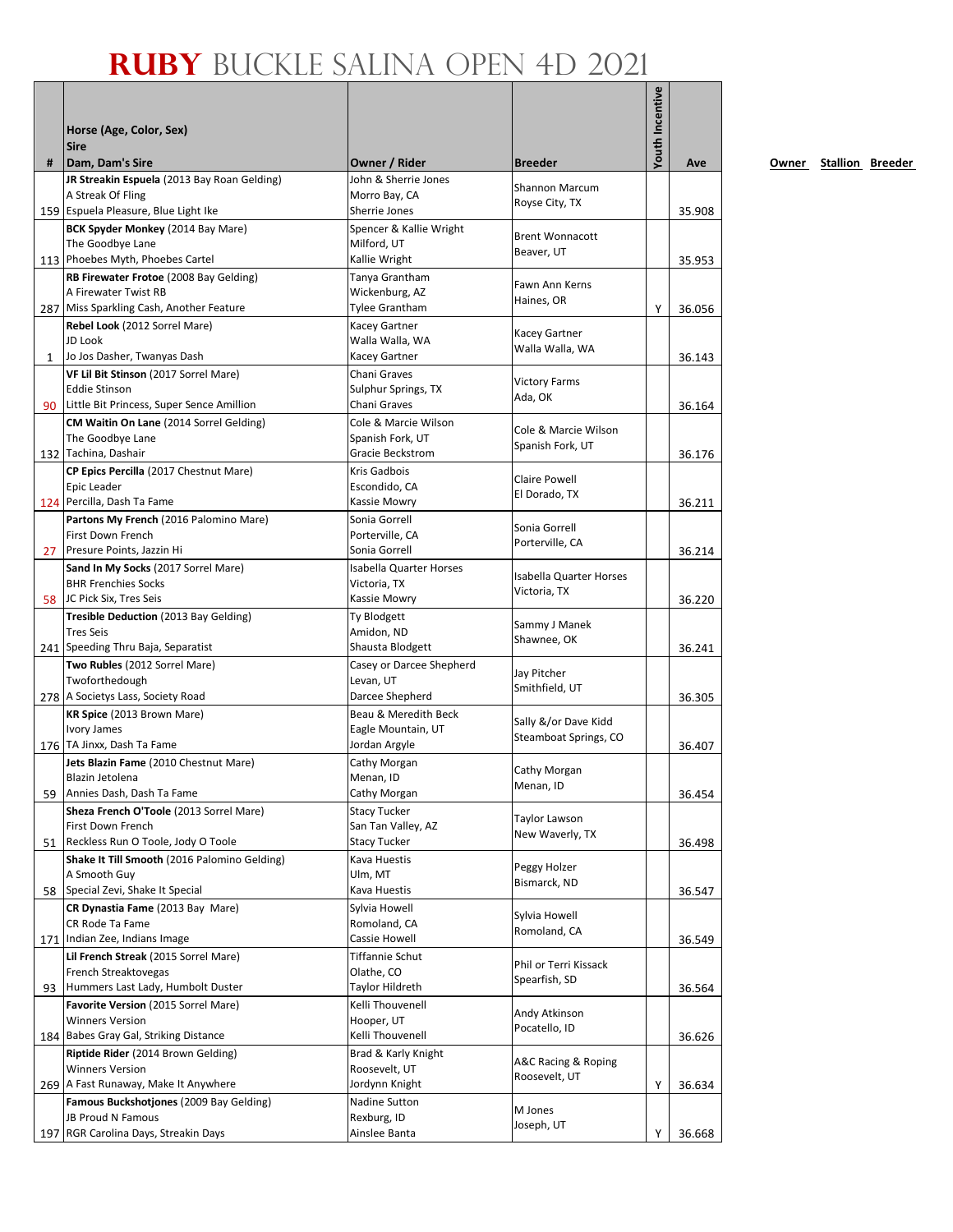|    | Horse (Age, Color, Sex)<br><b>Sire</b>                            |                                           |                                       | Youth Incentive |        |
|----|-------------------------------------------------------------------|-------------------------------------------|---------------------------------------|-----------------|--------|
| #  | Dam, Dam's Sire                                                   | Owner / Rider                             | <b>Breeder</b>                        |                 | Ave    |
|    | Winners Red Flame (2011 Sorrel Gelding)<br><b>Winners Version</b> | TL Giddy Up Holding LLC<br>Morgan, UT     | Chad Richard                          |                 |        |
|    | 163 Red Flame Ta Fame, Dash Ta Fame                               | Rebekah Hartley                           | Roosevelt, UT                         |                 | 36.674 |
|    | Ittys Valiant Eagle (2009 Sorrel Gelding)                         | Sarah Kieckhefer                          |                                       |                 |        |
|    | Valiant Hero                                                      | Prescott, AZ                              | Jud Little                            |                 |        |
|    | 98 Ittys Sis, Eagles Reason                                       | Sarah Kieckhefer                          | Ardmore, OK                           |                 | 36.721 |
|    | French Ivory Guy (2015 Buckskin Stallion)                         | <b>Great Basin Performance Horses</b>     | John Johnson                          |                 |        |
|    | Frenchmans Guy                                                    | Delta, UT                                 | Lemmon, SD                            |                 |        |
| 20 | Tickle The Ivorys, Ivory James                                    | Allie Shields                             |                                       | Υ               | 36.737 |
|    | HR My Fame Is Epic (2016 Sorrel Gelding)<br>Epic Leader           | <b>BAJ Living Trust</b><br>Scottsdale, AZ | Elizabeth S Hays                      |                 |        |
|    | 109 Go Wilma Dash, Dash Ta Fame                                   | <b>Buffy Walchli</b>                      | Arcadia, LA                           |                 | 36.737 |
|    | Shez All That Jazz (2016 Grey Mare)                               | <b>Snelling Farms</b>                     |                                       |                 |        |
|    | Aint Seen Nothin Yet                                              | Riverton, WY                              | <b>Snelling Farms</b><br>Riverton, WY |                 |        |
| 9  | Pay No Attention, Preferred Pay                                   | Kaitlyn Snelling                          |                                       |                 | 36.753 |
|    | Jamies On The Geaux (2016 Black Mare)                             | Jessica Morris                            | Chad Hart & Darrell                   |                 |        |
|    | Ivory James                                                       | Alvorel, TX                               | Williams                              |                 |        |
| 69 | Pollys On The Go, Cajo                                            | Jessica Morris                            | Royston, GA                           |                 | 36.780 |
|    | Mister Prime Time (2016 Buckskin Gelding)<br>PG Dryfire           | Erin Beukelman<br>Caldwell, ID            | Donna Stovner                         |                 |        |
|    | 39 Prime Time Rocket, Frenchmans Guy                              | Erin Beukelman                            | Parma, ID                             |                 | 36.834 |
|    | Pressures Off Lena (2017 Sorrel Mare)                             | Danielle Stubstad                         |                                       |                 |        |
|    | No Pressure On Me                                                 | Ocala, FL                                 | Danielle Stubstad<br>Ocala, FL        |                 |        |
| 67 | DSR Spirit Olena, Gay Bar Dynamo                                  | Jenna Dominick                            |                                       |                 | 36.874 |
|    | Tactical Patience (2016 Chestnut Gelding)                         | B Spur'n Ranch                            | Robert or Jody Norris                 |                 |        |
|    | <b>Winners Version</b>                                            | Payson, UT                                | Caldwell, TX                          |                 |        |
|    | 64 Just Swing Easy, Dash For Cash                                 | Amanda Butler                             |                                       |                 | 36.914 |
|    | Ima French Girl (2013 Buckskin Mare)<br>First Down French         | Toni Laramore Karre<br>Buckeye, AZ        | Toni Laramore Karre                   |                 |        |
|    | 104 Mile High Googie, Magical Mile                                | Jenna Duhon                               | Buckeye, AZ                           |                 | 36.924 |
|    | Guys Drama Queen (2012 Sorrel Mare)                               | Preslee Nellesen                          |                                       |                 |        |
|    | Frenchmans Guy                                                    | Mapleton, UT                              | Bill & Debbie Myers<br>Saint Onge, SD |                 |        |
|    | 246 Bugs Special Dash, Special Leader                             | Preslee Nellesen                          |                                       | Υ               | 36.953 |
|    | Epic Nick (2014 Grey Gelding)                                     | Jason Gann                                | Jodi Cuccurullo                       |                 |        |
|    | Epic Leader<br>76 Nick N Cash, Dr Nick Bar                        | Manteca, CA<br>Teagan Gann                | Pilot Point, TX                       | Y               | 36.963 |
|    | MarlaHoooch (2016 Buckskin Mare)                                  | Wes Kellet                                |                                       |                 |        |
|    | PC Redwood Manny                                                  | Plain City, UT                            | Cody & Sharlie Wade                   |                 |        |
| 38 | Scottys Special Popo, Royal Special Effort                        | McKinlee Kellett                          | Hooper, UT                            |                 | 37.012 |
|    | Traffics Vegas Trip (2015 Bay Gelding)                            | Setting Sun Ranch                         | Darnell Dana Lynn                     |                 |        |
|    | <b>Traffic Guy</b>                                                | Nephi, UT                                 | Weimar, TX                            |                 |        |
|    | 172 Touche Touche, Oklahoma Fuel                                  | Paisley Humphrey                          |                                       | Υ               | 37.013 |
|    | Three Times The Fury (2017 Sorrel Mare)<br>Furyofthewind          | C. Dudley/T. Aldridge<br>Sanger, TX       | Amy Schimke                           |                 |        |
| 44 | Three And Out, Tres Seis                                          | Tricia Aldridge                           | Wessington Springs, SD                |                 | 37.024 |
|    | Gambleonthestreaker (2008 Sorrel Gelding)                         | Sherri Cass                               |                                       |                 |        |
|    | A Streak Of Fling                                                 | Pierre, SD                                | Stephen Harvey<br>Lebanon, IN         |                 |        |
|    | 135 Pressey Gamble, Raise The Gamble                              | Taylyn Cass                               |                                       | Υ               | 37.124 |
|    | DMR Famed By Fire (2016 Bay Gelding)                              | Jody Hale                                 | Dry Mountain Ranch LLC                |                 |        |
|    | PG Dry Fire<br>Famed By An Angel, Dash Ta Fame                    | Echo, OR<br>Kelsie Miller                 | Riley, OR                             |                 |        |
| 18 | A Denim Twist RB (2010 Bay Gelding)                               | Callie Jones                              |                                       |                 | 37.128 |
|    | A Firewater Twist RB                                              | Rigby, ID                                 | Fawn Ann Kerns                        |                 |        |
| 9  | DL Turquoise N Denim, Another Feature                             | Callie Jones                              | Haines, OR                            |                 | 37.138 |
|    | Streakin Eye Paint (2005 Red Roan Mare)                           | Sherri Cass                               |                                       |                 |        |
|    | A Streak Of Fling                                                 | Pierre, SD                                | Lance Robinson<br>Spanish Fork, UT    |                 |        |
|    | 270 Miss Eye Paint, Mr Eye Opener                                 | Sherri Cass                               |                                       |                 | 37.153 |
|    | So Freaking Fabulous (2015 Bay Mare)                              | LeAnne Wolfe                              | LeAnne Wolfe                          |                 |        |
| 74 | Ivory James<br>Mia Fabulous Fame, Frenchmans Fabulous             | Flora Vista, NM<br>Haley Wolfe            | Flora Vista, NM                       |                 | 37.205 |
|    |                                                                   |                                           |                                       |                 |        |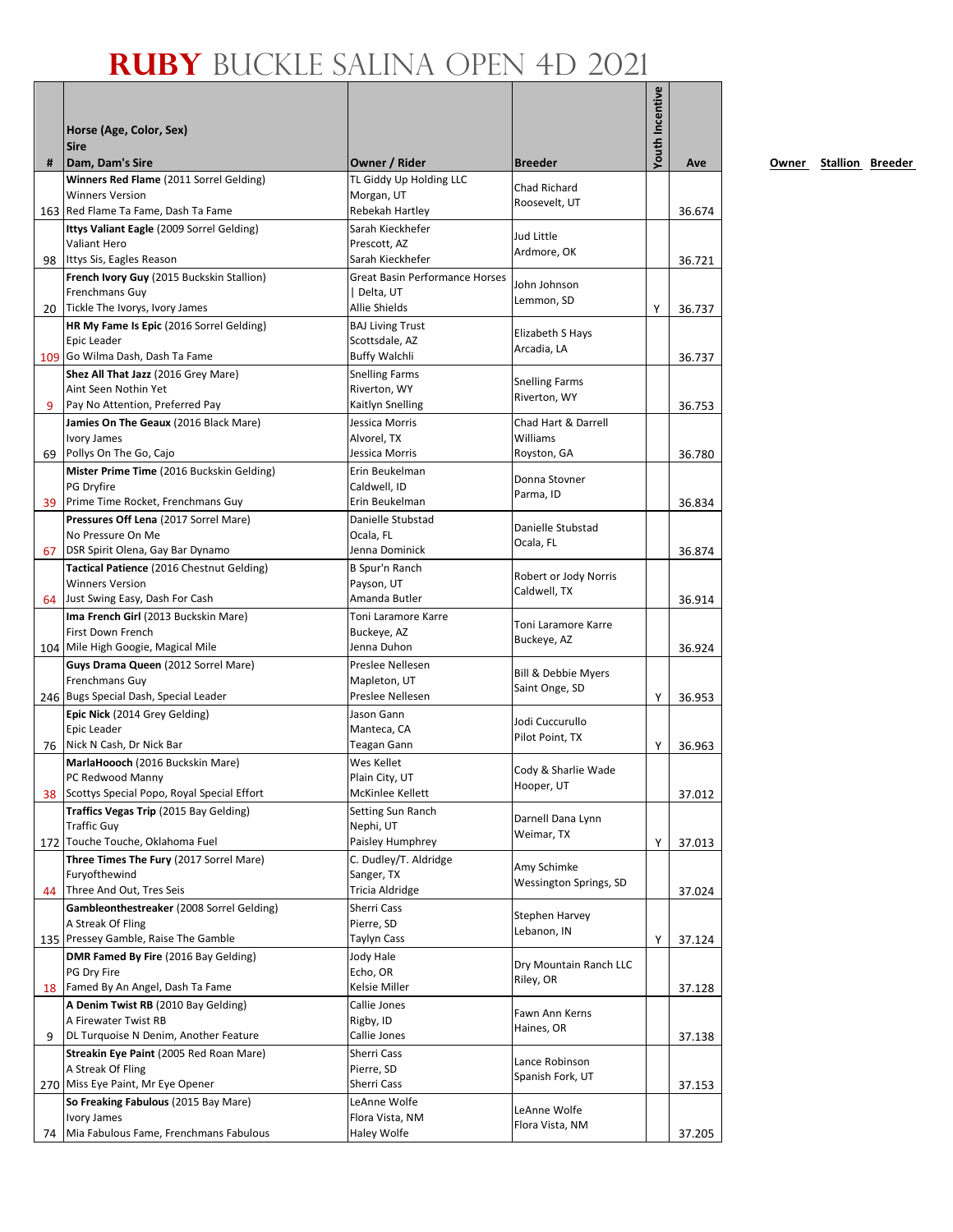|    | Horse (Age, Color, Sex)<br><b>Sire</b>                                    |                                                |                                | <b>Youth Incentive</b> |        |
|----|---------------------------------------------------------------------------|------------------------------------------------|--------------------------------|------------------------|--------|
| #  | Dam, Dam's Sire                                                           | Owner / Rider                                  | <b>Breeder</b>                 |                        | Ave    |
|    | Mister Tres (2017 Brown Gelding)                                          | Ryann Pedone                                   | <b>Bennett Racing Stables</b>  |                        |        |
|    | <b>Tres Seis</b><br>A True Stoli, Stoli                                   | Sunset, TX<br>Ryann Pedone                     | <b>LLC</b><br>Franklin, IN     |                        |        |
| 54 | Now Dats Frenchin (2016 Palomino Mare)                                    | <b>Greg Torgerson</b>                          |                                |                        | 37.211 |
|    | Dats A Frenchman                                                          | Richfield, UT                                  | Kourtney Woods                 |                        |        |
|    | 76 CSE Dash Of Boston, Dash Of Royal Gold                                 | Jayda Torgerson                                | Fallon, NV                     | Υ                      | 37.255 |
|    | Merridocs Sunny Guy (2012 Buckskin Gelding)                               | Kasslie Branson                                | Troy & Jamie Ashford           |                        |        |
|    | <b>Traffic Guy</b>                                                        | Genola, UT<br>Lauren Hardy                     | Lott, TX                       |                        |        |
| 57 | JB Docs Lil Tootsie, Merridoc<br>TLS Tequila Talkin (2016 Sorrel Gelding) | Wayne & Kim Smith                              |                                |                        | 37.264 |
|    | Dats A Frenchman                                                          | Touchet, WA                                    | Shawna Barichello              |                        |        |
|    | 121 Sheza Whiskey Runner, Whiskey River Run                               | Kim Smith                                      | Kennewick, WA                  |                        | 37.266 |
|    | JL Tularosa (2014 Chestnut Mare)                                          | Kasslie Branson                                | Jill Lane Quarter Horses       |                        |        |
|    | JL Sirocco                                                                | Genola, UT                                     | Fort Benton, MT                |                        |        |
|    | 14 BF Silver Charm, Takin On The Cash                                     | Kasslie Branson                                |                                |                        | 37.285 |
|    | The Goodbye Kiss (2014 Brown Mare)<br>The Goodbye Lane                    | D Chance & Jamie Gee<br>Bliss, ID              | Larry & Bonnie Blain           |                        |        |
|    | 130 Orange Merridoc, Merridoc                                             | Jamie Gee                                      | Spanish Fork, UT               |                        | 37.304 |
|    | Streakn May Day (2010 Red Roan Mare)                                      | Ann Welsh                                      |                                |                        |        |
|    | A Streak Of Fling                                                         | Mitchell, NE                                   | Ann Welsh<br>MItchell, NE      |                        |        |
|    | 223 Truly Laico Jet, Special Feature                                      | Debbie Beede                                   |                                |                        | 37.311 |
|    | Greatunderpressure (2016 Sorrel Gelding)<br>No Pressure On Me             | Ryann Pedone<br>Sunset, TX                     | Ryann Pedone                   |                        |        |
|    | 68 Kiss Kiss This, Chain Of Events                                        | Ryann Pedone                                   | Sunset, TX                     |                        | 37.314 |
|    | Famous Ms Kitty (2012 Sorrel Mare)                                        | Angie Jones                                    |                                |                        |        |
|    | JB Proud N Famous                                                         | Joseph, UT                                     | M Jones (Angie)<br>Joseph, UT  |                        |        |
|    | 128 JW Kentucky Wildcat, Lil Wildcat                                      | Haley Wolfe                                    |                                |                        | 37.321 |
|    | <b>EPH Vegas Strip</b> (2016 Bay Roan Gelding)                            | Josh Allan                                     | Echeta Performance             |                        |        |
|    | French Streaktovegas<br>192 Strip Of Snow, Snowbound                      | Nephi, UT<br>Brylee Allan                      | Horses LLC<br>Gillette, WY     |                        | 37.388 |
|    | Famous French Quarters (2010 Palomino Mare)                               | Libby Gibson                                   |                                |                        |        |
|    | Frenchmans Guy                                                            | Thorp, WA                                      | Libby Gibson                   |                        |        |
|    | 175 Down Dashin Fame, Blushing Bug                                        | Libby Gibson                                   | Thorp, WA                      |                        | 37.392 |
|    | Aint Seen E High Yet (2014 Buckskin Gelding)                              | Kevin Hullinger                                | Lindsay Devoll/Cathy           |                        |        |
|    | Aint Seen Nothin Yet<br>41 High Velvet, On A High                         | Spanish Fork, UT<br>Macy Hullinger             | <b>Burnett</b><br>Rockwall, TX |                        | 37.448 |
|    | Dont Need No Chrome (2015 Palomino Mare)                                  | Tilly Jenski                                   |                                |                        |        |
|    | Aint Seen Nothin Yet                                                      | Las Vegas, NV                                  | Lisa Miladinovich              |                        |        |
| 80 | One Hot Red Head, On The Money Red                                        | Tilly Jenski                                   | Broken Bow, NE                 |                        | 37.452 |
|    | GG Doe C Dough (2009 Sorrel Mare)                                         | Goodrich Quarter Horses                        | Goodrich Quarter Horses        |                        |        |
|    | Twoforthedough<br>245 GG Bobbette, Hollywoodbobs Summer                   | Bluebell, UT<br><b>Hadley Goodrich</b>         | Bluebell, UT                   |                        |        |
|    | Colour Chart (2016 Buckskin Mare)                                         | Randi Roberts                                  |                                | Υ                      | 37.467 |
|    | Technicolours                                                             | Hamlin, TX                                     | Donna Mae Jasasra              |                        |        |
|    | 292 Sister Nettie, Check The Charts                                       | Randi Roberts                                  | Tulsa, OK                      |                        | 37.482 |
|    | Guyz Speedy Girl (2016 Bay Mare)                                          | Kathy Campbell                                 | <b>Bill or Debbie Myers</b>    |                        |        |
|    | Frenchmans Guy                                                            | Morristown, AZ                                 | Saint Onge, SD                 |                        |        |
|    | 42 A Speedy Lena, World Speed                                             | Kathy Campbell                                 |                                |                        | 37.499 |
|    | An Act Of Aggression (2015 Sorrel Mare)<br><b>Tres Seis</b>               | <b>Greg Torgerson</b><br>Richfield, UT         | <b>JMH Racing LLC</b>          |                        |        |
| 66 | Subtly Aggressive, Separatist                                             | Taylor Hildreth                                | Riverside, CA                  |                        | 37.515 |
|    | Flirt N With 777 (2015 Bay Mare)                                          | Tammy & Charlie Childers                       | Larry or Bonnie Blain          |                        |        |
|    | <b>BHR Frenchies Socks</b>                                                | Beryl, UT                                      | Spanish Fork, UT               |                        |        |
|    | 174 BH Famous Snip, Dash Ta Fame                                          | Tammy Childers                                 |                                |                        | 37.516 |
|    | Rivons Mr America (2017 Sorrel Gelding)<br><b>Tres Seis</b>               | Wilde Performance Horses Inc<br>Wenyzville, MO | Kissmyfairytale Inc            |                        |        |
| 85 | Electric Fire Water, Flaming Fire Water                                   | Ryann Pedone                                   | Azle, TX                       |                        | 37.542 |
|    | Blazin For Pay Day (2006 Black Mare)                                      | Janine Bundy Couts & Emily Rice                | Janine Bundy Couts &           |                        |        |
|    | Blazin Jetolena                                                           | Coupeville, WA                                 | <b>Emily Rice</b>              |                        |        |
|    | 261 Paid Surprises, Jets Pay Day                                          | Janine Bundy Couts                             | Coupeville, WA                 |                        | 37.553 |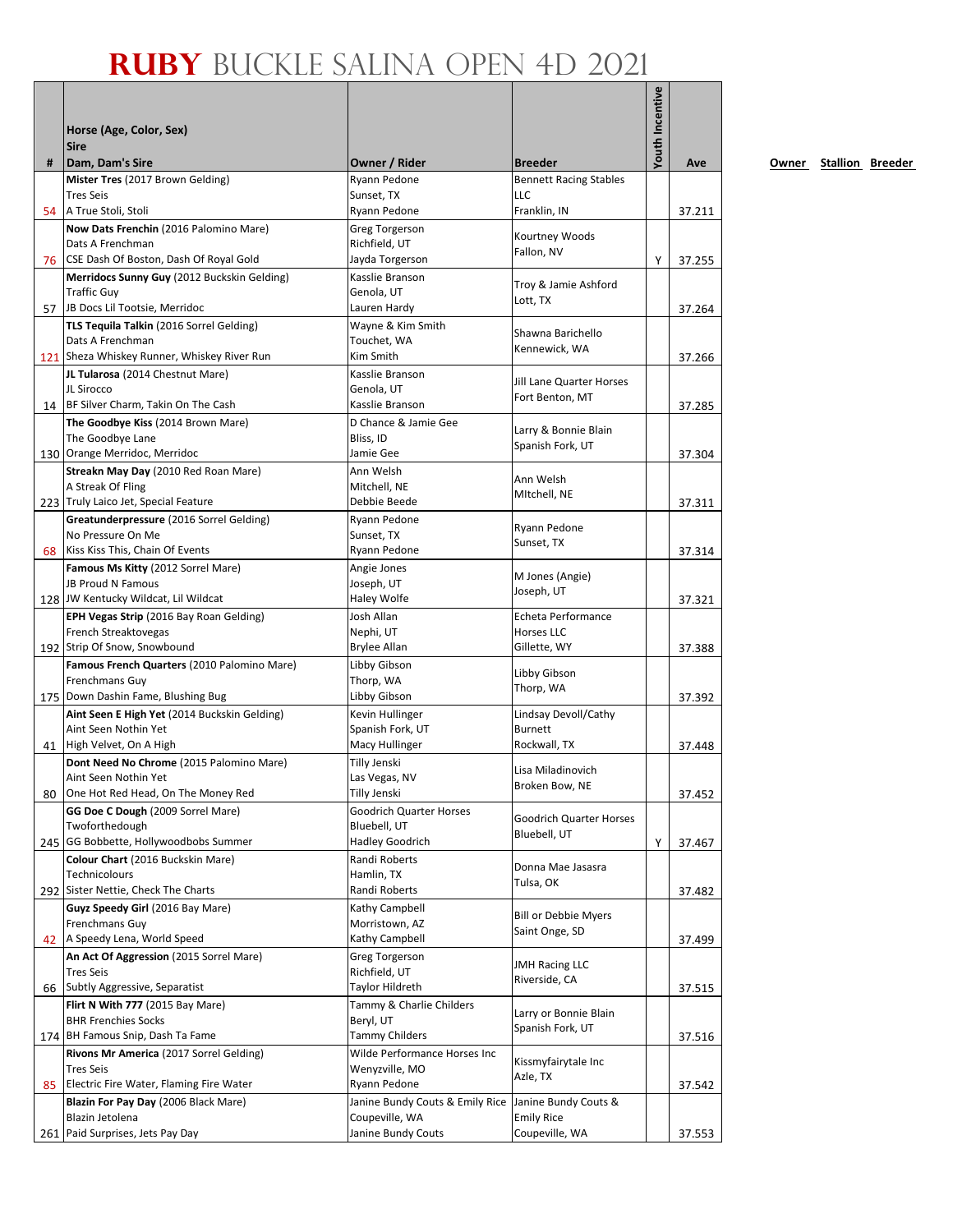|    | Horse (Age, Color, Sex)<br><b>Sire</b>                       |                                      |                                     | Youth Incentive |        |
|----|--------------------------------------------------------------|--------------------------------------|-------------------------------------|-----------------|--------|
| #  | Dam, Dam's Sire                                              | Owner / Rider                        | <b>Breeder</b>                      |                 | Ave    |
|    | Miss Goodbye King (2016 Chestnut Mare)                       | Chelsea Jepperson                    | Joe & Sherry Barney                 |                 |        |
|    | The Goodbye Lane                                             | Genola, UT                           | Genola, UT                          |                 |        |
|    | 105 Vintage Annie King, Vintage Continental                  | Chelsea Jepperson                    |                                     |                 | 37.610 |
|    | Frenchkissin Angel (2013 Buckskin Mare)<br>First Down French | Tasha Enriquez<br>Riverside, CA      | Tasha Enriquez                      |                 |        |
|    | 117 Emmys Angel, Band Of Azure                               | Tasha Enriquez                       | Riverside, CA                       |                 | 37.753 |
|    | Rockstar By Design (2016 Brown Stallion)<br>Slick By Design  | Jamie Bashford<br>Queen Creek, AZ    | Jason Martin & Charlie<br>Cole      |                 |        |
|    | 49 Streakingflingindisco, A Streak Of Fling                  | Jamie Bashford                       | Pilot Point, TX                     |                 | 37.798 |
|    | Smooth Hershey High (2014 Bay Gelding)                       | Brad & Karly Knight                  | Tyler & Keley Scaffner              |                 |        |
|    | A Smooth Guy<br>16 On A Hershey High, On A High              | Roosevelt, UT<br>Kaecee Knight       | Stephenville, TX                    |                 |        |
|    | Dazzle Me Talent (2010 Bay Mare)                             | Denim Wilson                         |                                     |                 | 37.803 |
|    | <b>Prime Talent</b>                                          | Tabiona, UT                          | Lates Natilie Brown                 |                 |        |
|    | 177   Flit Bars Spur, Flit Bar Beggar                        | Denim Wilson                         | Monticello, AR                      | Y               | 37.806 |
|    | Aintshesmartnfamous (2014 Palomino Mare)                     | Jessica John                         | Jessica John                        |                 |        |
|    | Aint Seen Nothin Yet<br>298 Smart Isabella, Smart Aristocrat | Kerney, NE<br>Skyler Sutton          | Kearney, NE                         |                 | 37.855 |
|    | VF Born For Glory (2013 Buckskin Gelding)                    | Maddi Stoltman                       |                                     |                 |        |
|    | Born Ta Be Famous                                            | Ellensburg, WA                       | <b>Victory Farms</b>                |                 |        |
| 17 | Quint Glory, Lanes Leinster                                  | Maddi Stoltman                       | Ada, OK                             |                 | 37.932 |
|    | One Slick Contender (2014 Brown Mare)                        | Josie Cole                           | <b>Terry Vogel</b>                  |                 |        |
|    | Slick By Design<br>133 Fiery Contender, Title Contender      | Ceylon, NW<br><b>Brandee Wardell</b> | Gainsville, TX                      |                 |        |
|    | Two Karat Eddie (2009 Bay Gelding)                           | Jessi Vega                           |                                     |                 | 37.934 |
|    | <b>Eddie Stinson</b>                                         | Eureka, NV                           | Donald Henderson                    |                 |        |
|    | 46 Two Karat Chick, Diamond                                  | Jessi Vega                           | Shannon, NC                         |                 | 37.991 |
|    | Down By The Creek (2016 Chestnut Gelding)                    | Ron or Laurie Moosman                | Ron or Laurie Moosman               |                 |        |
|    | Conn Creek<br>24 BF Pieces Of April, First Prize Perry       | Morgan, UT<br>Kaycee Ferrin          | Morgan, UT                          |                 | 38.065 |
|    | Ray A Drop Of Sun (2015 Palomino Gelding)                    | Cody & Maegan Heiner                 |                                     |                 |        |
|    | PC Redwood Manny                                             | Corinne, UT                          | Dawson Seeley                       |                 |        |
|    | 107 Bardust Wrangler, Mucho Barduster                        | Maegan Heiner                        | Spanish Fork, UT                    |                 | 38.095 |
|    | Smooth N Speedy Guy (2016 Buckskin Gelding)                  | Kathy Campbell                       | <b>Bill or Debbie Myers</b>         |                 |        |
| 81 | A Smooth Guy<br>Patience N Speed, World Speed                | Morristown, AZ<br>Shyann Lucas       | Saint Onge, SD                      |                 | 38.132 |
|    | Wind Fury (2011 Chestnut Gelding)                            | Lisa McLeroy                         |                                     |                 |        |
|    | Furyofthewind                                                | Decatur, TX                          | K E Cass<br>Lavaca, AR              |                 |        |
|    | 138 First Down Bully, Bully Bullion                          | Ryann Pedone                         |                                     |                 | 38.152 |
|    | Harney County Chrome (2014 Gray Gelding)                     | Jackie Allum                         | Jackie Allum                        |                 |        |
|    | PG Dry Fire<br>253 Jeanie, unknown                           | Burns, OR<br>Shelli Srivner          | Burns, OR                           |                 | 38.176 |
|    | SG Funny Money (2014 Gray Gelding)                           | Shawntel Russel                      |                                     |                 |        |
|    | The Goodbye Lane                                             | Garland, UT                          | Shana Gibson                        |                 |        |
|    | 140 Some Famous Girl, Mr Fancy Fame                          | Shawni Russell                       | Ogden, UT                           |                 | 38.330 |
|    | Rikki Ridge (2015 Sorrel Mare)                               | Kacey Gartner                        | Karen Gleason                       |                 |        |
| 21 | JD Look<br>Bald Ridge, Dash Ta Fame                          | Walla Walla, WA<br>Paige Gartner     | Touchet, WA                         | Υ               | 38.344 |
|    | Cant Be Blamed (2016 Sorrel Mare)                            | Jeffrey D Crockett                   |                                     |                 |        |
|    | Corona Cartel                                                | Spanish Fork, UT                     | Reliance Ranches LLC<br>Guthrie, OK |                 |        |
| 15 | Ity Bitty Rarity, Rare Form                                  | Teigan Adams                         |                                     |                 | 38.349 |
|    | LH A Smooth Success (2014 Sorrel Mare)                       | Larry Hancock                        | Larry Hancock                       |                 |        |
|    | A Smooth Guy<br>215 Success By Biankus, Captain Biankus      | Wickenburg, AZ<br>Hailee Dihel       | Wickenburg, AZ                      |                 | 38.365 |
|    | <b>GBH Jet</b> (2012 Chestnut Gelding)                       | Samantha Boone                       |                                     |                 |        |
|    | Stoli                                                        | Wewoka, OK                           | Gary Hartstack                      |                 |        |
|    | 232 GH Runaway Jet, Runaway Winner                           | Sarah Rose Wagaspack                 | Highmore, SD                        |                 | 38.405 |
|    | A Dash Ta Winn (2017 Bay Roan Mare)                          | Kylie Sisam                          | Lisa O'Rourke Fulton                |                 |        |
| 46 | A Dash Ta Streak<br>Winnsboro, Merridoc                      | Spanish Fork, UT<br>Kylie Sisam      | Valentine, NE                       |                 |        |
|    | Famous Because (2016 Sorrel Mare)                            | J Diamond Ranch                      |                                     |                 | 38.414 |
|    | JB Proud N Famous                                            | Joseph, UT                           | J Diamond Ranch                     |                 |        |
| 12 | Ruby Faysema, Bold Episode                                   | Michele McLeod                       | Joseph, UT                          |                 | 38.430 |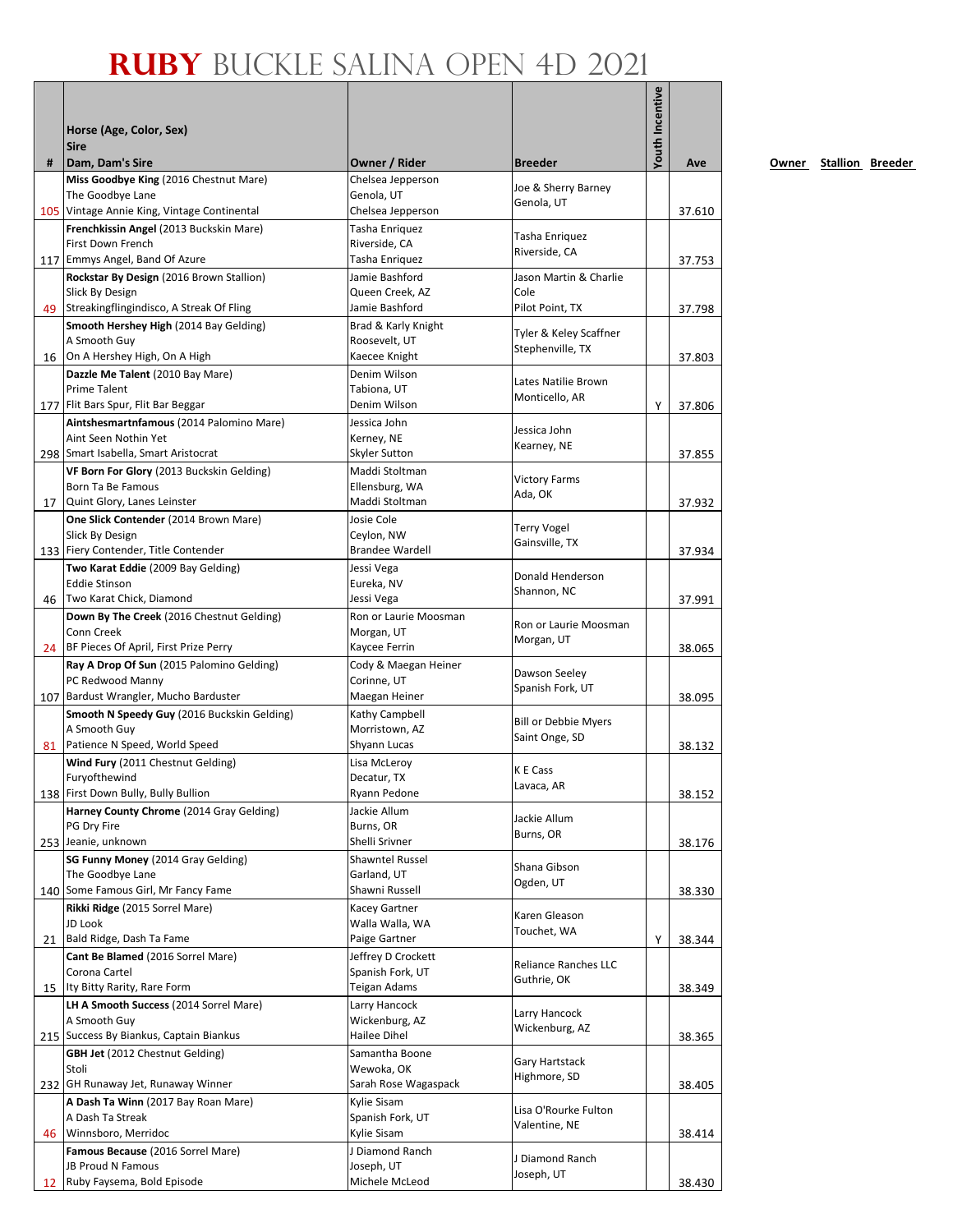| #            | Horse (Age, Color, Sex)<br><b>Sire</b><br>Dam, Dam's Sire        | Owner / Rider                         | <b>Breeder</b>                 | Youth Incentive | Ave    |
|--------------|------------------------------------------------------------------|---------------------------------------|--------------------------------|-----------------|--------|
|              | Sea U In Vegas (2016 Bay Roan Mare)                              | Amy Freeman                           |                                |                 |        |
|              | French Streaktovegas                                             | Tehachapi, CA                         | Sandra Neely                   |                 |        |
|              | 293 Sea Dat Lady, Juno Dat Cash                                  | Amy Freeman                           | Junction City, OR              |                 | 38.649 |
|              | Blazin Twist Of Fame (2016 Bay Mare)                             | Cathy Morgan                          | Cathy Morgan                   |                 |        |
|              | Blazin Jetolena                                                  | Menan, ID                             | Menan, ID                      |                 |        |
| $\mathbf{2}$ | Fit For Fame, Fit To Fly                                         | Cathy Morgan                          |                                |                 | 38.661 |
|              | Scor For The Dough (2012 Sorrel Gelding)                         | Rusty Allen                           | John C Revill                  |                 |        |
|              | Twoforthedough                                                   | Eagle Mountain, UT                    | Lehi, UT                       |                 |        |
|              | 281 Miss Sugs Remedy, Sugs Scorpio                               | Sienna Allen                          |                                | Υ               | 38.952 |
|              | Curious Society Cash (2017 Sorrel Gelding)<br>No Cash Back       | 7B Performance Horses<br>Buhl, ID     | <b>7B Performance Horses</b>   |                 |        |
|              | 111 Ms Pico Society, Sweet Society Road                          | David Wiseman                         | Buhl, ID                       |                 | 38.963 |
|              | Sheza Slick Design (2015 Chestnut Mare)                          | <b>Alfred Jones</b>                   |                                |                 |        |
|              | Slick By Design                                                  | Kayenta, AZ                           | Charles R Spinkes              |                 |        |
|              | 213 Gay Sugars Badger, Gay Badger Fourth                         | Carli Warren                          | Yantis, TX                     | Y               | 39.086 |
|              | Bet Me For The Dough (2015 Palomino Gelding)                     | Lance & Marci Cornwall                |                                |                 |        |
|              | Twoforthedough                                                   | Dammeron Valley, UT                   | Lance & Marci Cornwall         |                 |        |
| 29           | Bet Your Bux, Aquas Hugo                                         | Jocelynn Cornwall                     | Dammeron Valley, UT            |                 | 39.099 |
|              | Goodbye Shadow (2016 Bay Gelding)                                | Clay Peck                             | Kara Olson & Deanna            |                 |        |
|              | The Goodbye Lane                                                 | St George, UT                         | <b>Morris</b>                  |                 |        |
| 21           | Toast The Dollars, Sir Austin Dollars                            | Teressa Peck                          | Fort Bridger, WY               |                 | 39.311 |
|              | Dibs on a Frenchgirl (2016 Sorrel Mare)                          | Henson Winn                           | Rachele Smith                  |                 |        |
|              | Dashin Dynamo                                                    | Sanders, AZ                           | Bend, OR                       |                 |        |
| 37           | RIL Francypants, Frenchmans Guy                                  | Henson Winn                           |                                |                 | 39.367 |
|              | Yippie Five Cartel (2016 Sorrel Mare)                            | Jamie Snyder & Alexander              | Narciso Flores                 |                 |        |
|              | Five Bar Cartel                                                  | McHenry   Norco, CA                   | Houston, TX                    |                 |        |
|              | 92 Yippie Skippie, Streakin La Jolla                             | Jamie Snyder                          |                                |                 | 39.464 |
|              | Nicks Get Down Dandi (2016 Gray Mare)<br>As Good As Nick Gets    | Crystal Hale                          | Kelsey Jones Cawley            |                 |        |
|              | 204 Get Down Dandidash, First Place Dash                         | Acton, CA<br>Crystal Hale             | Bloomington, TX                |                 | 39.507 |
|              | Upstream Jack (2011 Brown Gelding)                               | J & J Atkinson LLC                    |                                |                 |        |
|              | <b>Winners Version</b>                                           | Murray, UT                            | <b>Reed Pierson</b>            |                 |        |
|              | 179 Ruddy Runner, Easy Rumbo                                     | Jillette Atkinson                     | Garland, UT                    |                 | 39.725 |
|              | Miss Eedie Stinson (2010 Sorrel Mare)                            | Lindsay Schulz                        |                                |                 |        |
|              | <b>Eddie Stinson</b>                                             | Moses Lake, WA                        | Blair & Dalarie Philippi       |                 |        |
|              | 155 Judge Two Cash, Judge Cash                                   | Lindsay Schulz                        | Boardman, OR                   |                 | 40.233 |
|              | CLC Quick Mr Stinson (2014 Sorrel Gelding)                       | <b>Britany Davis</b>                  |                                |                 |        |
|              | Eddie Stinson                                                    | Boulder City, NV                      | Danny K Carroll<br>Raymore, MO |                 |        |
| 45           | Dash Royal Fleet, Royal Quick Dash                               | Sarah Rohay                           |                                |                 | 40.393 |
|              | JP Frenchmans Shadow (2015 Buckskin Gelding)                     | Gary or Jane Capurro                  | Ty Van Norman                  |                 |        |
|              | A Smooth Guy                                                     | Fallon, NV                            | Tuscarora, NV                  |                 |        |
| 78           | JP Smart Zephyr Boon, Smart Boonalena                            | Jane Capurro                          |                                |                 | 40.885 |
|              | Our First Goodbye (2013 Brown Mare)                              | Mark or Linda Jarvis                  | Mark & Linda Jarvis            |                 |        |
|              | The Goodbye Lane                                                 | Spanish Fork, UT                      | Spanish Fork, UT               |                 |        |
|              | 237 Jessie James Agent, Jesse James Jr                           | Marcie Wilson<br>Carl & D'Ann Gehlsen |                                |                 | 40.921 |
|              | Streaking Sonofagun (2008 Bay Roan Gelding)<br>A Streak Of Fling | Mission, SD                           | Carl & D'Ann Gehlsen           |                 |        |
|              | 250 Gunny, Back To Cash                                          | D'Ann Gehlsen                         | Mission, SD                    |                 | 41.083 |
|              | Guyz Sis (2014 Sorrel Mare)                                      | Dry Mountain Ranch LLC                |                                |                 |        |
|              | Frenchmans Guy                                                   | Riley, OR                             | Bill & Debbie Myers            |                 |        |
| 10           | Micks Sis, Freckles Playboy                                      | Skye Miller                           | Saint Onge, SD                 |                 | 41.238 |
|              | Smooth Operraider (2015 Buckskin Gelding)                        | Roger & Margaret Jones                | Margaret Jones                 |                 |        |
|              | A Smooth Guy                                                     | Farson, WY                            | Farson, WY                     |                 |        |
| 86           | Rare Red Raider, On The Money Red                                | Margaret Jones                        |                                |                 | 41.406 |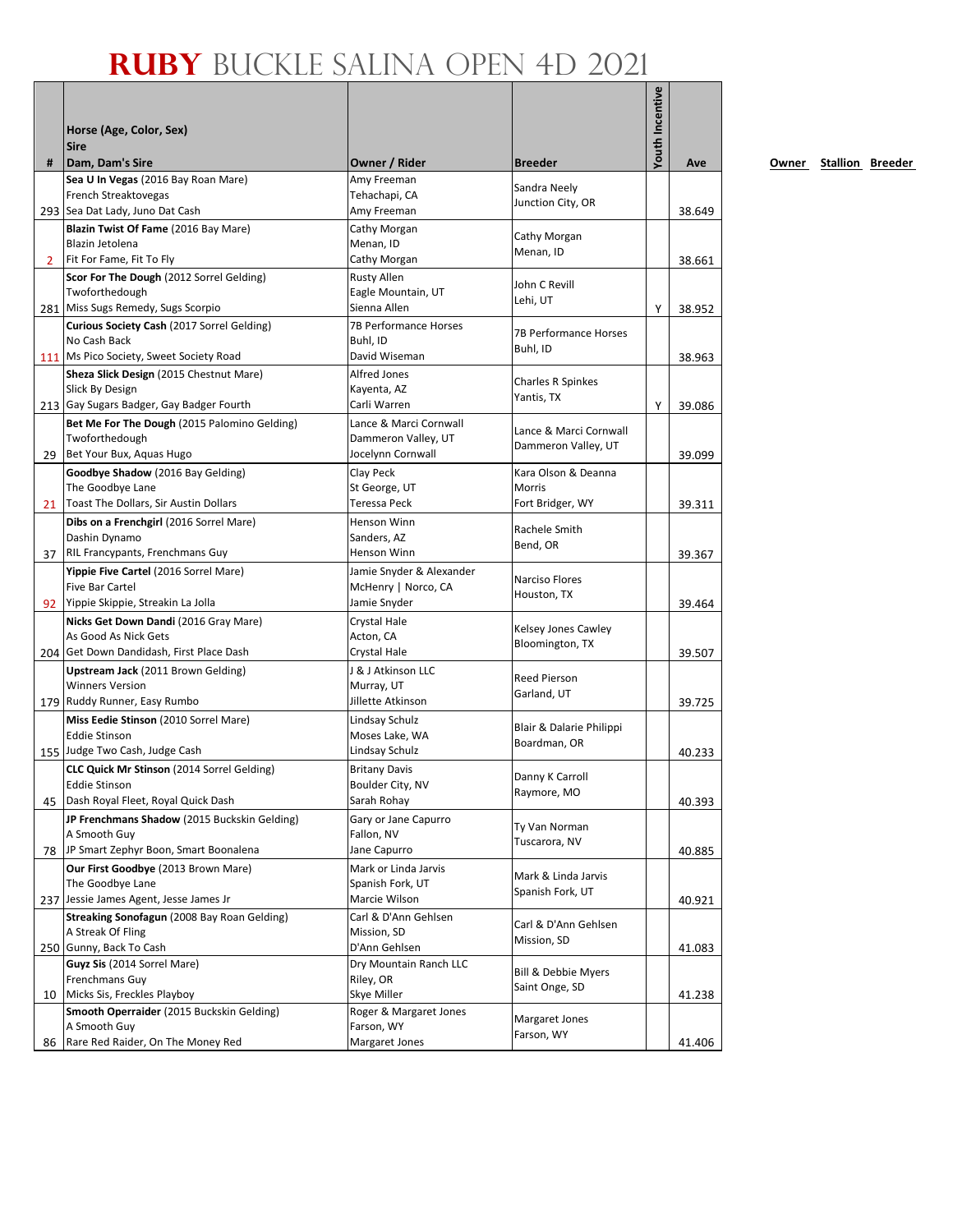|    | Horse (Age, Color, Sex)<br><b>Sire</b>                                          |                                                      |                                              | Youth Incentive |        |
|----|---------------------------------------------------------------------------------|------------------------------------------------------|----------------------------------------------|-----------------|--------|
| #  | Dam, Dam's Sire                                                                 | Owner / Rider                                        | <b>Breeder</b>                               |                 | Ave    |
|    | First Class Machine (2013 Sorrel Gelding)<br>First Down French                  | Stacie & Clint Hoover<br>Moraga, CA                  | Rachelle Smith Mose                          |                 |        |
|    | 161 Cash Bet On Biankus, Judge Cash                                             | Stacie Hoover                                        | Bend, OR                                     |                 | 41.526 |
|    | MJ Night Train Lane (2015 Brown Gelding)                                        | Mark or Linda Jarvis                                 | Mark & Linda Jarvis                          |                 |        |
|    | The Goodbye Lane<br>196 Moment Of Pursuit, Dash Ta Fame                         | Spanish Fork, UT<br>Marcie Wilson                    | Spanish Fork, UT                             |                 | 41.679 |
|    | Mucho Suave (2016 Buckskin Gelding)                                             | Maesa Kummer                                         |                                              |                 |        |
|    | A Smooth Guy                                                                    | Briggsdale, CO                                       | Maesa Kummer<br>Briggsdale, CO               |                 |        |
|    | 79 Fergies Fling, A Streak Of Fling                                             | Maesa Kummer                                         |                                              |                 | 41.763 |
|    | Sprinklesrforwinners (2013 Gray Mare)<br><b>Winners Version</b>                 | Jolene Farnsworth<br>Fort Duchesne, UT               | A&C Racing & Roping                          |                 |        |
|    | 276 Bolexie Blue, Chicks A Blazin                                               | Jolene Farnsworth                                    | Roosevelt, UT                                |                 | 41.889 |
|    | Dat French Flash (2014 Palomino Gelding)                                        | Nathan & Kayla Ingram                                | Norma Davey                                  |                 |        |
|    | First Down French                                                               | Caldwell, ID                                         | Lind, WA                                     |                 |        |
|    | 151 Dat Princess, Juno Dat Cash<br>Pressured By Destiny (2016 Brown Mare)       | Kayla Ingram<br>Ryann Pedone                         |                                              |                 | 42.017 |
|    | No Pressure On Me                                                               | Sunset, TX                                           | Janey Stoody                                 |                 |        |
|    | 53 Destinys Child, On The Money Red                                             | Ryann Pedone                                         | Springtown, TX                               |                 | 42.106 |
|    | Featured Frenchman (2014 Palomino Gelding)                                      | Blake & Kara Philippi                                | Kara Philippi                                |                 |        |
|    | First Down French<br>42 DH Dance Til Dawn, Trux Keeper                          | Hermiston, OR<br>Ainsley Philippi                    | Hermiston, OR                                | Y               | 42.122 |
|    | Smooth Aces (2010 Red Dunn Mare)                                                | Kiowa Creek Perf Horses                              |                                              |                 |        |
|    | A Smooth Guy                                                                    | Purcell, OK                                          | <b>Bill &amp; Debbie Myers</b>               |                 |        |
|    | 11 Red Ace Three, Laughing Dun Bar                                              | Carole Strickland                                    | Saint Onge, SD                               |                 | 42.440 |
|    | Dashin In The Lane (2015 Brown Mare)                                            | Kali Jo Parker                                       | Lorelei Hankins                              |                 |        |
|    | The Goodbye Lane<br>145 Dashshedo, Pritzi Dash                                  | Wendell, ID<br>Kali Jo Parker                        | Rocksprings, TX                              |                 | 42.457 |
|    | Pardon Dat French (2015 Chestnut Mare)                                          | Kourtney & Howard Woods                              |                                              |                 |        |
|    | Dats A Frenchman                                                                | Fallon, NV                                           | Dorothy Schmidt<br>Hermiston, OR             |                 |        |
|    | 81 CSE Dash Of Boston, Dash Of Royal Gold                                       | Kourtney Woods                                       |                                              |                 | 42.552 |
|    | Streak Of Lulu (2010 Red Roan Mare)<br>A Streak Of Fling                        | Clarke & Debbie Beede Family<br>Trust   Mitchell, NE | Gene & Ann Welsh                             |                 |        |
|    | 266 Docs Ms Peppy, Doc A Tari                                                   | Debbie Beede                                         | MItchell, NE                                 |                 | 42.655 |
|    | DH Attempt Ta French (2014 Sorrel Gelding)                                      | Donna Heinen                                         | Donna Heinen                                 |                 |        |
|    | Frenchmans Guy<br>90 CP Hoot Ta Boot, Dash Ta Fame                              | Mesa, WA<br>Donna Heinen                             | Mesa, WA                                     |                 | 42.815 |
|    | Gunnit To Sixty 37 (2017 Gray Gelding)                                          | Idaho Physicians Assistant Inc                       |                                              |                 |        |
|    | PG Dry Fire                                                                     | Rigby, ID                                            | Shannon Renee Akerstrom<br>Potter Valley, CA |                 |        |
| 47 | Packin Golden Coins, Packin Sixes                                               | Callie Jones                                         |                                              |                 | 42.833 |
|    | Whosshakin Yourfame (2014 Sorrel Mare)<br>JB Proud N Famous                     | Michael Hansen<br>Boulder City, NV                   | J Diamond Ranch LLC                          |                 |        |
|    | 114 Tiny Quick Chick, Royal Shake Em                                            | Sarah Rohay                                          | Joseph, UT                                   |                 | 42.981 |
|    | Rainys Flyer (2016 Buckskin Mare)                                               | Chyanne Soffel                                       | Chyanne Soffel                               |                 |        |
|    | <b>Guys Eye Paint</b>                                                           | Circleville, UT                                      | Circleville, UT                              |                 |        |
|    | 86 The Rainbow Flyer, Strawfly Special<br>Hercules Got Guns (2014 Grey Gelding) | Jessica Miller<br>Wade & Ruth Christensen            |                                              |                 | 43.677 |
|    | Fiestas Gotta Gun                                                               | Erda, UT                                             | Shelbie K Smoker                             |                 |        |
|    | 112 MIP Laughingwood, Blondys Driftin Dude                                      | <b>Heather Clegg</b>                                 | Midland, TX                                  |                 | 43.714 |
|    | Dashin With The Best (2014 Chestnut Mare)                                       | Randi Roberts                                        | Jud Little                                   |                 |        |
|    | JL Dash Ta Heaven<br>301 This Gals Got Cash, Cash Not Credit                    | Hamlin, TX<br>Randi Roberts                          | Ardmore, OK                                  |                 | 43.750 |
|    | Frenchmans Pistol (2003 Chestnut Gelding)                                       | Brandi Kap                                           |                                              |                 |        |
|    | Frenchmans Guy                                                                  | West Haven, UT                                       | Lisa Fulton<br>Valentine, NE                 |                 |        |
|    | 169 Pac A Dee, Pac Bar                                                          | Brandi Kap                                           |                                              |                 | 45.047 |
|    | Nickle N Diamonds (2015 Sorrel Gelding)<br>Dash Ta Fame                         | Charles Heaton<br>Saratoga Springs, UT               | Charles Heaton                               |                 |        |
|    | 296 Go For The Diamonds, Lanes Leinster                                         | McKensy Topham                                       | Saratoga Springs, UT                         |                 | 45.131 |
|    | JR Parker (2014 Chestnut Gelding)                                               | J & J Atkinson LLC                                   | Jill Parker Atkinson                         |                 |        |
|    | The Goodbye Lane                                                                | Murray, UT                                           | Murray, UT                                   |                 |        |
|    | 149 Dashing Pup, Touchdown Dash<br>Dashing Manny (2006 Palomino Gelding)        | Jill Atkinson<br>Paul Freed                          | Lance Robinson & Max                         |                 | 45.893 |
|    | PC Redwood Manny                                                                | Wellsville, UT                                       | Anderson                                     |                 |        |
|    | 290 Evening Traffic, Dash Thru Traffic                                          | Kailey Mitton                                        | Spanish Fork, UT                             |                 | 46.460 |
|    | CM A Swift Corona (2016 Bay Mare)                                               | Trent & Deena Van Tassell                            | Cole & Marcie Wilson                         |                 |        |
| 60 | The Goodbye Lane<br>CM Corona Onthehouse, Stel Corona                           | Portage, UT<br>Deena Van Tassell                     | Spanish Fork, UT                             |                 | 46.742 |
|    |                                                                                 |                                                      |                                              |                 |        |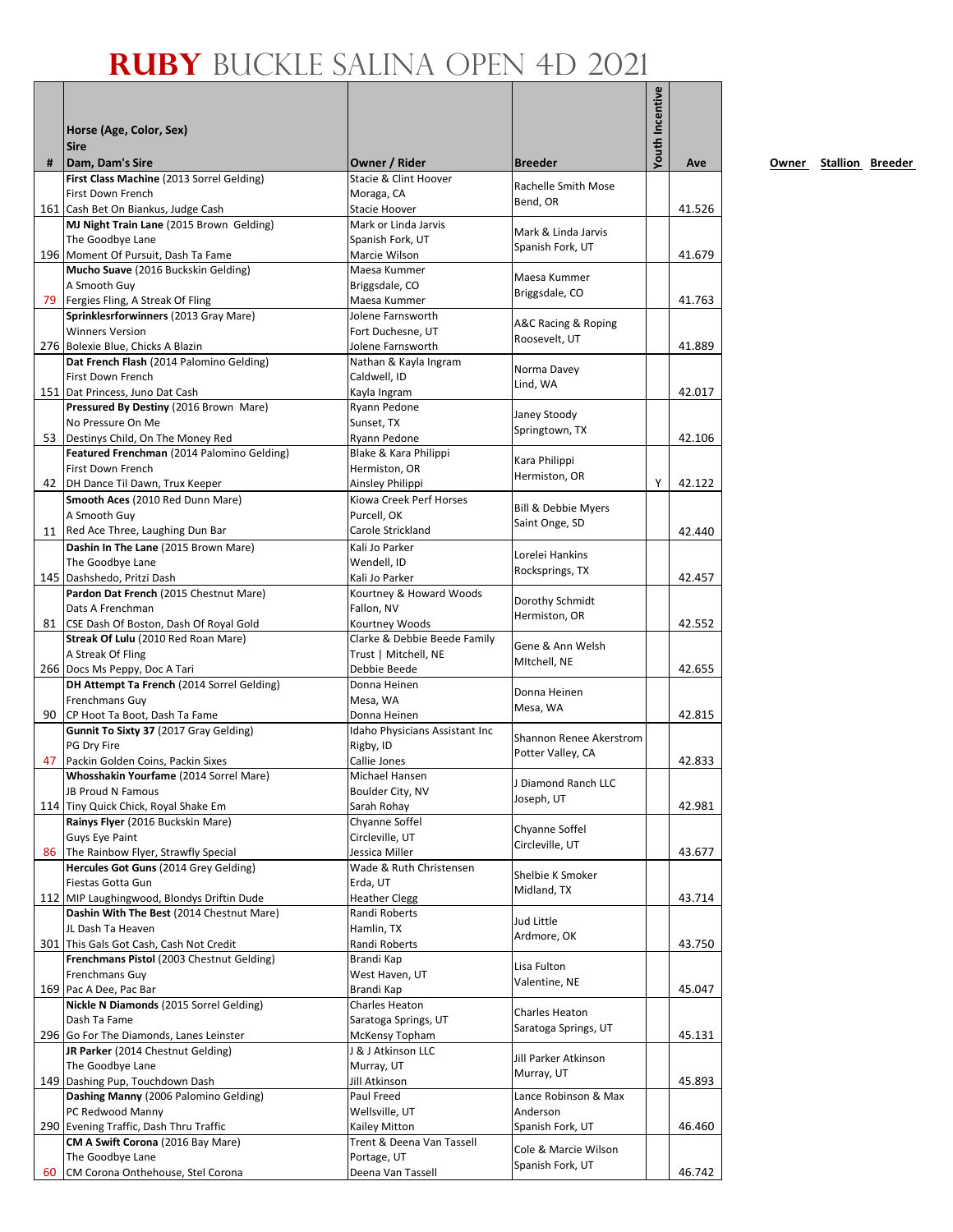|    | Horse (Age, Color, Sex)<br><b>Sire</b>                                          |                                                  |                                | Youth Incentive |         |
|----|---------------------------------------------------------------------------------|--------------------------------------------------|--------------------------------|-----------------|---------|
| #  | Dam, Dam's Sire                                                                 | Owner / Rider                                    | <b>Breeder</b>                 |                 | Ave     |
|    | Blue Pogonip Society (2013 Brown Gelding)                                       | <b>Tonia Davis or Rick Adams</b>                 | 7B Performance Horses          |                 |         |
|    | Sparkys Blue Road<br>38 Ms Pico Society, Sweet Society Road                     | Warren, UT<br>Tonia Davis                        | Bliss, ID                      |                 | 46.955  |
|    | Yer Killin Me Smalls (2015 Buckskin Gelding)                                    | Suzanne Thompson                                 |                                |                 |         |
|    | The Goodbye Lane                                                                | Farr West, UT                                    | Suzanne Thompson               |                 |         |
|    | 260 Platinum Spark, Diamond Te Spark                                            | <b>Suzanne Thompson</b>                          | Farr West, UT                  |                 | 47.439  |
|    | Guy With Speednclass (2014 Palomino Gelding)                                    | Janci Hannen                                     | <b>Bill &amp; Debbie Myers</b> |                 |         |
|    | Frenchmans Guy                                                                  | Bend. OR                                         | Saint Onge, SD                 |                 |         |
|    | 238 Smashingly Classic, A Classic Dash                                          | Janci Hannen                                     |                                |                 | 48.167  |
|    | Nonstop French Fire (2015 Sorrel Mare)                                          | Kristi Brangle                                   | Debbie Tatkowski               |                 |         |
|    | First Down French<br>85 Squawling Firewater, Firewater Flit                     | South Jordan, UT<br>Kristi Brangle               | Whitesboro, TX                 |                 | 48.545  |
|    | Chris Le Dough (2014 Sorrel Gelding)                                            | Okelberry Livestock                              |                                |                 |         |
|    | Twoforthedough                                                                  | Goshen, UT                                       | David A Whitaker               |                 |         |
|    | 147 Dash To A Frenchman, Frenchmans Guy                                         | Annie Okelberry                                  | Taylor, UT                     |                 | 48.626  |
|    | Jets Fire Storm (2014 Brown Gelding)                                            | Blake & Kara Philippi                            | <b>Busby Quarterhorse LLC</b>  |                 |         |
|    | Blazin Jetolena                                                                 | Hermiston, OR                                    | Millsap, TX                    |                 |         |
|    | 92 Suzies Native Bug, Shawne Bug<br>Tfour Speedy N Fame (2015 Red Dun Gelding)  | Kara Philippi<br><b>Bill &amp; Autumn Keller</b> |                                |                 | 49.889  |
|    | Tfouroverdrivinnfame                                                            | Fairview, UT                                     | James W Taylor                 |                 |         |
|    | 73 Bestbarinhollywood, Hollywood Heat                                           | Autumn Keller                                    | Neola, UT                      |                 | 50.216  |
|    | JT Chromie By Design (2017 Sorrel Mare)                                         | Kasey Moore                                      |                                |                 |         |
|    | Slick By Design                                                                 | Rolla, MO                                        | John Teagarden<br>Lacygne, KS  |                 |         |
|    | 122 Chrome Contender, Title Contender                                           | DaCota Monk                                      |                                |                 | 50.467  |
|    | Pritzi By Design (2016 Bay Mare)                                                | Starlyn McCauley                                 | Megan/Bill/Susie Lewis         |                 |         |
|    | Slick By Design                                                                 | Silver City, NM                                  | Filer, ID                      |                 | 51.600  |
|    | 87 Frenchmans Pritzi, Frenchmans Guy<br>A Pepper Smoothie (2013 Buckskin Mare)  | Starlyn McCauley<br>Preslee Nellesen             |                                |                 |         |
|    | A Smooth Guy                                                                    | Mapleton, UT                                     | Erin Kenzy                     |                 |         |
|    | 202 Little Janie Pepper, Annies Little Pepper                                   | Preslee Nellesen                                 | Gregory, SD                    | Υ               | 51.897  |
|    | Streakin And Shaken (2014 Gray Gelding)                                         | Wendy Cline                                      | Joe & Carla Spitz              |                 |         |
|    | Streakin Boon Dox                                                               | Hempstead, TX                                    | Lamar, CO                      |                 |         |
|    | 199 Shaken Tornado, Royal Shake Em                                              | Wendy Cline                                      |                                |                 | 56.275  |
|    | Dance By Design (2014 Bay Mare)<br>Slick By Design                              | Maddi Stoltman<br>Ellensburg, WA                 | Kristin K Peterson Smith       |                 |         |
| 67 | Shes My Sharona 07, Belong To Me 89                                             | Maddi Stoltman                                   | Covington, TX                  |                 | 58.195  |
|    | So French Iam Famous (2012 Chestnut Mare)                                       | Sitnal Livestock LLC                             |                                |                 |         |
|    | Frenchmans Guy                                                                  | Spearfish, SD                                    | John G Johnson<br>Lemmon, SD   |                 |         |
| 4  | Sadie Hawkins Vision, Dash Ta Fame                                              | Kali Lanits                                      |                                | Y               | 999.000 |
|    | Guys Likem Perky Too (2015 Palomino Gelding)                                    | Paul & Pandy Wyatt                               | Summer Lunt Hatch              |                 |         |
| 22 | Aint Seen Nothin Yet<br>Silk Perks, Dash For Perks                              | Showlow, AZ<br>Pandora Wyatt                     | Snowflake, AZ                  |                 | 999.000 |
|    | Taryns Tres (2015 Bay Mare)                                                     | H & M Land & Livestock                           |                                |                 |         |
|    | <b>Tres Seis</b>                                                                | Spanish Fork, UT                                 | Stanfield Livestock            |                 |         |
|    | 25 Might Be Gone, Mighty Invictus                                               | Jessica Sampson                                  | Chico, TX                      |                 | 999.000 |
|    | Just A Guy With Cash (2015 Palomino Gelding)                                    | Jordan Dove                                      | Sue Ruzicka                    |                 |         |
|    | Aint Seen Nothin Yet                                                            | Pendleton, OR                                    | Dixie, WA                      |                 |         |
|    | 26 Two Tru Rare Babe, Tru Tru Deck<br>Best B A Fancy Chick (2015 Buckskin Mare) | Jordan Dove<br>Erica Luzzi                       |                                |                 | 999.000 |
|    | <b>Best Advice</b>                                                              | Montesano, WA                                    | <b>Cowan Brothers LLC</b>      |                 |         |
|    | 27 PC Sun Ambrosia, Sun Frost                                                   | Erica Luzzi                                      | Highmore, SD                   |                 | 999.000 |
|    | Streaking Stella (2016 Bay Roan Mare)                                           | Sydney Nash                                      | Holly Fenoglio                 |                 |         |
|    | A Streak Of Fling                                                               | Dillon, MT                                       | Nocona, TX                     |                 |         |
|    | 33 Eye Soar Am Hot, Eye Soar                                                    | Sydney Nash                                      |                                |                 | 999.000 |
|    | Little Bitta Fame (2014 Sorrel Mare)                                            | Shane Davis                                      | Thomas O'Neal                  |                 |         |
|    | <b>Eddie Stinson</b><br>39 Kid Fame, Dash Ta Fame                               | Fort Lupton, CO<br>Wendy Hoefer                  | Choudrant, LA                  |                 |         |
|    | SL French Meteorite (2014 Bay Mare)                                             | Sitnal Livestock LLC                             |                                |                 | 999.000 |
|    | Frenchmans Guy                                                                  | Spearfish, SD                                    | Sitnal Livestock LLC           |                 |         |
| 40 | Dashing Meteror, Dashing With Cash                                              | Kayla Lantis                                     | Spearfish, SD                  | Υ               | 999.000 |
|    | Streaken Cat (2012 Bay Roan Gelding)                                            | David Kimble & Falena Hunter                     |                                |                 |         |
|    | A Streak Of Fling                                                               | Cortez, CO                                       | JM Floyd                       |                 |         |
|    | Stalking Cat, Future Storm                                                      | Falena Hunter                                    | Cortez, CO                     |                 |         |
| 43 | GG The Blurr (2011 Red Dun Gelding)                                             |                                                  |                                |                 | 999.000 |
|    | <b>Winners Version</b>                                                          | Goodrich Quarter Horses<br>Bluebell, UT          | Goodrich Quarter Horses        |                 |         |
|    | 44 Cassy Flo, Sir Cashavoa                                                      | Kelsi Goodrich                                   | Bluebell, UT                   |                 | 999.000 |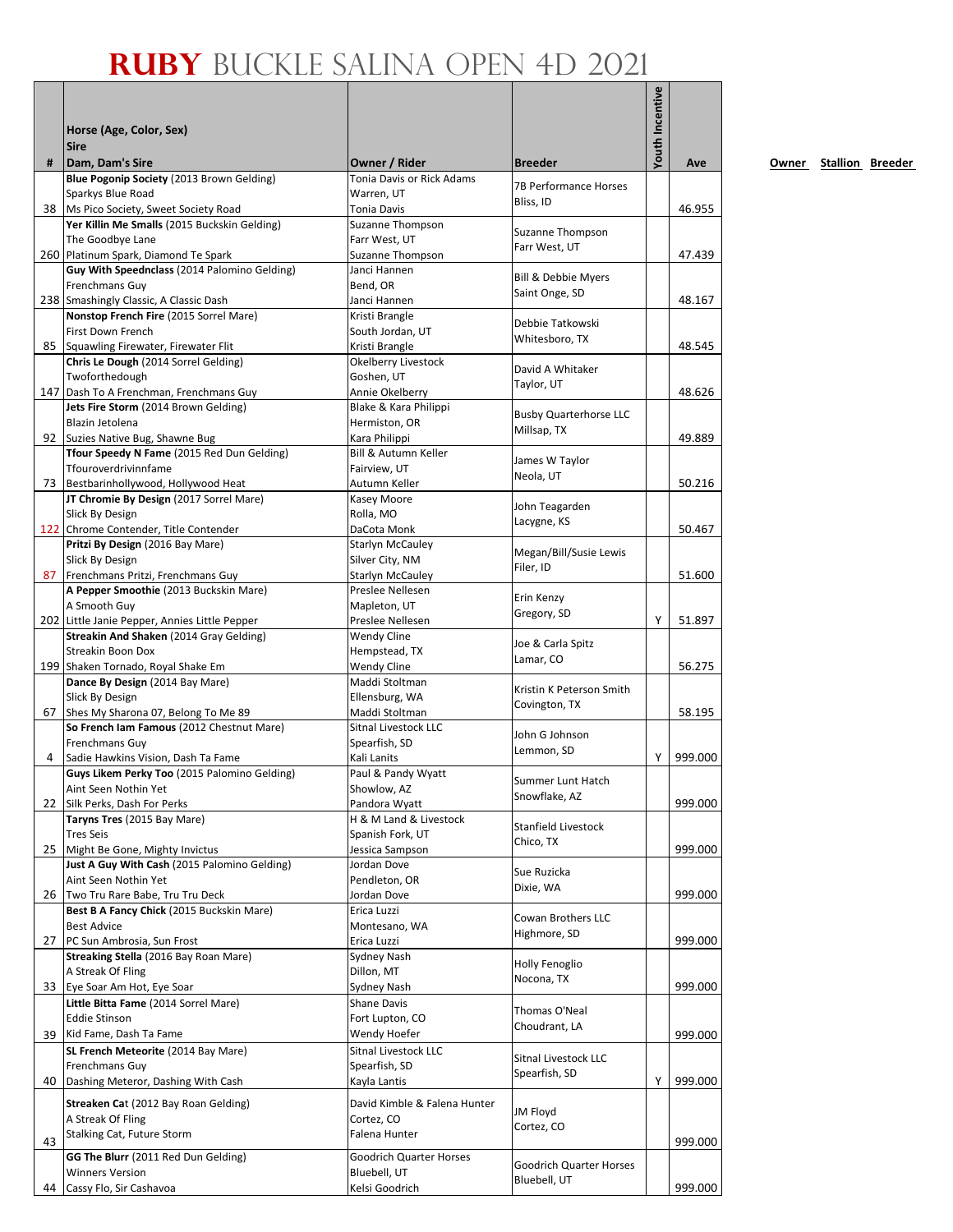|    | Horse (Age, Color, Sex)<br><b>Sire</b>                                     |                                               |                                             | Youth Incentive |         |
|----|----------------------------------------------------------------------------|-----------------------------------------------|---------------------------------------------|-----------------|---------|
| #  | Dam, Dam's Sire<br>PCR Pink Cadillac* (2013 Sorrel Stallion)               | Owner / Rider                                 | <b>Breeder</b>                              |                 | Ave     |
|    | Dash Ta Fame                                                               | <b>Greg Torgerson</b><br>Richfield, UT        | <b>Greg Torgerson</b>                       |                 |         |
|    | 49 My Favorite Lane, Lanes Leinster                                        | Jayda Torgerson                               | Richfield, UT                               | Y               | 999.000 |
|    | Iza French Dream (2014 Buckskin Mare)                                      | Rachelle Mose                                 | Rachelle Smith                              |                 |         |
|    | First Down French                                                          | Bend, OR                                      | Bend, OR                                    |                 |         |
|    | 55 WR Oh Too Rock, Texas High Dasher                                       | Rachelle Mose                                 |                                             |                 | 999.000 |
|    | The Noticer (2013 Brown Gelding)<br>Ivory James                            | Okelberry Livestock<br>Goshen, UT             | Bobby D Cox                                 |                 |         |
|    | 61 Jess Genuine, Mr Jess Perry                                             | Annie Okelberry                               | Fort Worth, TX                              |                 | 999.000 |
|    | Grand PC Redwood (2015 Red Dunn Gelding)                                   | Jeffrey D Crockett                            | <b>Scott Morgan Bass</b>                    |                 |         |
|    | PC Redwood Manny                                                           | Spanish Fork, UT                              | Morgan, UT                                  |                 |         |
| 68 | CQ Grand Daisy Hill, CQ Two Dot Hill                                       | Teigan Adams                                  |                                             |                 | 999.000 |
|    | Coats Firewater Cash (2015 Gray Gelding)<br><b>Firewater Canyon</b>        | Tracina Wilson<br>Tabiona, UT                 | Danylle Campell                             |                 |         |
| 77 | Precious Fighter, Fighter On Fire                                          | Tracina Wilson                                | Millsap, TX                                 |                 | 999.000 |
|    | OE Money In My Socks (2015 Bay Mare)                                       | <b>Ashley Harvey</b>                          | Ashley Harvey                               |                 |         |
|    | <b>BHR Frenchies Socks</b>                                                 | Decatur, TX                                   | Decatur, TX                                 |                 |         |
| 79 | Reds Dancing Duck, On The Money Red                                        | <b>Ashley Harvey</b>                          |                                             |                 | 999.000 |
|    | Azure Storm Cat* (2014 Sorrel Stallion)<br>Red Storm Cat                   | Paul Terry<br>Nephi, UT                       | Paul Terry                                  |                 |         |
|    | 88 Azure Angel Flys, Like A Beduino                                        | Sierra Terry                                  | Nephi, UT                                   |                 | 999.000 |
|    | Flashing My Guns (2014 Gray Gelding)                                       | Ryann Pedone                                  | Lee Pedone                                  |                 |         |
|    | Fiestas Gotta Gun                                                          | Sunset, TX                                    | Sunset, TX                                  |                 |         |
|    | 96 Red Flashin Money, On The Money Red                                     | Ryann Pedone                                  |                                             |                 | 999.000 |
|    | RV Minion (2015 Bay Gelding)<br>The Goodbye Lane                           | Gregg or Shana Gibson<br>Ogden, UT            | Randy & Vauna Walker                        |                 |         |
|    | 97 Two Fools Gold, Frenchmans Guy                                          | Shana Gibson                                  | Pingree, ID                                 |                 | 999.000 |
|    | Blazin Fast Fiona (2014 Bay Mare)                                          | Cheryl or Daniel Murray                       |                                             |                 |         |
|    | Blazin Jetolena                                                            | Green Valley, AZ                              | Cheryl or Daniel Murray<br>Green Valley, AZ |                 |         |
|    | 100 Miss Mucho Caliente, Smoke N Sparks                                    | Cheryl Murray                                 |                                             |                 | 999.000 |
|    | Streakn Peachsmoothy (2013 Palomino Mare)<br>A Smooth Guy                  | Marty & Jessica Leach<br>Rockville, NE        | Lynne Schricker                             |                 |         |
|    | 102 Bee Streakin Bug, PJ Debuts Sizzler                                    | Jessica Leach                                 | Colorado Springs, CO                        |                 | 999.000 |
|    | Firewatermoon (2015 Gray Mare)                                             | Kalena & Dan Webb                             |                                             |                 |         |
|    | <b>Firewater Canyon</b>                                                    | Wendell, ID                                   | Chad Hart<br>Royston, GA                    |                 |         |
|    | 106 MCM Some Beach, Some Dasher                                            | Kalena Webb                                   |                                             |                 | 999.000 |
|    | Slingshot Lane (2013 Bay Mare)                                             | Mark or Linda Jarvis                          | Mark & Linda Jarvis                         |                 |         |
|    | The Goodbye Lane<br>118 SKS Running Faucet, Diamond Faucet                 | Spanish Fork, UT<br>Morgan Beckstrom          | Spanish Fork, UT                            | Υ               | 999.000 |
|    | VQ Check This Jet (2013 Sorrel Mare)                                       | Brenda McMahan                                |                                             |                 |         |
|    | Blazin Jetolena                                                            | Divide, CO                                    | Jeffrey Varner<br>Sedalia, CO               |                 |         |
|    | 120 Check It To Me, Project Cash                                           | Brenda McMahan                                |                                             |                 | 999.000 |
|    | Aint Seen Me Yet (2012 Chestnut Mare)                                      | Maggie Poloncic                               | Chad & Shannon Wade                         |                 |         |
|    | Aint Seen Nothin Yet<br>124 Jumping Sugar, RR Milkbone Shorts              | Gillette, WY<br>Maggie Poloncic               | Vancleave, MS                               |                 | 999.000 |
|    | Fire N On Water (2011 Palomino Gelding)                                    | Lacey Morse                                   | Mary Ann & Barry                            |                 |         |
|    | A Firewater Twist RB                                                       | Randolph, UT                                  | <b>Munkers</b>                              |                 |         |
|    | 129 Bam Bam Bars, Macho Jake                                               | Dottie Morse                                  | Lexington, OR                               | Υ               | 999.000 |
|    | Boon Dox Jazzy (2013 Blue Roan Gelding)                                    | Anne Marie McConnell                          | Joe Spitz                                   |                 |         |
|    | Streakin Boon Dox<br>131 BF Frenchmans Jazzy, Frenchmans Bullet            | Morristown, AZ<br>Anne Marie McConnell        | Lamar, CO                                   |                 | 999.000 |
|    | Little Man Keith (2008 Brown Gelding)                                      | Marty & Jessica Leach                         |                                             |                 |         |
|    | <b>Tres Seis</b>                                                           | Rockville, NE                                 | Ervin E Wyatt                               |                 |         |
|    | 144 This Is Mi World, Corona Cartel                                        | Jessica Leach                                 | Edmond, OK                                  |                 | 999.000 |
|    | Blazin Spitfire (2015 Chestnut Mare)                                       | Cheryl or Daniel Murray                       | Cheryl or Daniel Murray                     |                 |         |
|    | Blazin Jetolena<br>178 Famous Dashin Diva, Dash Ta Fame                    | Green Valley, AZ<br>Cheryl Murray             | Green Valley, AZ                            |                 | 999.000 |
|    | Aint I Sweet Magnolia (2015 Chestnut Mare)                                 | Carissa Davis                                 |                                             |                 |         |
|    | Aint Seen Nothin Yet                                                       | Loma, CO                                      | James A Seidel                              |                 |         |
|    | 191 VK Magnolia Bars, Roosters Ribbon Win                                  | Carissa Davis                                 | <b>Billings, MT</b>                         |                 | 999.000 |
|    | BR Cake By The Ocean (2016 Bay Mare)                                       | Garland Baker                                 | Jason Martin & Charlie                      |                 |         |
|    | A Streak Of Fling                                                          | Russellville, AR                              | Cole                                        |                 |         |
|    | 195 Rods Last Ladybug, Sharp Rodney<br>Anotha Version (2016 Brown Gelding) | <b>Whitney Davison</b><br>Hank & Kadie Allred | Pilot Point, TX                             |                 | 999.000 |
|    | <b>Winners Version</b>                                                     | Clawson, UT                                   | Allreds Horse Haven                         |                 |         |
|    | 205 Ruby B Flyin, Genuine Strawfly                                         | Krystyn Stevens                               | Cleveland, UT                               |                 | 999.000 |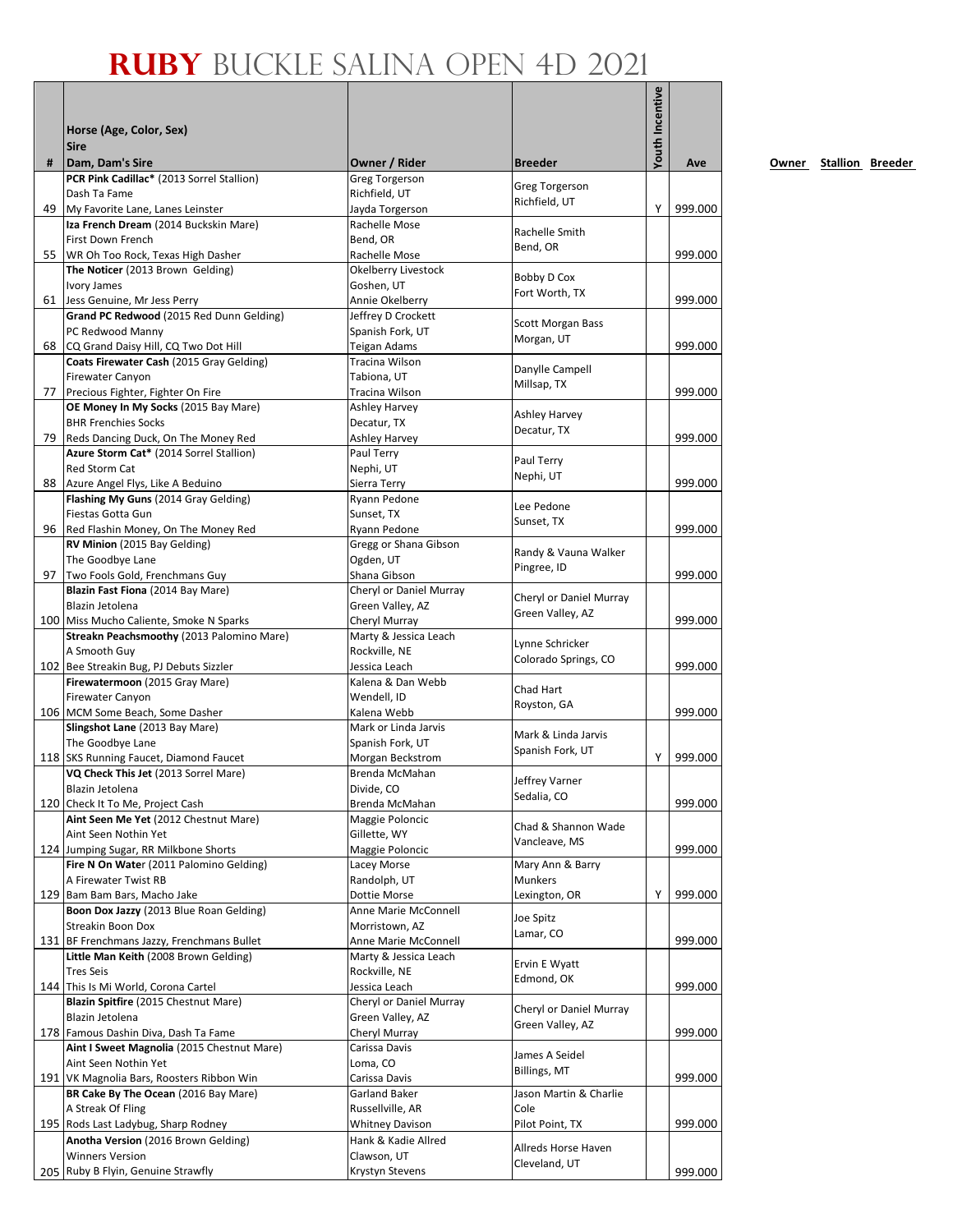| #              | Horse (Age, Color, Sex)<br><b>Sire</b>                                               | Owner / Rider                                      | <b>Breeder</b>                   | Youth Incentive | Ave     |
|----------------|--------------------------------------------------------------------------------------|----------------------------------------------------|----------------------------------|-----------------|---------|
|                | Dam, Dam's Sire<br>High Road Ta Fame* (2015 Brown Stallion)                          | Chuck & Mary Crago                                 |                                  |                 |         |
|                | Dash Ta Fame                                                                         | Belle Fourche, SD                                  | Chuck & Mary Crago               |                 |         |
|                | 210 CM Bubblin Dynamite, CM Dynamite Frost                                           | Jade Crago                                         | Belle Fourche, SD                |                 | 999.000 |
|                | Sophia Kay (2015 Brown Mare)                                                         | G and N Wood Properties LLC                        | G and N Wood Properties          |                 |         |
|                | The Goodbye Lane<br>214 GW Plain Jane Fame, Dash Ta Fame                             | West Jordan, UT                                    | LLC<br>West Jordan, UT           |                 |         |
|                | Charley Darkey (2015 Buckskin Mare)                                                  | Terri Wood Gates<br>Argyle Performance Horses      | Argyle Performance               |                 | 999.000 |
|                | PC Redwood Manny                                                                     | Riverton, UT                                       | Horses                           |                 |         |
|                | 217 Sand Mountain Tara, Taras First Love                                             | Jordan Argyle                                      | Riverton, UT                     |                 | 999.000 |
|                | Little Car (2014 Sorrel Gelding)                                                     | <b>Stock Ranch LLC</b>                             | Frank Moore Jr                   |                 |         |
|                | Carrizzo<br>218 Gracies Little Jewel, Streakin Jewel                                 | Naples, FL                                         | Grennville, SC                   |                 | 999.000 |
|                | Streak Ta Fling (2015 Bay Roan Mare)                                                 | Lindsey Stock<br>Brad or Karen Gleason             |                                  |                 |         |
|                | A Streak Of Fling                                                                    | Touchet, WA                                        | Brad or Karen Gleason            |                 |         |
|                | 225 Daves Jet Ta Fame, Dash Ta Fame                                                  | Karen Gleason                                      | Touchet, WA                      |                 | 999.000 |
|                | A Dynamite Goodbye (2014 Sorrel Mare)                                                | Kristy Yerrington                                  | Megan/Bill/Sue Lewis             |                 |         |
|                | The Goodbye Lane                                                                     | Carey, ID                                          | Filer, ID                        |                 |         |
|                | 234 Thiefs Of Diamonds, Doc O Dynomite<br>VF Fancy Pants (2014 Chestnut Mare)        | Kristy Yerrington<br>LJ Livestock LLC              |                                  |                 | 999.000 |
|                | <b>Eddie Stinson</b>                                                                 | Austin, NV                                         | <b>Victory Farms</b>             |                 |         |
|                | 235 VF Burrs Alive, Burrs First Down                                                 | Georgia Black                                      | Ada, OK                          |                 | 999.000 |
|                | BR Snow White (2012 Red Roan Mare)                                                   | Garland Baker                                      | Garland Ray Baker                |                 |         |
|                | A Streak Of Fling                                                                    | Russellville, AR                                   | Russellville, AR                 |                 |         |
|                | 236 KN Docs Gray Gold, Groanies Gray Pony<br>ToyN With The Guys (2013 Buckskin Mare) | <b>Whitney Davison</b><br>Courtney Adair           |                                  |                 | 999.000 |
|                | A Smooth Guy                                                                         | Burnet, TX                                         | Mykayla B Lockhart               |                 |         |
|                | 243 Toi Joi, Toi Caballo                                                             | Courtney Adair                                     | Liberty Hill, TX                 |                 | 999.000 |
|                | Goodbye Lily (2018 Brown Mare)                                                       | Jarrod & Josie Hales                               | Kelly Millard                    |                 |         |
|                | The Goodbye Lane                                                                     | Spanish Fork, UT                                   | Loma, CO                         |                 |         |
|                | 251 April Assault, Final Assault<br>A Famous Fling (2016 Bay Gelding)                | Josie Hales<br>Erik & Laramie Jackson              |                                  |                 | 999.000 |
|                | A Streak Of Fling                                                                    | Melba, ID                                          | Bill & Cheryl Kennedy            |                 |         |
|                | 255 Miss Lucky Lucky, Dash Ta Fame                                                   | Laramie Jackson                                    | Bennett, CO                      |                 | 999.000 |
|                | Billy Thee Kid (2014 Sorrel Gelding)                                                 | Argyle Performance Horses                          | Argyle Performance               |                 |         |
|                | The Goodbye Lane                                                                     | Riverton, UT                                       | <b>Horses</b>                    |                 |         |
|                | 257 Sand Mountain Tara, Taras First Love                                             | Jordan Argyle                                      | Riverton, UT                     |                 | 999.000 |
|                | Stoli My Ride (2013 Black Gelding)<br>Stoli                                          | <b>Stock Ranch LLC</b><br>Naples, FL               | Jim & Natalie<br>Montgomery      |                 |         |
|                | 263 JT Joyride, Streakin La Jolla                                                    | Lindsey Stock                                      | Pineville, LA                    |                 | 999.000 |
|                | BR Golden Leader* (2013 Grey Stallion)                                               | Garland Baker                                      | Garland Ray Baker                |                 |         |
|                | Confederate Leader                                                                   | Russellville, AR                                   | Russellville, AR                 |                 |         |
|                | 279 KN Docs Gray Gold, Groanies Gray Pony                                            | <b>Whitney Davison</b><br>McColee Land & Livestock |                                  |                 | 999.000 |
|                | Manny Dot Com (2009 Bay Gelding)<br>PC Redwood Manny                                 | Mapleton, UT                                       | Melvin D Griffeth                |                 |         |
|                | 285 Speed Dot Com, Sixarun                                                           | Preslee Nellesen                                   | Rexburg, ID                      | Y               | 999.000 |
|                | pending (2015 Sorrel Mare)                                                           | Jill Bradburn & Hope Dunn                          | Jill Bradburn                    |                 |         |
|                | Shawne Bug Leo                                                                       | Stephenville, TX                                   | Stephenville, TX                 |                 |         |
|                | 289 Honor Ell Comet, Jet Of Honor                                                    | Hope Dunn                                          |                                  |                 | 999.000 |
|                | SR Easin Ta Heaven (2016 Sorrel Mare)<br>JL Dash Ta Heaven                           | <b>Stock Ranch LLC</b><br>Naples, FL               | Jud Little                       |                 |         |
| $\overline{7}$ | Easy Guyz, Holland Ease                                                              | Sabra O'Quinn                                      | Ardmore, OK                      |                 | 999.000 |
|                | Aint Seen Her Yet (2016 Palomino Mare)                                               | Maggie Poloncic                                    |                                  |                 |         |
|                | Aint Seen Nothin Yet                                                                 | Gillette, WY                                       | Janelle Osborne<br>Hartville, MO |                 |         |
|                | 11 Sharem Down First, First Wrangler                                                 | Maggie Poloncic                                    |                                  |                 | 999.000 |
|                | Confederatefirewater (2017 Black Gelding)                                            | Bob & Revae Barthle                                | Bob & Revae Barthle              |                 |         |
|                | Johnny Reb Jackson<br>14 Flittin Fire Bug, Fire Easy                                 | Dade City, FL<br>Ryann Pedone                      | Dade City, FL                    |                 | 999.000 |
|                | Bet She Can Fly (2016 Sorrel Mare)                                                   | Tofell Ranch                                       |                                  |                 |         |
|                | <b>Bet Hesa Cat</b>                                                                  | Millsap, TX                                        | Jan Toffel                       |                 |         |
|                | 15 Smartest Lil Lucy, Smart Little Jerry                                             | Kaylan Smith                                       | Millsap, TX                      |                 | 999.000 |
|                | Moves Like Jagger (2016 Bay Roan Gelding)                                            | Kellie Collier                                     | Kellie Collier                   |                 |         |
|                | A Streak Of Fling<br>16 Paper Doll, Unknown                                          | Hereford, TX<br>Kelsey Hayden                      | Hereford, TX                     |                 | 999.000 |
|                | Rollin Blue Jeans (2016 Brown Gelding)                                               | Vickie or Greg Lamb                                |                                  |                 |         |
|                | Sparkys Blue Road                                                                    | Malad, ID                                          | 7B Performance Horses            |                 |         |
|                | 20 Wrangler Roll, First Wrangler                                                     | Mekelle Hollingsworth                              | Buhl, ID                         |                 | 999.000 |